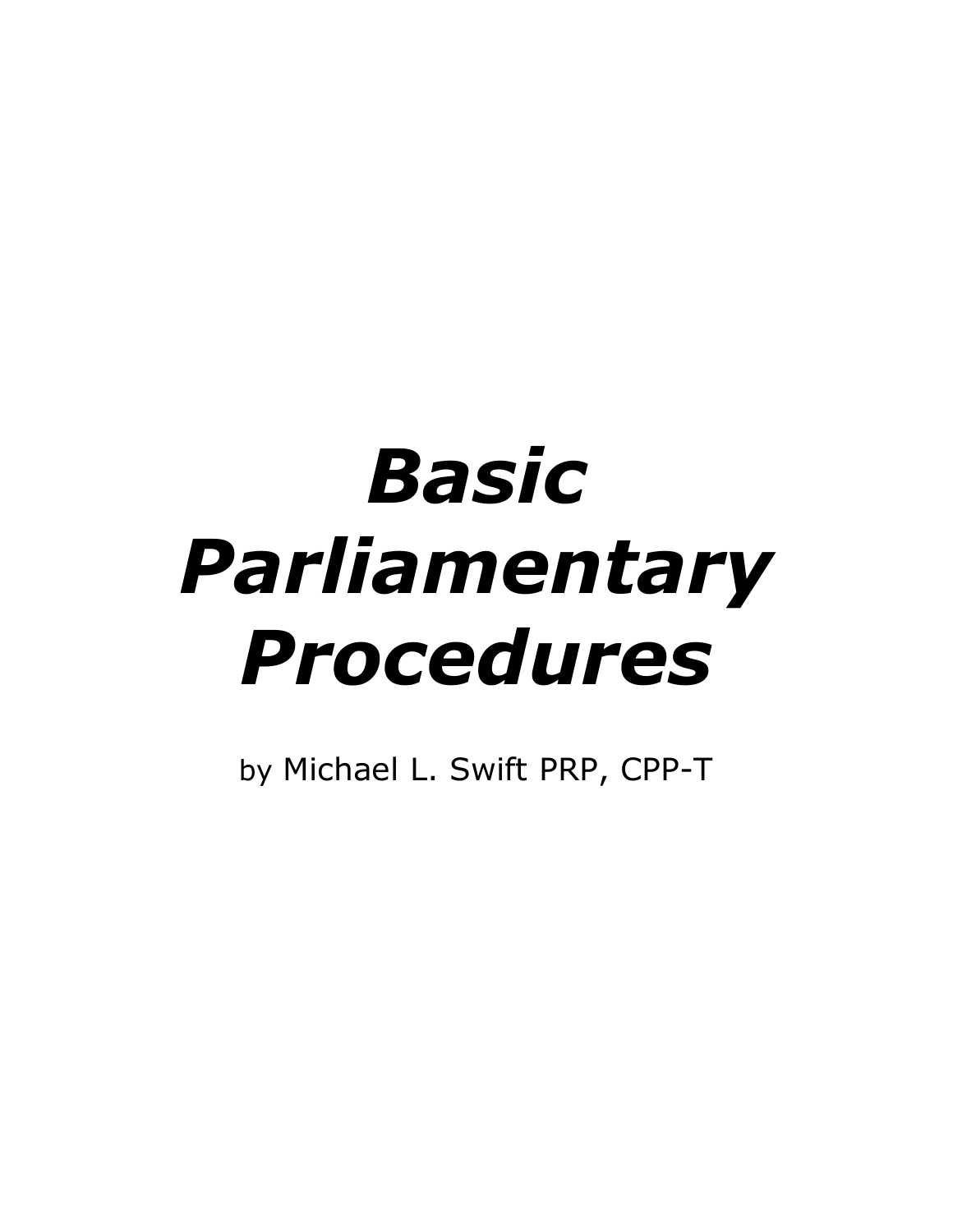## Michael L. Swift PRP, CPP–T

## Professional Registered Parliamentarian

## Certified Professional Parliamentarian - Teacher

#### 3654 Benson Avenue • Baltimore, Maryland 21227-1005 443-463-9148 • mswiftrp@parligroup.com • www.parligroup.com

For over 20 years I have served as a parliamentarian, a presiding officer, a secretary an instructor, and an expert witness. I have also written and revised bylaws, written parliamentary opinions, and judged parliamentary competitions. I have performed these services for parliamentarians, professionals, veterans, churches, avocations, schools, universities, condominiums, local governments, local government agencies and local communities.

#### **National Association of Parliamentarians** (NAP)

- Professional Registered Parliamentarian (PRP) 2000
- Delegate to the National Convention 2003, 2005, 2007, 2011, 2015
- Presenter at the National Training Conference 2008
- Presenter National Convention 2015
- Commission Credentialing 2016
- Professional Development Committee 2017
- Professional Course Trainer 2018
- Instructor Professional Renewal Course 2019

#### **Maryland Association of Parliamentarians** (MAP)

- Chairman Membership Committee 2003–2005
- Treasurer 2003–2005
- President 2005–2009, 2011–2013
- Vice-President 2009–2011
- Institute Coordinator 2009–2017
- Director 2013–2015

#### **American Institute of Parliamentarians** (AIP)

- Teacher Designation (T) 2000
- President, C & PP Chapter 2002–2005
- Certified Professional Parliamentarian (CPP) 2007
- CP Examiners Division Chair 2013–2016
- Presenter East Coast Practicum2013, 2017
- Faculty Teacher Certification Course 2015
- Presenter West Coast Practicum 2015, 2017

#### **United States Department of Transportation**

- Certified Trained Facilitator 2001
- Served in the Greater Baltimore Washington Area 2001–2005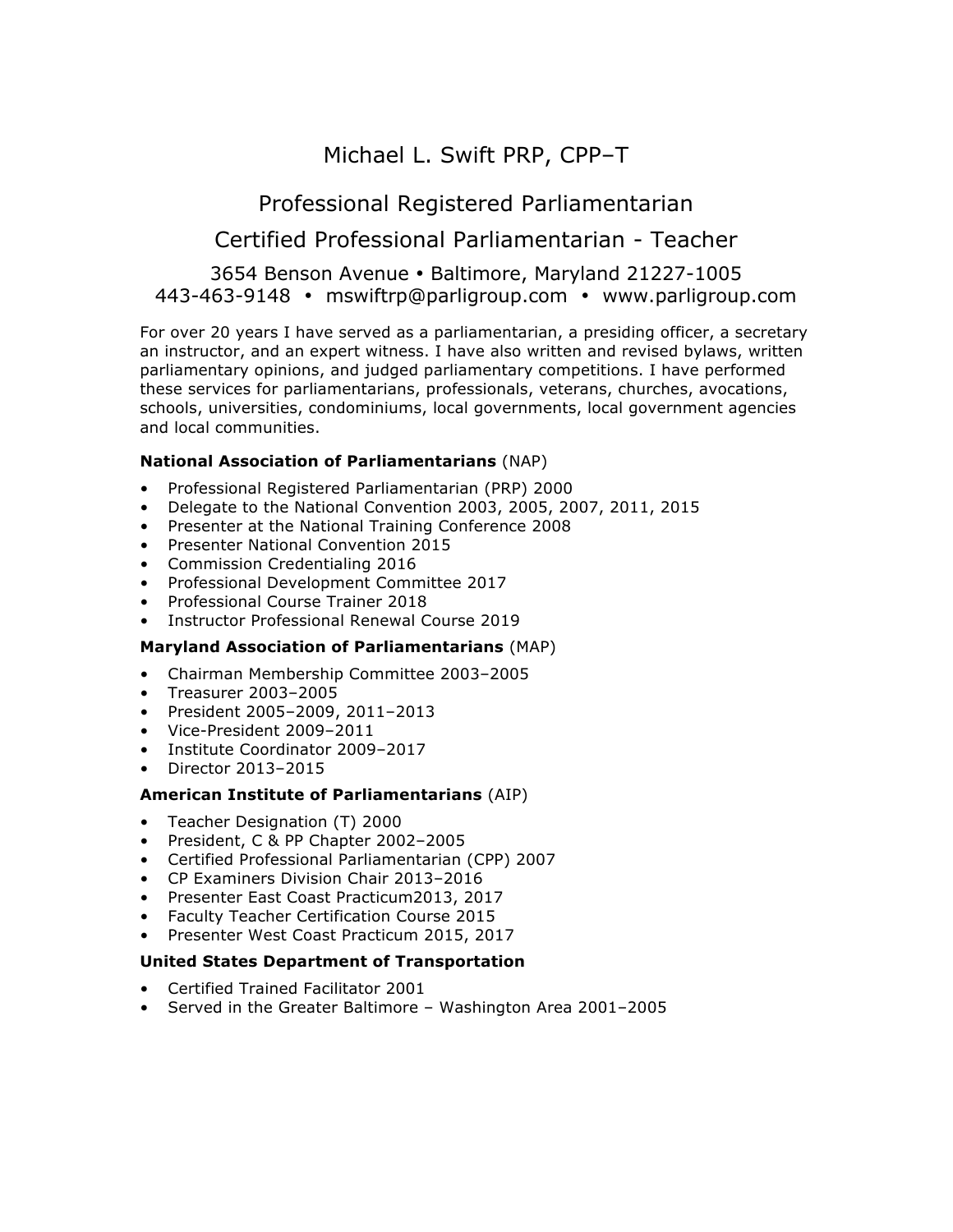# **Table of Contents**

#### **Fundamentals**

| <b>Time Limits</b>                           |
|----------------------------------------------|
|                                              |
|                                              |
| <b>Hierarchy of Governing Documents</b>      |
|                                              |
| <b>LBA Governing Documents &amp; Records</b> |
|                                              |
|                                              |
|                                              |
|                                              |
|                                              |
|                                              |
|                                              |
|                                              |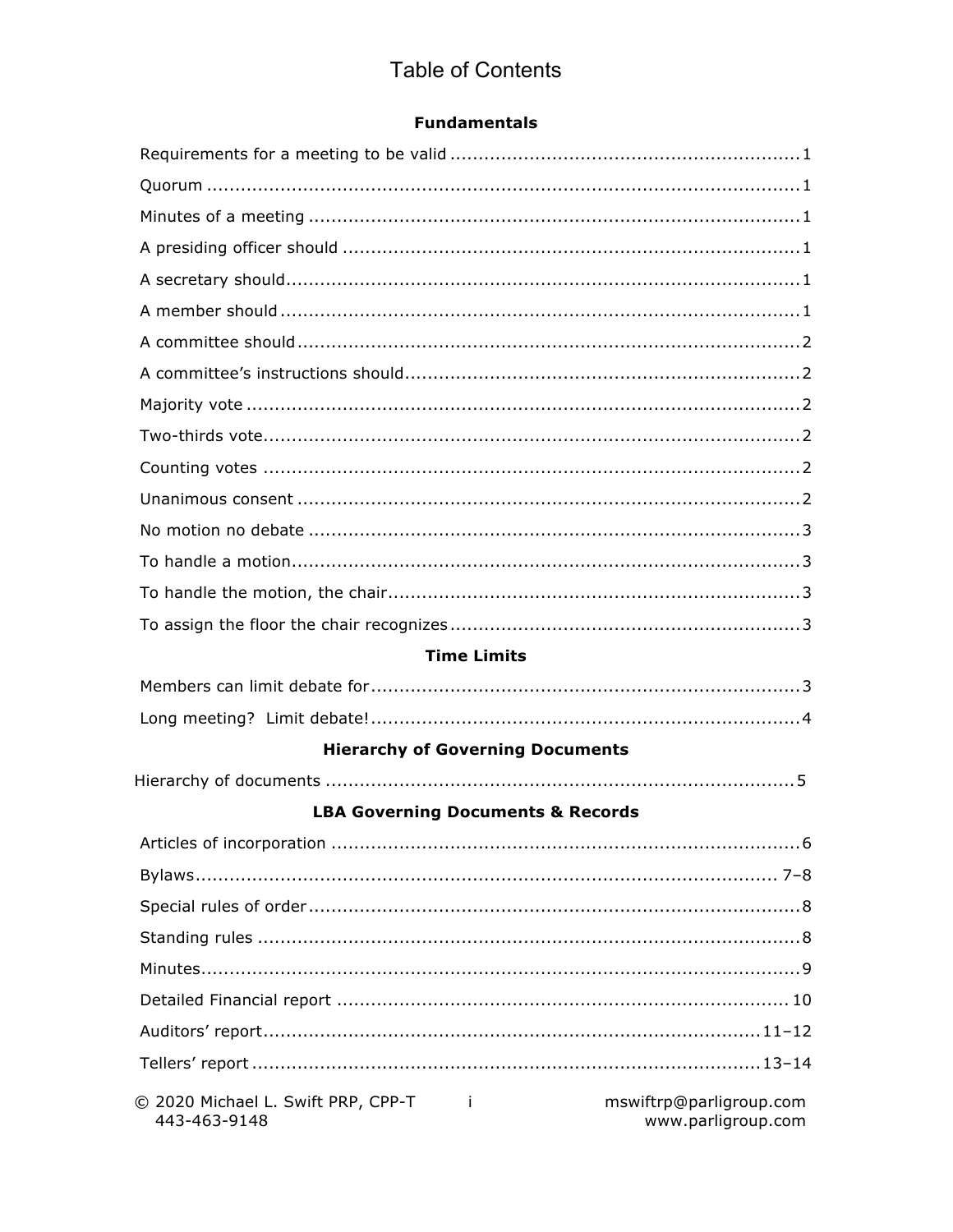## **Table of Contents**

#### **Presiding Officer**

## Order of Business > Agenda

#### **Scripted Motions**

#### **Motion Chart**

#### version 20200602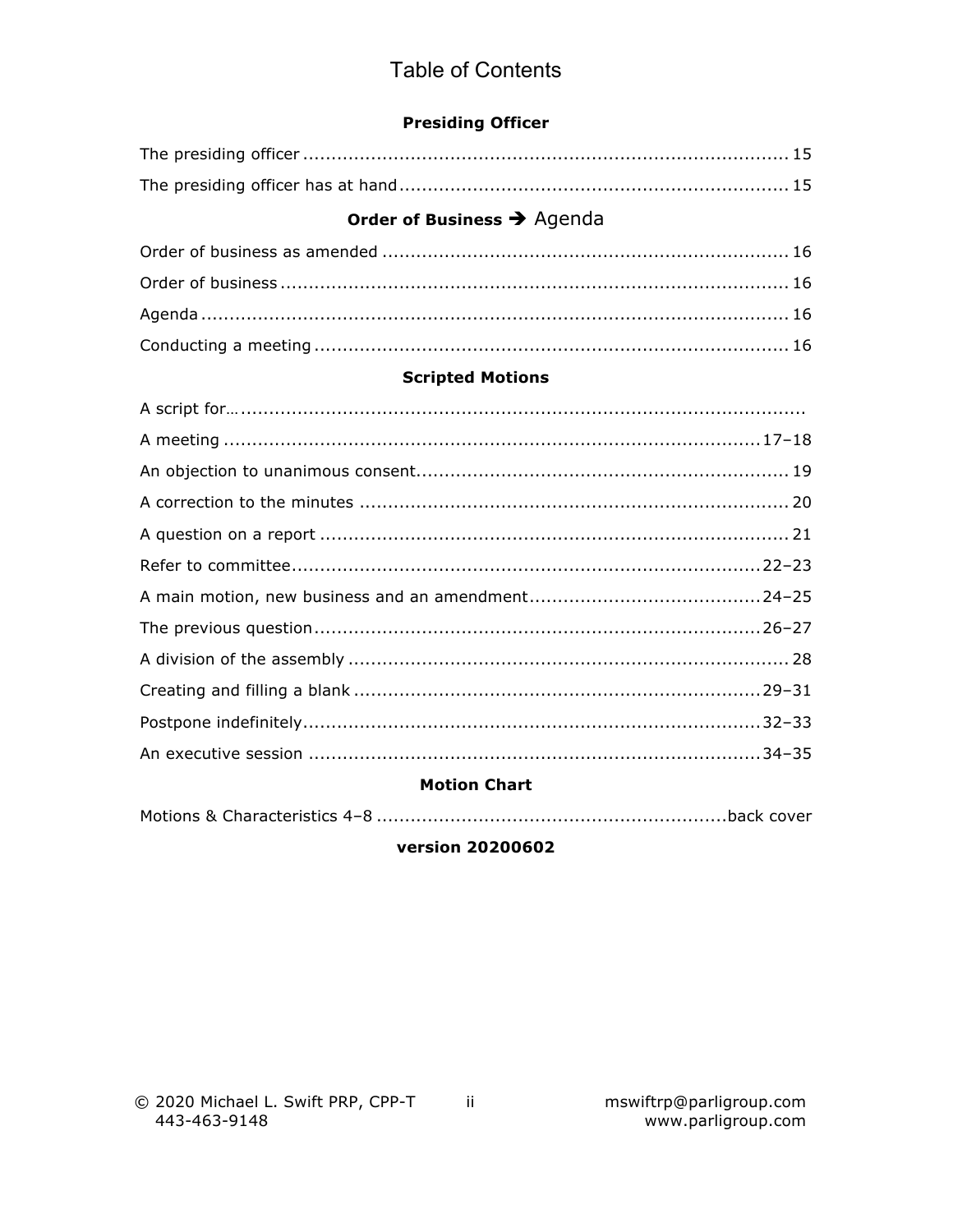Requirements for a Meeting to be Valid

- Call of the Meeting, to notify members.
- The presence of a quorum, to validly conduct business.
- A presiding officer, duly elected, to direct the meeting.
- A secretary, duly elected, to record the action taken.

#### Quorum

- Number of voter who must be present to validly transact business.
- The individual voting member is counted as one of the quorum.
- Count the voting members to determine the presence of a quorum.
- The office has no bearing on the count; the definition does not include officer.
- The quorum should be the number of members who usually attend meetings. Minutes of a Meeting
- Record of what was done at the meeting, not what was said by the members.
- When approved, minutes should be signed and dated by the secretary.
- The minutes do not become the record of the proceedings until approved.

A presiding officer should

- Remain impartial or relinquish the chair.
- State each motion clearly and completely to the assembly.
- Restate each motion before taking the vote and announcing the result.
- Address only agenda headings with business to conduct.
- Assist the members in exercising their rights and insist upon decorum.
- Stifle out-of-order non-germane discussion or derogatory comments.

#### A Secretary should

- Sit next to the chair for discrete communications on the order of business.
- Have the controlling documents, reports, minutes and correspondence.
- Record in the minutes of the meeting what was done, not what was said.

#### A Member should

- Address the presiding officer by title.
- Speak only to the presiding officer and be seated after speaking.
- Limit remarks to the immediately pending question itself.
- Remain silent when another member has the floor.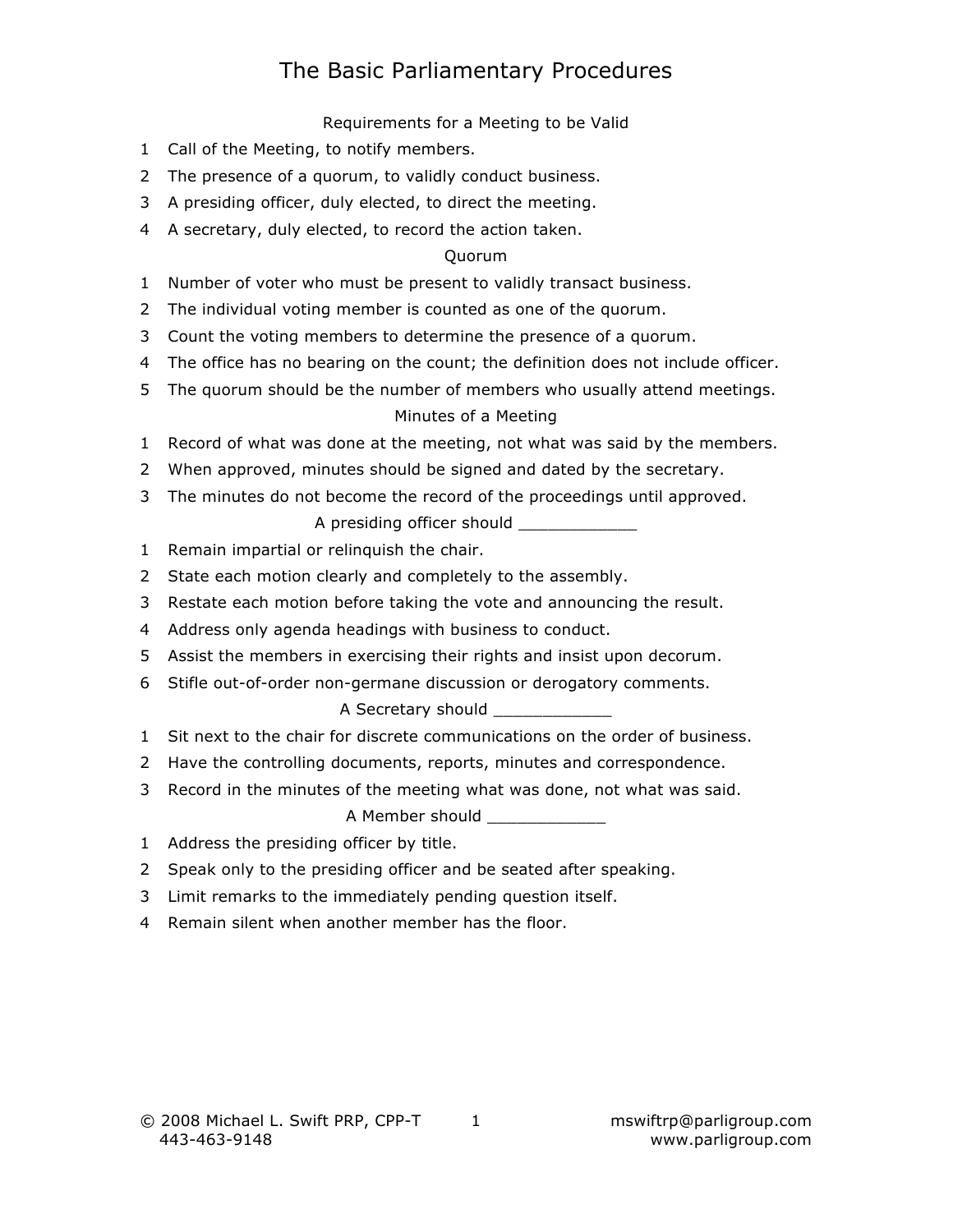A Committee should \_\_\_\_\_\_\_\_\_\_\_\_

- Be formed as prescribed by the bylaws or rules of order.
- Be empowered to act for the association only on specific instructions.
- Follow bylaws, special rules of order, parliamentary authority and standing rules.
- Not adopt their own rules except as authorized in the bylaws or instructions.

A Committee's Instructions should \_\_\_\_\_\_\_\_\_\_\_\_

- Specify standing or special.
- Specify the chair and the members.
- Specify the task as: consider, investigate, take action or all three.
- Specify the reporting date.

#### Majority Vote

- A majority is more than half.
- A majority vote is more than half the ballots cast, excluding blanks and abstentions…
- A tie vote on a motion means the motion is lost or there is no election.
- With more than two options, a plurality is not a majority and neither adopts or elects.

#### Two-thirds Vote

- A two-thirds vote is at least two-thirds of the ballots cast, excluding blanks and abstentions…
- Doubling the "no" votes gives the minimum "yes" vote required for adoption. Counting Votes
- Count yes votes, no votes and announce the result.
- Count yes votes, no votes, voting members present and announce the result.
- Count yes votes, no votes, voting members on roster and announce the result.
- Count yes votes, no votes, and voting positions and announce the result.
- Count was not followed by the word "abstentions" in the four statements above.

#### Unanimous **General** Consent

- Avoids unnecessary votes on routine, non-contentious and non-critical business.
- A motion is adopted or an action taken without putting the question to a vote.
- In cases where unanimous consent is apparent, the chair may assume it.
- The form is:

| The chair asks                              | w<br>"Is there any objection to   |
|---------------------------------------------|-----------------------------------|
| pauses and if no one calls out "objection!" |                                   |
| states                                      | "There being no objection we will |
|                                             |                                   |

If anyone objects, follow the normal procedure for handling the motion.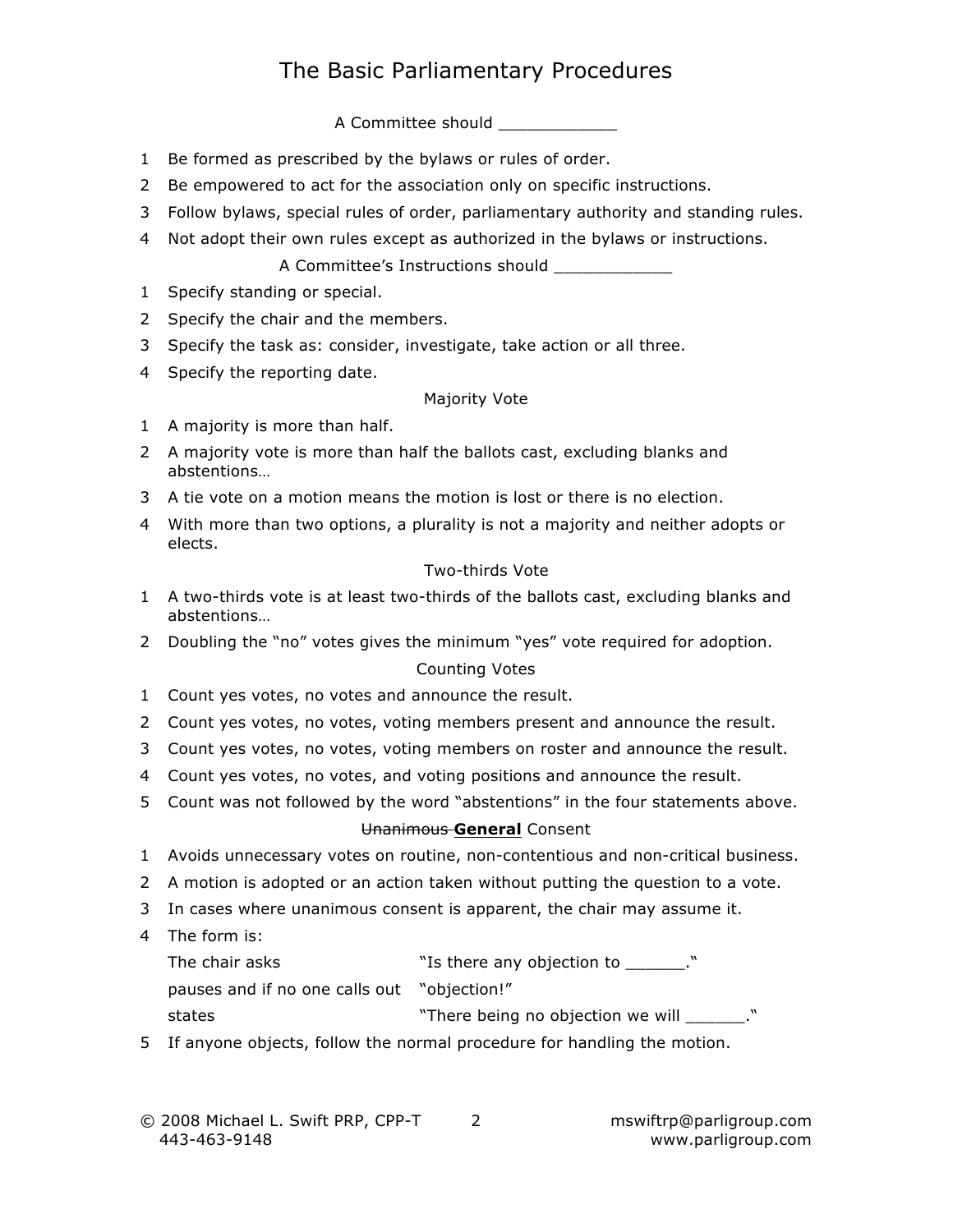#### No motion no debate

- Discussion of a subject is permitted only with reference to a pending motion.
- A member obtains the floor while no motion is pending to immediately make a motion.
- This rule requires firm enforcement.
- This rule against discussion without a motion is a tool for keeping "on track."
- This rule is important in making a meeting rapidly moving.

#### To handle a motion

- A member rises and when recognized offers a motion, "I move…"
- Another member, anonymously, seconds the motion for the chair's guidance.
- The chair repeats the motion, "It is moved and seconded to…"
- The members debate the motion.
- The chair puts the motion to a vote.
- The chair announces the result.

To handle the motion, the chair \_\_\_\_\_\_\_\_\_\_\_\_

- Repeats a ranked motion with a lower number as in order.
- Rules a ranked motion with a higher number, not in order at this time.
- Repeats an incidental motion that applies to the situation as in order.
- Assures the incidental motion is decided immediately before business proceeds.
- Rules immediately on a point of order or submits it to the assembly for decision.
- Takes the vote on the remaining motions in the reverse order from which they were made.

To assign the floor, the chair recognizes

- The member who made the motion and has not spoken.
- The member who has not spoken.
- The member who has spoken one time.
- The member who rose and addressed the chair first, after the floor was yielded.
- The members alternately both pro and con as much as possible.

Members can limit debate for

- the meetings by adopting a special rule of order limiting debate at the meetings.
- this meeting by adopting a motion limiting debate during this meeting.
- the motion by adopting a motion limiting debate for the motion.
- the speakers by adopting a motion limiting debate for the members.
- the time used by adopting a motion to end debate…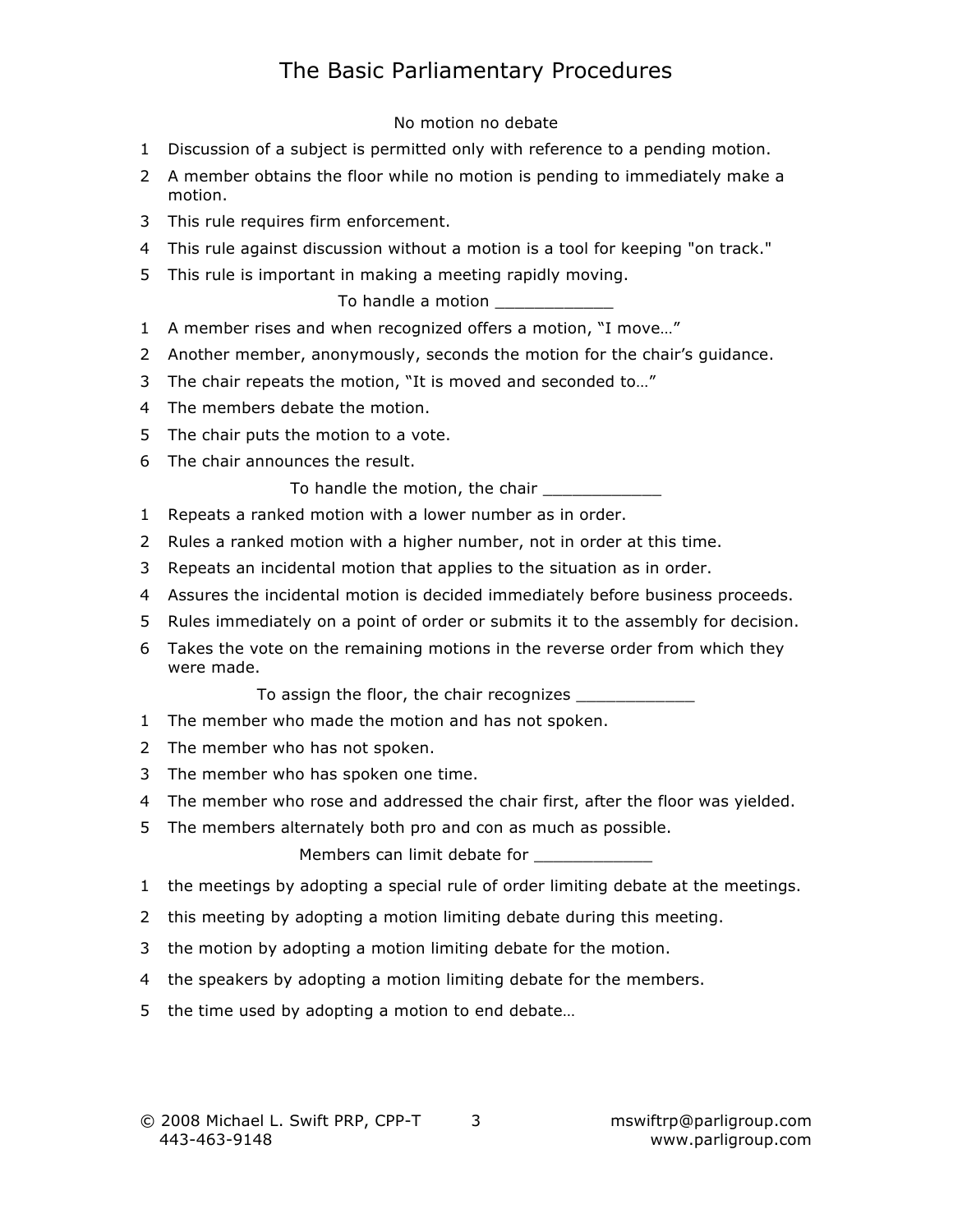# **Long meetings? Limit debate!**

|                | Madam Chairman, I move that debate be limited to                              | $minutes$ .          |                      |                      |
|----------------|-------------------------------------------------------------------------------|----------------------|----------------------|----------------------|
|                | Order of Business                                                             | 10 mins              | 2 mins               | 1 min                |
| $\bullet$      | Call to Order                                                                 | 00:00:20             | 00:00:20             | 00:00:20             |
| $#^1$          | <b>Opening Ceremonies</b>                                                     | 00:03:00             | 00:03:00             | 00:03:00             |
| $#^1$          | Roll Call of Officers and Directors                                           | 00:01:20             | 00:01:20             | 00:01:20             |
| $\mathbf{1}$   | Reading and Approval of the Minutes                                           | 00:03:00             | 00:03:00             | 00:03:00             |
| 2              | Reports of Officers, Boards and Standing Committees                           |                      |                      |                      |
|                | President                                                                     | 00:02:00             | 00:02:00             | 00:01:00             |
|                | Vice President                                                                | 00:02:00             | 00:02:00             | 00:01:00             |
|                | 4th Vice President, Member A speaks<br>(1)                                    | 00:10:00             | 00:02:00             | 00:01:00             |
|                | Treasurer                                                                     | 00:02:00             | 00:02:00             | 00:01:00             |
|                | Membership Committee, Chair Member B                                          | 00:02:00             | 00:02:00             | 00:01:00             |
|                | Publicity Committee, Chair Member C                                           | 00:02:00             | 00:02:00             | 00:01:00             |
|                | Bylaws Committee, Chair Member A speaks<br>(2)                                | 00:10:00             | 00:02:00             | 00:01:00             |
|                | Finance Committee, Chair Member I                                             | 00:02:00             | 00:02:00             | 00:01:00             |
|                | Community Services Committee, Chair Member N                                  | 00:02:00             | 00:02:00             | 00:01:00             |
| $\overline{3}$ | Reports of Special Committees                                                 |                      |                      |                      |
|                | Building Committee, Chair Member K                                            | 00:02:00             | 00:02:00             | 00:01:00             |
|                | Fund Raising Committee, Chair Member R                                        | 00:02:00             | 00:02:00             | 00:01:00             |
| 4              | <b>Special Orders</b>                                                         |                      |                      |                      |
| 5              | Unfinished Business and General Orders                                        |                      |                      |                      |
|                | No unfinished business, Member A speaks<br>(3)                                | 00:10:00             | 00:02:00             | 00:01:00             |
|                | General Order, postponed motion, Member A, speaks 1 <sup>st</sup> time<br>(4) | 00:10:00             | 00:02:00             | 00:01:00             |
|                | General Order, postponed motion, Member B, speaks 1 <sup>st</sup> time        | 00:02:00             | 00:02:00             | 00:01:00             |
|                | General Order, postponed motion, Member J, speaks 1 <sup>st</sup> time        | 00:02:00             | 00:02:00             | 00:01:00             |
|                | General Order, postponed motion, Member A, speaks 2 <sup>nd</sup> time<br>(5) | 00:10:00             | 00:02:00             | 00:01:00             |
| 6              | <b>New Business</b>                                                           |                      |                      |                      |
|                | Motion to purchase lawn mower Member A speaks, 1 <sup>st</sup> time<br>(6)    | 00:10:00             | 00:02:00             | 00:01:00             |
|                | Member B speaks, 1 <sup>st</sup> time                                         | 00:02:00             | 00:02:00             | 00:01:00             |
|                | Member C speaks 1 <sup>st</sup> time                                          | 00:02:00             | 00:02:00             | 00:01:00             |
|                | Member A speaks, 2 <sup>nd</sup> time<br>(7)                                  | 00:10:00             | 00:02:00             | 00:01:00             |
|                | Member B speaks, 2 <sup>nd</sup> time                                         | 00:02:00             | 00:02:00             | 00:01:00             |
|                | Member A, speaks $1st$ time<br>Motion to purchase laptop<br>(8)               | 00:10:00             | 00:02:00             | 00:01:00             |
|                | Member D speaks, 1 <sup>st</sup> time                                         | 00:02:00             | 00:02:00             | 00:01:00             |
|                | Member A speaks, 2 <sup>nd</sup> time<br>(9)                                  | 00:10:00             | 00:02:00             | 00:01:00             |
|                | Member E speaks, $1st$ time                                                   | 00:02:00             | 00:02:00             | 00:01:00             |
| $#^1$          | Good of the Association                                                       |                      |                      |                      |
|                | Member A comments<br>(10)                                                     | 00:10:00             | 00:02:00             | 00:01:00             |
|                | Member F comments                                                             | 00:02:00             | 00:02:00             | 00:01:00             |
| $\bullet$      | Adjourn                                                                       | 00:00:20             | 00:00:20             | 00:00:20             |
|                | Call Meeting to Order at                                                      | 07:00:00             | 07:00:00             | 07:00:00             |
|                | The meeting lasts<br>Adjourn Meeting at                                       | 02:22:00<br>09:22:00 | 01:02:00<br>08:02:00 | 00:35:00<br>07:35:00 |
|                |                                                                               |                      |                      |                      |

 $\overline{a}$ 

 $1$  The symbol " $#$ " indicates an optional heading in the order of business.

<sup>© 2008</sup> Michael L. Swift PRP, CPP-T 4 mswiftrp@parligroup.com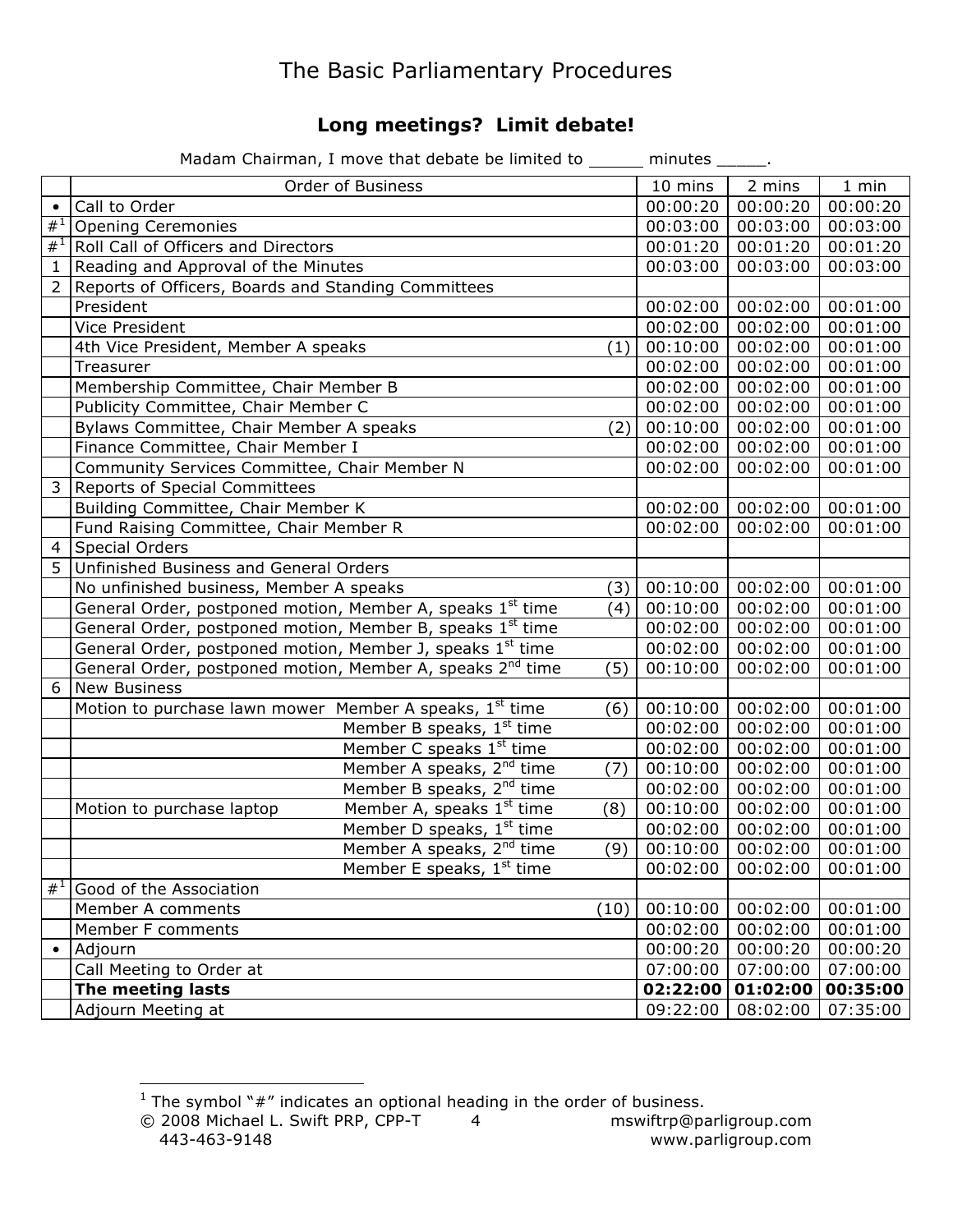### **Hierarchy of Governing Documents**

**1 Statutory law**, that applies to corporations and associations.

#### **2 Articles of Incorporation**

- a An agreement between the Association and the State.
- b Creates a separate legal entity of the state.
- c Meet the State's requirements of incorporation.
- d Amended according to the State Corporation Laws.

#### **3 National Charter, National Bylaws**

- a An agreement between the Association and a National Association.
- b Creates a local unit in the National Association.
- c Meets National's requirements for chartering a local unit.
- d Amended according to National's rules.

#### **4 Bylaws**

- a An agreement between the members.
- b Structure the association.
- c Contain fundamental rules considered too important to be suspended.
- d Amended by previous notice and two-thirds vote or as prescribed.

#### **5 Special Rules of Order**

- a An agreement between the members.
- b Specify procedural rules to supplement or modify those in the Rule Book.
- c Contain special rules and exceptions to those in the Rule Book.
- d Amended by previous notice and two-thirds vote or as prescribed.
- e Suspended by a two-thirds vote.
- **6 Rules of Order**, Parliamentary Authority, Rule Book
- a *Robert's Rules of Order Newly Revised* adopted by the Association.
- b Provides a standard reference book for the Association.
- c Contains rules and procedures for all types of situations.
- d Superseded by adopting Special Rules of Order.

#### **7 Standing Rules**

- a An agreement between the members.
- b Detail the administration of the Association.
- c Contain rules dealing with the administration of the Association.
- d Amended by a two-thirds vote or a majority vote with previous notice.
- e Suspended by a majority vote.

#### **8 Board Policies**

- a An agreement between the members and the directors
- b Detail the administration of the board.
- c Contain rules dealing with the administration of the board.
- d Amended by a two-thirds vote or a majority vote with notice.

#### **9 Staff Policies**

- a An agreement between members and the staff.
- b Detail administration of the staff.
- c Contain rules dealing with the administration of the staff.
- d Amended by a two-thirds vote or a majority vote with notice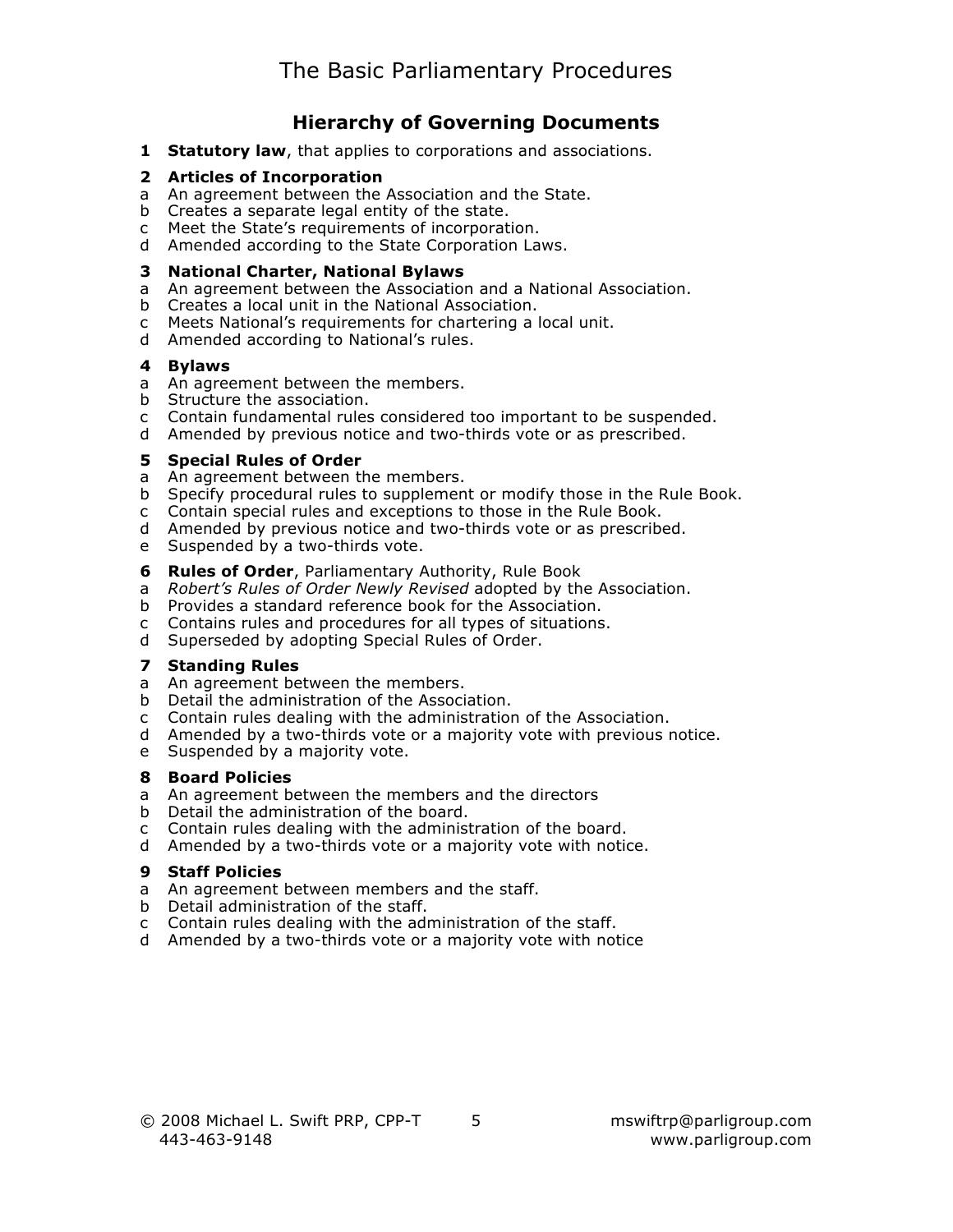## **Local Benevolent Association, Inc.**

## **Articles of Incorporation for a Non-stock Corporation**

FIRST: The undersigned Member Johnson, whose mailing address is 246 Main Street, Baltimore, 21203 MD; Member Langdon whose mailing address is 173 Side Street, Baltimore, 21203 MD and Member Gilman whose mailing address is 15 Cluster Circle, Baltimore 21203 MD being at least eighteen years of age, do hereby form a corporation under the laws of the State of Maryland.

SECOND: The name of the corporation, which is hereinafter called "Corporation" is the Local Benevolent Association, Inc.

THIRD: The purposes for which the Corporation is formed are as follows: To perform charitable acts toward others; to promote the general welfare of the community; and to provide athletic programs for the youth of the community.

FOURTH: The street address of the principle office of the Corporation in Maryland is The Community Recreation Center, 3412 Olive Road, Baltimore 21203 MD.

FIFTH: The name of the resident agent of the Corporation in Maryland is: Member Hamilton, 4523 Roundtoit Avenue, Baltimore 21223 MD.

SIXTH: The Corporation has no authority to issue stock.

SEVENTH: The number of directors of the Corporation shall be three which number may be increased or decreased pursuant to the bylaws of the Corporation. The names of the directors who shall act until the first meeting or until their successors are duly chosen and qualified are:

Janet Leclair, John Hendrix and Roberta Sundre.

 $EIGHTH:$ 

IN Witness WHEREOF, I have signed these I hereby consent to my designation articles and acknowledge the same to be in this document as resident agent my act. The contract of the set of this corporation.

SIGNATURES OF INCORPORATORS: SIGNATURE OF RESIDENT AGENT

LISTED FIFTH:

*Member Johnson Member Hamilton*

 *Member Langdon Member Gilman*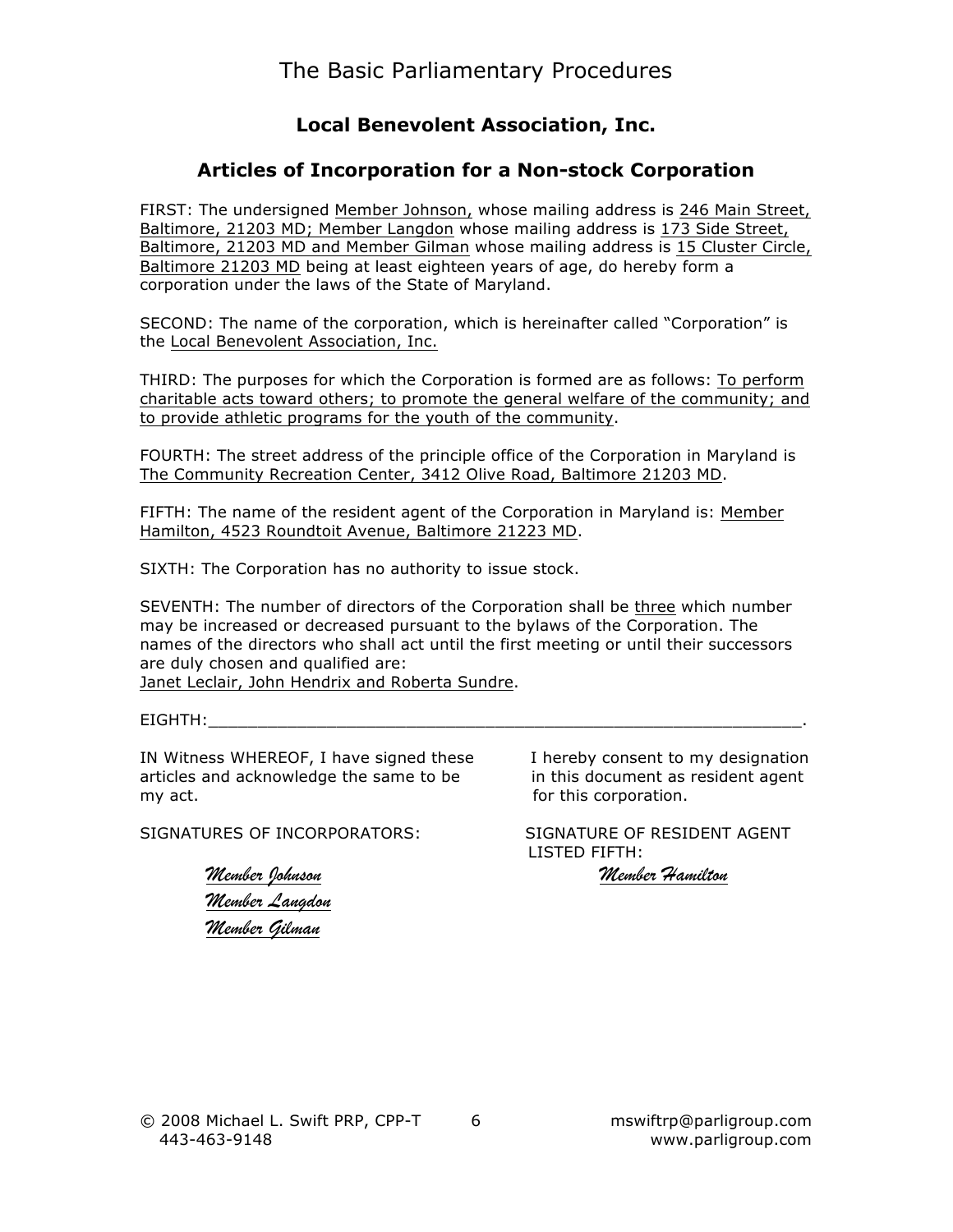#### **LBA Bylaws**

#### Article I

#### Name

The name of the association is the *Local Benevolent Association, Inc.* as stated in the Articles of Incorporation and is hereinafter referred to as the Association.

#### Article II Purpose

The purposes of the Association are those prescribed by the Articles of Incorporation.

#### Article III

#### Members

- §1 Membership. Any adult resident of the local community shall be eligible for membership.
- §2 Dues. The annual dues shall be ten dollars per person.

#### Article IV

#### **Officers**

- §1 Officers. The officers of the Association shall be a president, a vice president, a secretary, and a treasurer.
- §2 Duties. Officers shall perform the duties prescribed by these bylaws and the parliamentary authority adopted.
- §3 Ballot Election, Term of Office, Removal from Office. Officers shall be elected by ballot to serve for one year or until their successors are elected and qualified, and their term of office shall begin at the close of the annual meeting at which they are elected. Officers may be removed from office at the pleasure f the membership as provided in the parliamentary authority.
- §4 Office Holding Limitations. No member shall hold more than one office at a time.

## Article V

#### Meetings

- §1 Regular Meetings. The regular meetings of the Association shall be held on the first Thursday of each month.
- §2 Annual Meeting. The regular meeting on the first Thursday of January shall be known as the annual meeting and shall be for the purpose of electing officers, receiving reports of officers and committees, and for other business that may arise.
- §3 Special Meetings. Special meetings may be called by the president and shall be called upon written request of five members of the Association. The purpose of the meeting shall be stated in the call.
- §4 Quorum. Fifteen members of the Association shall constitute a quorum.

#### Article VI

#### The Board of Directors

- §1 Board Composition. The officers of the Association shall constitute the Board of Directors.
- §2 Board's Duties and Powers. The Board shall make recommendations to the Association, and shall perform such other duties as are specified in these bylaws. The Board shall be subject to the orders of the Association, and none of its acts shall conflict with action taken by the Association.
- §3 Board Meetings. Meetings of the Board may be called by the president and shall be called upon written request of two members of the Board.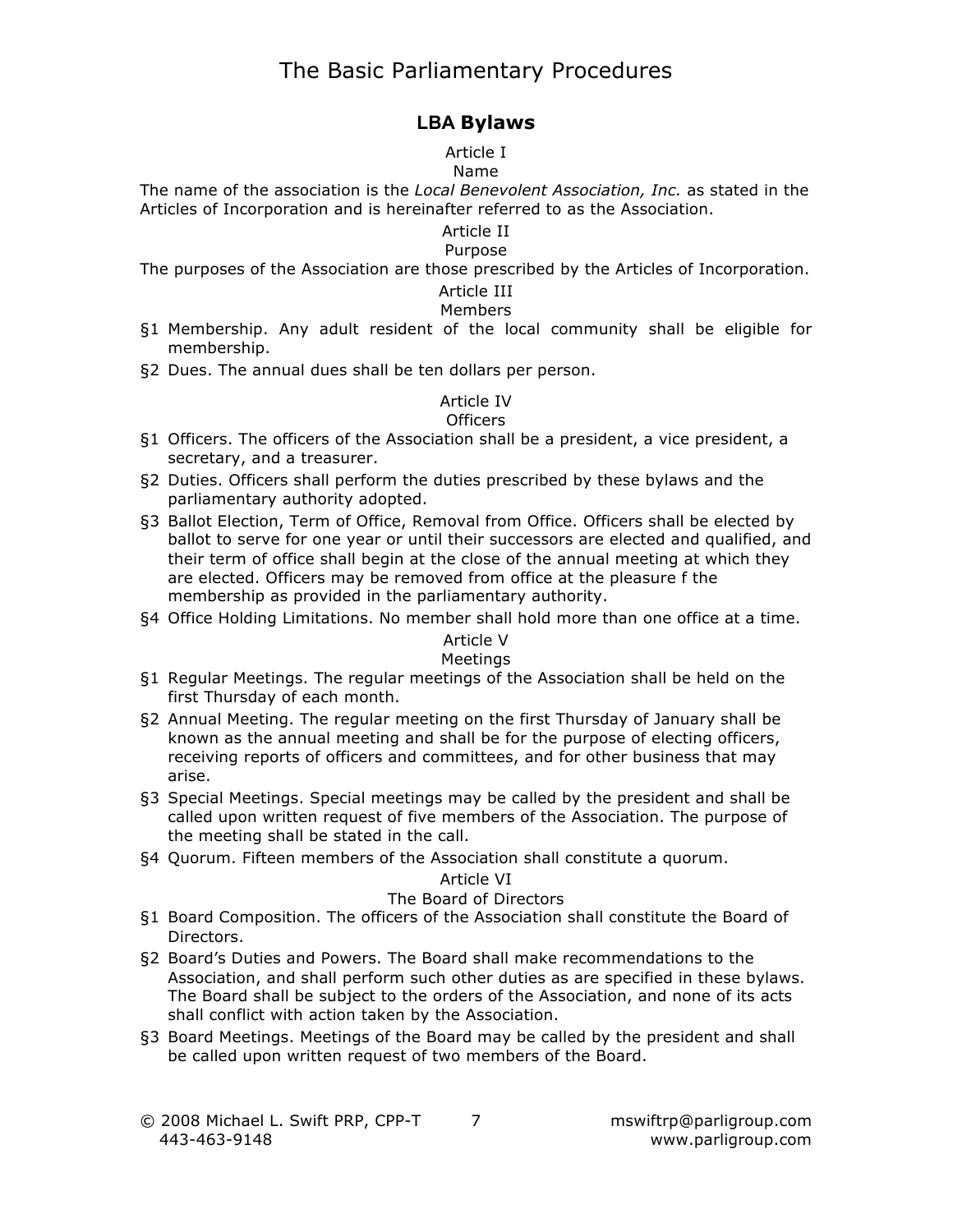#### Article VII

#### **Committees**

- §1 Membership Committee. A Membership Committee of two members shall be appointed by the president promptly after the annual meeting whose duty it shall be to issue numbered membership cards.
- §2 Public Affairs Committee. A Public Affairs Committee of three members shall be elected at the annual meeting, whose duty it shall be to inform the public of the Association's actions.
- §3 Audit Committee. One auditor shall be elected at the annual meeting to replace the senior auditor of the three member Audit Committee, whose duty it shall be to audit the books and records of the Association quarterly.
- §4 Such other committees, standing or special, shall be appointed by the president as the Association or Board of Directors shall from time to time deem necessary to carry on the work of the Association.

#### Article VIII Parliamentary Authority

The rules contained in *Robert's Rules of Order Newly Revised* shall govern the Association in all cases to which they are applicable and in which they are not inconsistent with these bylaws and any special rules of order and standing rules the Association may adopt.

#### Article IX

#### Amendments of Bylaws

These bylaws may be amended at any regular meeting of the Association by a twothirds vote, provided that the amendment has been submitted in writing at the previous meeting.

End Bylaws as Amended January 6, 2000

#### **Special Rules of Order**

- 1 The order of business at a regular meeting shall be:
	- Call to Order
	- 1 Approval of the minutes
	- 2 Reports of Officers, Boards and Standing Committees
	- 3 Reports of Special (Select, or ad hoc) Committees
	- 4 Special Orders
	- 5 Unfinished Business and General Orders
	- 6 New Business
	- Adjourn
- 2 The motion to "Lay on the Table" shall not be permitted at any meeting of the Association.
- 3 The motion to "Reconsider" shall not be permitted at any meeting of the Association.
- 4 No motion requires a second.

End Special Rules of Order as Amended May 6, 1999.

#### **Standing Rules**

- 1 The regular monthly meeting as prescribed in the bylaws shall be held at the Community Recreation Center Hall, 3412 Olive Road, Baltimore, Maryland 21203.
- 2 The regular monthly meetings shall start a 7:00 p.m., and adjourn at 8:00 p.m. End Standing Rules as Revised September 2, 1999.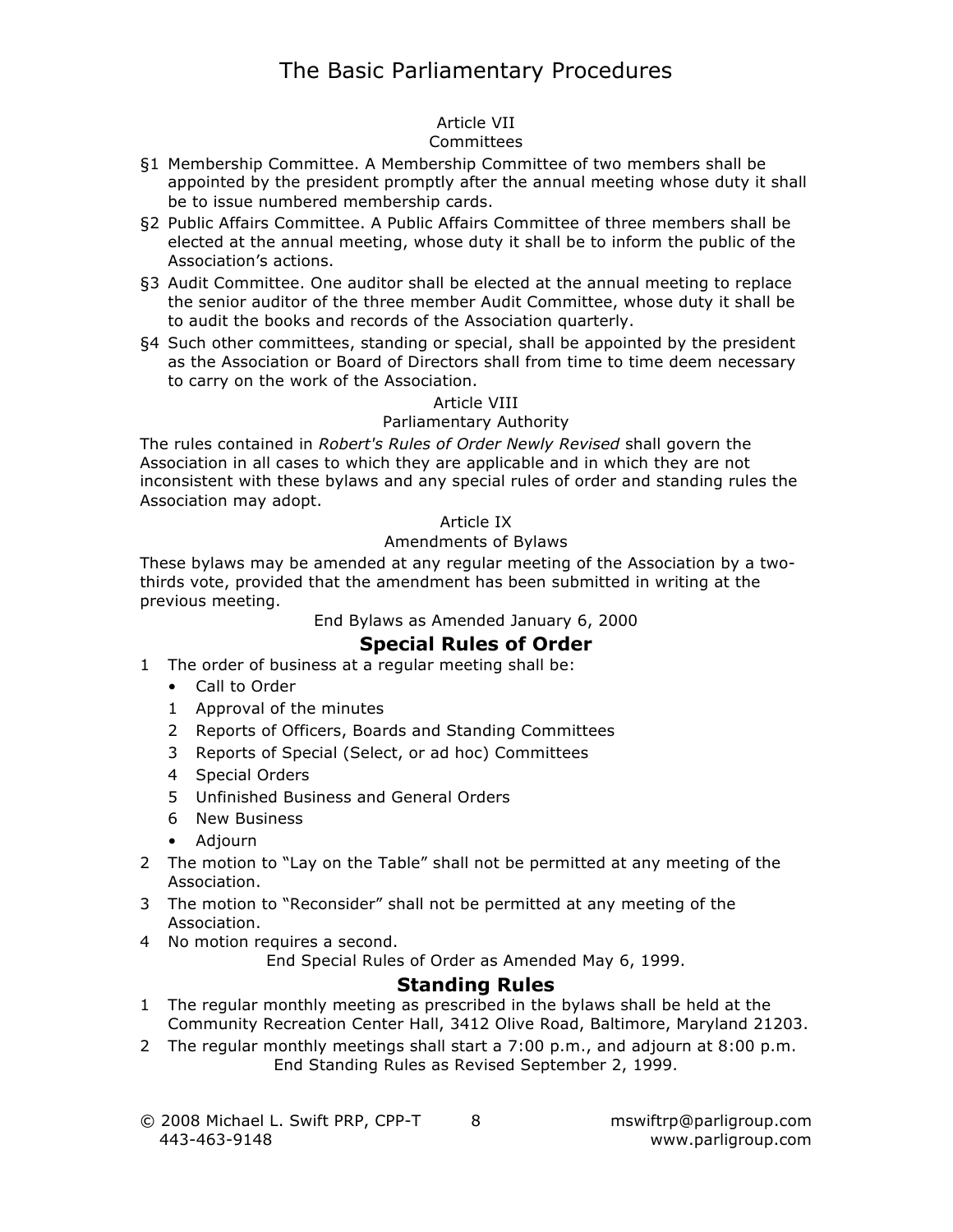## **Local Benevolent Association, Inc. Minutes July 6, 2000**

• Call to order

A quorum being present President Gorham called the regular meeting of the Local Benevolent Association to order on July 6, 2000 at 7:00 p.m.

- 1 Approval of the Minutes
	- The minutes of the June 1 meeting were approved as distributed.
- 2 Reports of Officers, Boards and Standing Committees
	- Financial report

| Starting Balance June 1st            | \$12,376 |
|--------------------------------------|----------|
| Receipts                             | \$4,422  |
| Disbursements                        | \$1,792  |
| Ending Balance June 30 <sup>th</sup> | \$15,003 |

A detailed report was submitted to the secretary.

• Member Johnson chair of the membership committee reported we signed up *Morris*

two new members in June and we now have 175 members on the roster.

#### 3 Reports of Special Committees

- Member Read chair of the special committee assigned to paint the president's office reported the job was completed last Sunday.
- 6 New Business
	- Motion by Member Bedford to purchase a new lawn mower for \$295.87 was adopted. The president directed Member Bedford to pick up a check from the treasurer, purchase the mower and submit the receipt.
	- Motion by Member Jenifer to purchase a new laptop at a cost not to exceed \$1000 was postponed until the next meeting.
	- Motion by Member Pinckney to prepare a membership directory to be sold at \$5.00 a copy.
	- Motion by Member McHenry to adjourn. Adopted.
	- President Gorham adjourned the meeting at 7:45 p.m.
- Secretary Franklin took the minutes.
- Adjourn *Approved*
	-

*August 3, 2000*

#### *Member Franklin*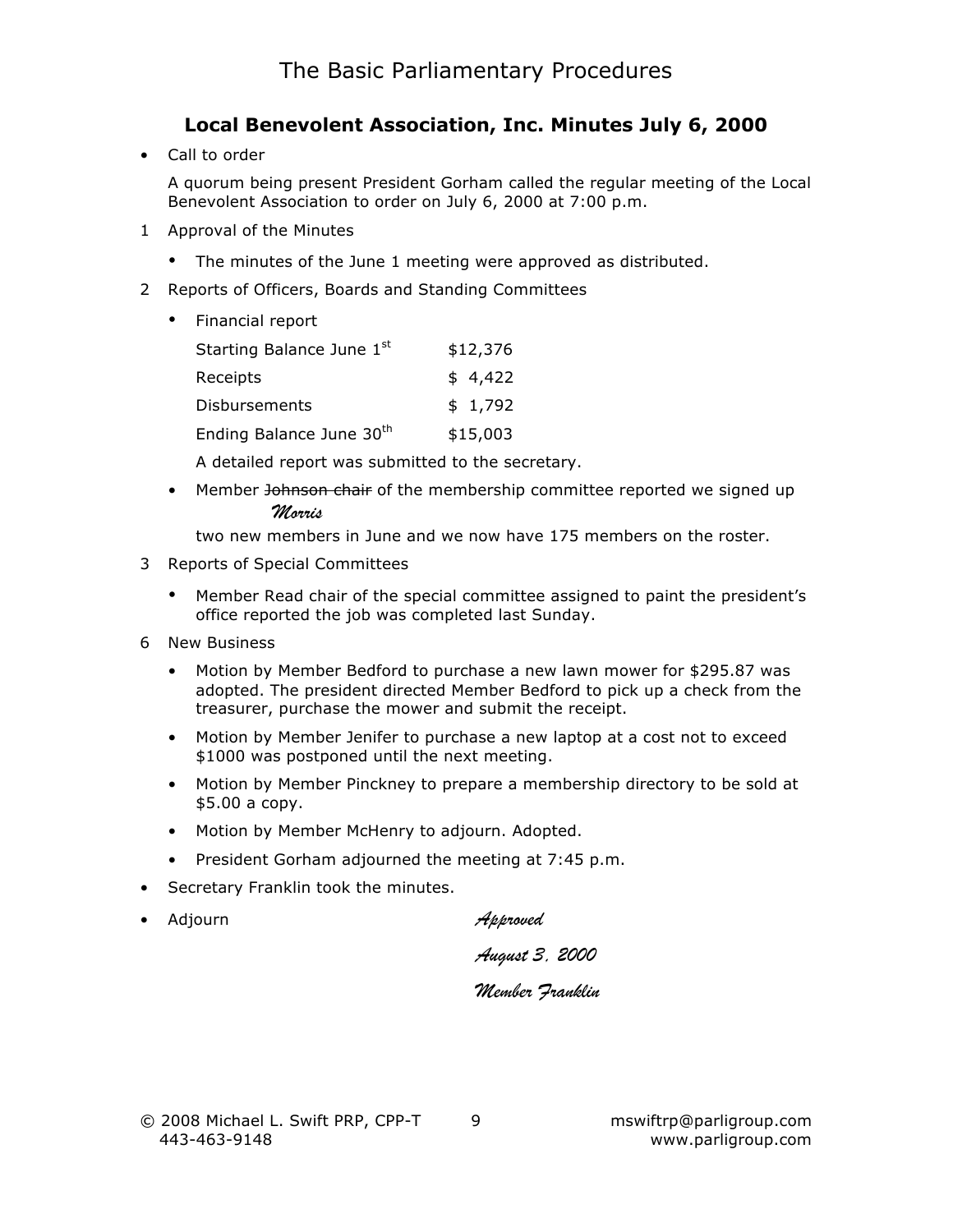|                         |                            | Local Benevolent Association, Inc. Financial Report June 1- 30, 2000 |    |                 |                           |                |                |
|-------------------------|----------------------------|----------------------------------------------------------------------|----|-----------------|---------------------------|----------------|----------------|
| <b>DATE</b>             | <b>CHK</b>                 | <b>FOR</b>                                                           |    | <b>RECEIPTS</b> |                           | <b>DISBURS</b> | <b>BALANCE</b> |
| 1                       |                            | <b>Brought Forward</b>                                               |    |                 |                           |                | \$12,376.15    |
| 3                       |                            | 2 <sup>nd</sup> Quarter United Donations                             | \$ | 3,200.00        |                           |                | \$15,576.15    |
| $\overline{3}$          | 3183                       | Trophy & Awards Company                                              |    |                 | (\$                       | 450.00)        | \$15,126.15    |
| $\overline{4}$          | 3184                       | Local Telephone Co                                                   |    |                 | (\$                       | 27.53)         | \$15,098.62    |
| $\overline{\mathbf{4}}$ | 3185                       | Long Distance Telephone Co                                           |    |                 | $\overline{\mathfrak{s}}$ | 39.99)         | \$15,058.63    |
| 12                      |                            | <b>Bank Service Charge</b>                                           |    |                 | (\$                       | 18.32)         | \$15,040.31    |
| 15                      | 3186                       | George Luver                                                         |    |                 | $\ddot{\epsilon}$         | 90.00)         | \$14,950.31    |
| 20                      | 3187                       | Food Supplier Co                                                     |    |                 |                           | (\$1,120.00)   | \$13,830.31    |
| 21                      |                            | Dues                                                                 | \$ | 120.00          |                           |                | \$13,950.31    |
| 24                      |                            | <b>Sponsor Donations</b>                                             | \$ | 752.00          |                           |                | \$14,702.31    |
| 27                      | 3188                       | <b>Stationary Store</b>                                              |    |                 | (4)                       | 47.38)         | \$14,654.93    |
| 30                      |                            | <b>Association Sponsor</b>                                           | \$ | 350.00          |                           |                | \$15,004.93    |
| 30                      |                            | <b>Ending Balance</b>                                                |    |                 |                           |                | \$15,004.93    |
|                         |                            |                                                                      |    |                 |                           |                |                |
|                         |                            | <b>Totals</b>                                                        | \$ | 4,422.00        |                           | (\$1,792.22)   |                |
|                         |                            |                                                                      |    |                 |                           |                |                |
|                         |                            | CHECKBOOK RECONCILIATION                                             |    |                 |                           |                |                |
|                         |                            | Checkbook Ending Balance                                             |    |                 |                           |                | \$15,004.93    |
|                         |                            | Charges/Debits not in book                                           |    |                 | (\$                       | 12.35)         |                |
|                         |                            | Interest/Credits not in book                                         | \$ | 11.32           |                           |                |                |
|                         | Adjusted Checkbook Balance |                                                                      |    |                 |                           |                | \$15,003.90    |
|                         |                            | <b>BANK STATEMENT RECONCILIATION</b>                                 |    |                 |                           |                |                |
|                         |                            | <b>Statement Ending Balance</b>                                      |    |                 |                           |                | \$14,693.89    |
|                         |                            | Checks/Debits not on statement                                       |    |                 | (\$                       | 39.99)         |                |
|                         |                            | Deposits/Credits not on statement                                    | \$ | 350.00          |                           |                |                |
|                         |                            | <b>Adjusted Statement Balance</b>                                    |    |                 |                           |                | \$15.003.90    |

Items listed on the detailed financial report are supported by documents such as:

- deposit slips, sales receipts, returned checks, bank statements
- entrees in the Association's minutes
- entrees in the Association's adopted budget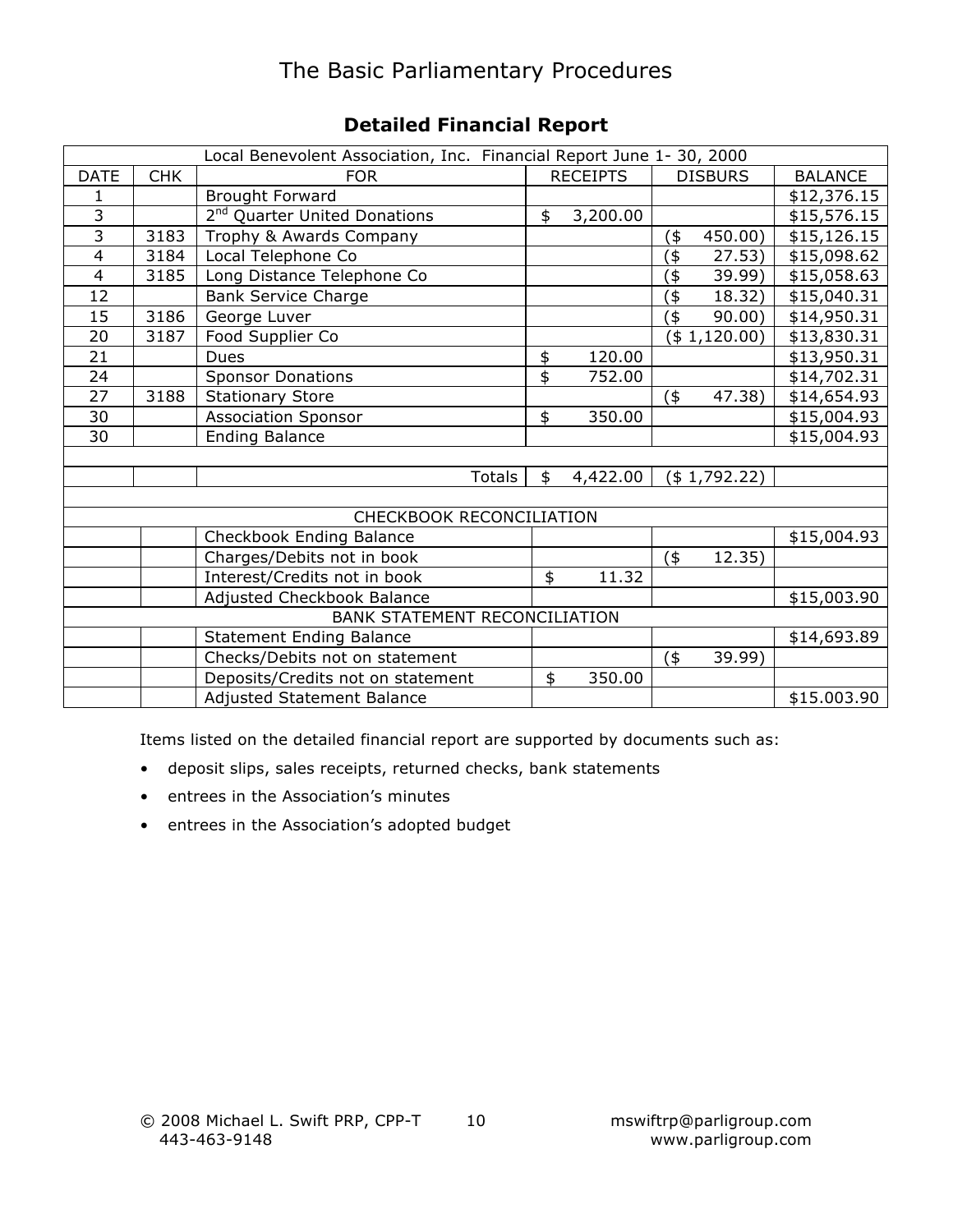# **Auditors' Report**

| Local Benevolent Association, Inc. 2000, 2 <sup>nd</sup> Quarter Auditors' Report                    |                 |    |                            |     |                                           |
|------------------------------------------------------------------------------------------------------|-----------------|----|----------------------------|-----|-------------------------------------------|
| Third Year Auditor:                                                                                  | Member Franklin |    |                            |     |                                           |
| Second Year Auditor:                                                                                 | Member Brearley |    |                            |     |                                           |
| First Year Auditor:                                                                                  | Member Wilson   |    |                            |     |                                           |
|                                                                                                      |                 |    |                            |     |                                           |
| Audit Period From:                                                                                   | April 1, 2000   |    |                            | To: | June 30, 2000                             |
| 1 Obtain all of the Association's records which include:                                             |                 |    |                            |     |                                           |
| a Checkbook                                                                                          |                 |    | h Cash on Hand             |     |                                           |
| <b>b Bank Statements</b>                                                                             |                 |    | i Savings Records          |     |                                           |
| c Financial Reports                                                                                  |                 |    | j Investment Records       |     |                                           |
| d Cash Receipts                                                                                      |                 |    | k Checks                   |     |                                           |
| e Disbursement Records                                                                               |                 |    | I Membership Roster        |     |                                           |
| f Copy of the Budget                                                                                 |                 |    | m Financial Policies       |     |                                           |
| g Secretary's Minutes                                                                                |                 |    |                            |     | n Articles of Incorporation, Bylaws, etc. |
|                                                                                                      |                 |    |                            |     |                                           |
| 2 Check for accuracy and completeness:                                                               |                 |    |                            |     |                                           |
| Take the ending balance established by the last audit and                                            |                 |    |                            |     |                                           |
| verify it equals the opening balance for the current period.                                         |                 |    |                            |     |                                           |
| Balance Established by the Last Audit                                                                |                 |    | \$15,236.47                |     |                                           |
| Opening Balance for the Current Audit                                                                |                 |    | \$15,236.47                |     |                                           |
| 3 Total Line Items Receipts for the audit period:                                                    |                 |    |                            |     |                                           |
| Line Item 01 Sponsors                                                                                |                 | \$ | 3,480.00                   |     |                                           |
| Line Item 02 Donations                                                                               |                 | \$ | 1,100.00                   |     |                                           |
| Line Item 03 Distributors Rebates                                                                    |                 | \$ | 175.47                     |     |                                           |
| Line Item 04 Fund Raisers & Bazaar                                                                   |                 | \$ | 2,650.43                   |     |                                           |
| Line Item 05 Food & Beverages                                                                        |                 | \$ | 2,175.37                   |     |                                           |
| Line Item 06 Other ( Explanation                                                                     |                 | \$ | 00.00                      |     |                                           |
| Line Item 07 Grants                                                                                  |                 | \$ | 2,500.00                   |     |                                           |
| Line Item 08 Dues                                                                                    |                 | \$ | 1,325.00                   |     |                                           |
| Total Line Item Receipts                                                                             |                 | \$ | 13,406.27                  |     |                                           |
|                                                                                                      |                 |    |                            |     |                                           |
| 4 Total Line Items Disbursements for the audit period:<br>Line Item 09 Stationary / Postage / Office |                 |    | 373.29                     |     |                                           |
|                                                                                                      |                 | \$ |                            |     |                                           |
| Line Item 10 Heating Fuel                                                                            |                 | \$ | 1,450.00                   |     |                                           |
| Line Item 11 Food & Beverage Distributor                                                             |                 | \$ | 2,225.57                   |     |                                           |
| Line Item 12 License Fees                                                                            |                 | \$ | 675.00                     |     |                                           |
| Line Item 13 SDAT Fees                                                                               |                 | \$ | 646.50                     |     |                                           |
| Line Item 14 Building Maintenance                                                                    |                 | \$ | 4,793.32                   |     |                                           |
| Line Item 15 Uniforms & Equipment                                                                    |                 | \$ | 3,136.27                   |     |                                           |
| Line Item 16 Telephone                                                                               |                 | \$ | 337.86                     |     |                                           |
| Line Item 17 Other (                                                                                 | Explanation     | \$ | 00.00                      |     |                                           |
| Total Line Item Disbursements                                                                        |                 |    | \$13,637.81                |     |                                           |
|                                                                                                      |                 |    |                            |     |                                           |
| 5 Calculate the Balance on Hand:                                                                     |                 |    |                            |     |                                           |
| Opening Balance Current Period                                                                       |                 |    | \$15,236.47<br>\$13,406.27 |     |                                           |
| Add Total Line Item Receipts<br>Subtract Total Line Item Disbursements                               |                 |    | (\$13,637.81)              |     |                                           |
| Result is Balance on Hand                                                                            |                 |    | \$15,004.93                |     |                                           |
|                                                                                                      |                 |    |                            |     |                                           |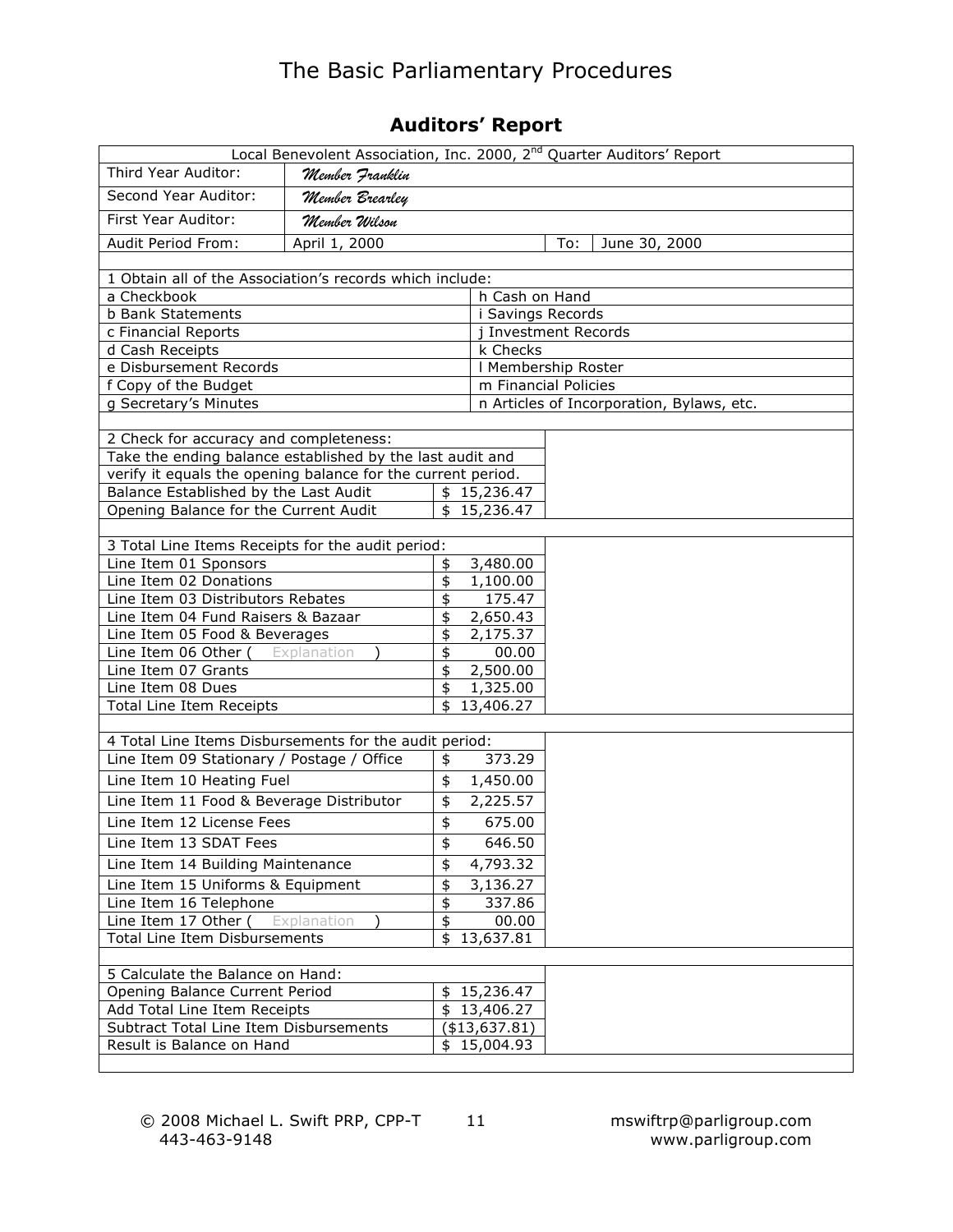| Local Benevolent Association, Inc. 2000, 2 <sup>nd</sup> Quarter Auditors' Report             |                                                                                 |  |  |  |  |  |
|-----------------------------------------------------------------------------------------------|---------------------------------------------------------------------------------|--|--|--|--|--|
| 6 Reconcile the Checkbook:                                                                    |                                                                                 |  |  |  |  |  |
| Checkbook Ending Balance                                                                      | \$15,004.93                                                                     |  |  |  |  |  |
| Subtract charges/debits not in checkbook                                                      | (4)<br>12.35)                                                                   |  |  |  |  |  |
| Add interest/credits not in checkbook                                                         | 11.32<br>\$                                                                     |  |  |  |  |  |
| Result is Adjusted Checkbook Balance                                                          | \$15,003.90                                                                     |  |  |  |  |  |
| 7 Reconcile the Bank Statement                                                                |                                                                                 |  |  |  |  |  |
| <b>Statement Ending Balance</b>                                                               | \$14,693.89                                                                     |  |  |  |  |  |
| Subtract checks/debits not on statement                                                       | $($ \$<br>39.99)                                                                |  |  |  |  |  |
| Add deposits not on statement                                                                 | \$<br>350.00                                                                    |  |  |  |  |  |
| Result is Adjusted Statement Balance                                                          | \$15,003.90                                                                     |  |  |  |  |  |
|                                                                                               |                                                                                 |  |  |  |  |  |
| 8 Calculate the Savings & Investments Present Value:                                          |                                                                                 |  |  |  |  |  |
| CD Value Established by the Last Audit                                                        | 5,136.76<br>\$                                                                  |  |  |  |  |  |
| Interest accrued over the audit period                                                        | \$<br>359.57                                                                    |  |  |  |  |  |
| Result is CD Present Value                                                                    | \$5,496.33                                                                      |  |  |  |  |  |
|                                                                                               |                                                                                 |  |  |  |  |  |
|                                                                                               |                                                                                 |  |  |  |  |  |
| 9 Calculate the Total Assets:                                                                 |                                                                                 |  |  |  |  |  |
| Balance on Hand                                                                               | \$15004.93                                                                      |  |  |  |  |  |
| <b>CD Present Value</b>                                                                       | \$<br>5,496.33                                                                  |  |  |  |  |  |
| Cash on Hand                                                                                  | \$<br>375.87                                                                    |  |  |  |  |  |
| Result is Total Assets                                                                        | \$20,877.13                                                                     |  |  |  |  |  |
|                                                                                               |                                                                                 |  |  |  |  |  |
| 10 Complete the Report:                                                                       |                                                                                 |  |  |  |  |  |
|                                                                                               | Auditors' Report                                                                |  |  |  |  |  |
| The financial report reflects fairly the current financial condition and results of the       |                                                                                 |  |  |  |  |  |
| operations of the Association, in conformity with generally accepted accounting principles    |                                                                                 |  |  |  |  |  |
| applied on a basis consistent with that of the preceding audit. The disbursements and other   |                                                                                 |  |  |  |  |  |
| transactions were supported by authorizing documents, bills and receipts.                     |                                                                                 |  |  |  |  |  |
|                                                                                               | Auditors' Procedure                                                             |  |  |  |  |  |
| Using the Audit Form, the auditors:                                                           |                                                                                 |  |  |  |  |  |
| 1 Review the Association's controlling documents listed in section 1, and verify that each    |                                                                                 |  |  |  |  |  |
| disbursement was authorized in the bylaws or minutes of the meetings and accompanied by       |                                                                                 |  |  |  |  |  |
| a bill or receipt.                                                                            |                                                                                 |  |  |  |  |  |
| 2 Insure the opening balance for the current period equals the balance established by the     |                                                                                 |  |  |  |  |  |
| previous audit and note this in section 2.                                                    |                                                                                 |  |  |  |  |  |
|                                                                                               | 3 Total all the monies received, by line item and title, as shown in section 3. |  |  |  |  |  |
| 4 Total all the disbursements, by line item and title, as shown in section 4.                 |                                                                                 |  |  |  |  |  |
| 5 Calculate the balance on hand as shown in section This should agree with the treasurer's    |                                                                                 |  |  |  |  |  |
| financial reports and the bank balance plus any cash on hand.                                 |                                                                                 |  |  |  |  |  |
| 6 Reconcile the bank statement with the checkbook balance in the usual manner.                |                                                                                 |  |  |  |  |  |
| 7 Reconcile the checkbook balance with the bank statement in the usual manner.                |                                                                                 |  |  |  |  |  |
| 8 Calculate the present value of any savings and investments such as certificates of deposit. |                                                                                 |  |  |  |  |  |
| 9 Calculate the total assets as shown in section 9, which include any cash on hand.           |                                                                                 |  |  |  |  |  |
| 10 Complete the report which should be short and to the point. State what your review         |                                                                                 |  |  |  |  |  |
| included, what you found, your opinion of the book balances and any recommendations you       |                                                                                 |  |  |  |  |  |
| may have.                                                                                     |                                                                                 |  |  |  |  |  |
| 11 Submit the report to the Secretary.                                                        |                                                                                 |  |  |  |  |  |
|                                                                                               |                                                                                 |  |  |  |  |  |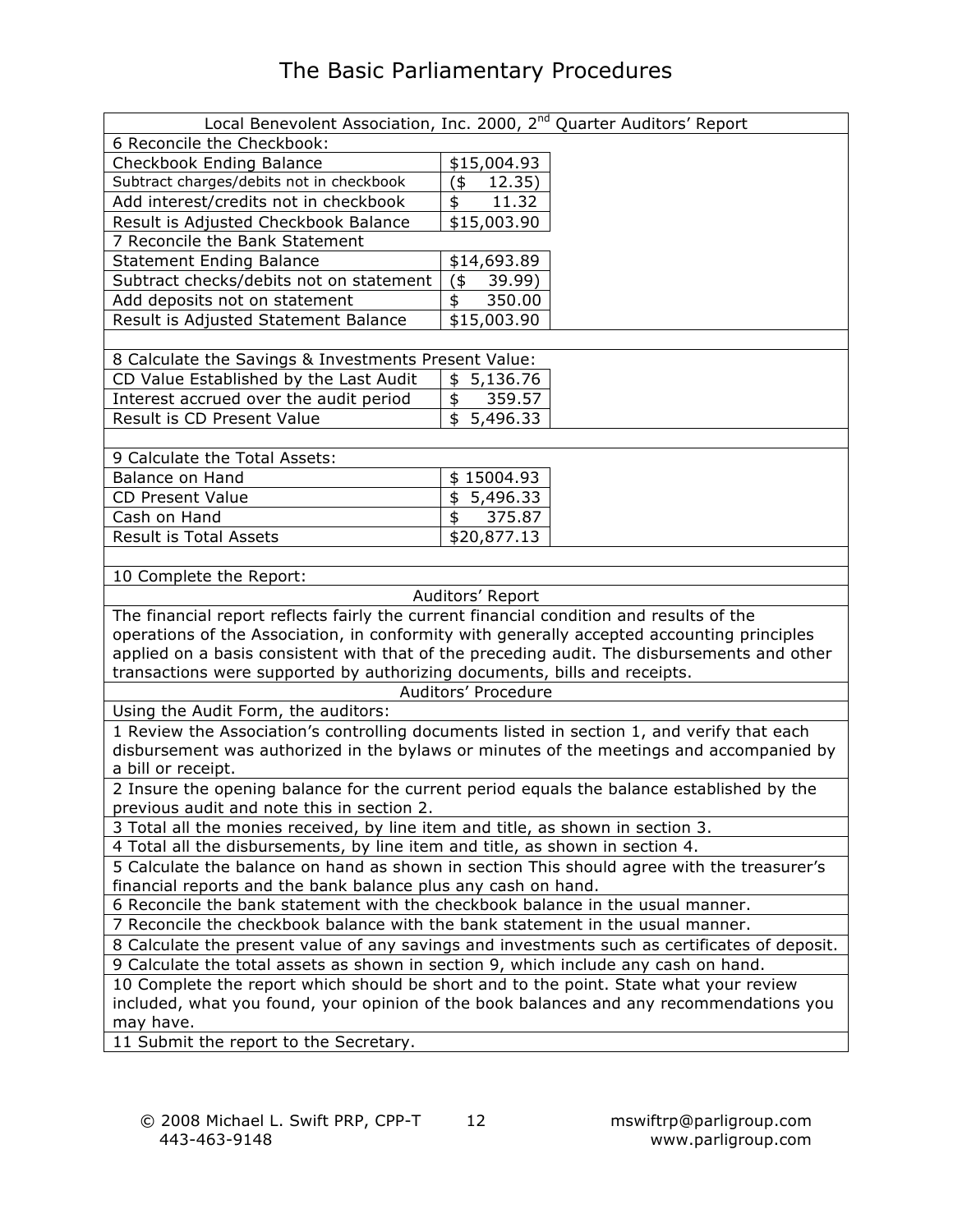# **Tellers' Report**

| Local Benevolent Association, Inc. January 6, 2000 Tellers' Report |                |  |  |  |  |
|--------------------------------------------------------------------|----------------|--|--|--|--|
|                                                                    |                |  |  |  |  |
| President                                                          |                |  |  |  |  |
| Number of votes cast for president                                 | 68<br>35       |  |  |  |  |
| Number of votes necessary for election                             |                |  |  |  |  |
| Number of votes cast for Member Gorham<br>1                        | 37             |  |  |  |  |
| 2<br>Number of votes cast for Member Bedford                       | 28             |  |  |  |  |
| 3<br>Number of votes cast for                                      |                |  |  |  |  |
| Explanation of illegal votes cast for president                    |                |  |  |  |  |
| Mickey Mouse (ineligible, not on the roster)                       | $\overline{2}$ |  |  |  |  |
| Explanation of rejected votes                                      |                |  |  |  |  |
| One ballot containing two votes                                    | $\mathbf{1}$   |  |  |  |  |
|                                                                    |                |  |  |  |  |
| Vice President                                                     |                |  |  |  |  |
| Number of votes cast for vice president                            | 62             |  |  |  |  |
| Number of votes necessary for election                             | 32             |  |  |  |  |
| Number of votes cast for Member McHenry<br>1                       | 19             |  |  |  |  |
| Number of votes cast for Member Blair<br>2                         | 42             |  |  |  |  |
| 3<br>Number of votes cast for                                      |                |  |  |  |  |
| Explanation of illegal votes cast for vice president               |                |  |  |  |  |
| John Doe (ineligible, not on the roster)                           | 1              |  |  |  |  |
| Explanation of rejected votes                                      | 0              |  |  |  |  |
|                                                                    |                |  |  |  |  |
| Secretary                                                          |                |  |  |  |  |
| Number of votes cast for secretary                                 | 53             |  |  |  |  |
| Number of votes necessary for election                             | 27             |  |  |  |  |
| Number of votes cast for Member Franklin<br>1                      | 32             |  |  |  |  |
| $\overline{2}$<br>Number of votes cast for Member Spaight          | 21             |  |  |  |  |
| 3<br>Number of votes cast for                                      |                |  |  |  |  |
|                                                                    |                |  |  |  |  |
| Explanation of illegal votes cast for secretary                    | 0              |  |  |  |  |
| Explanation of rejected votes                                      | 0              |  |  |  |  |
| Treasurer                                                          |                |  |  |  |  |
| 67<br>Number of votes cast for treasurer                           |                |  |  |  |  |
| Number of votes necessary for election                             | 34             |  |  |  |  |
| 50<br>Number of votes cast for Member Clymer<br>$\mathbf 1$        |                |  |  |  |  |
| Number of votes cast for Member Hamilton<br>17                     |                |  |  |  |  |
| $\overline{2}$<br>3<br>Number of votes cast for                    |                |  |  |  |  |
| Explanation of illegal votes cast for treasurer<br>0               |                |  |  |  |  |
| Explanation of rejected votes<br>0                                 |                |  |  |  |  |
|                                                                    |                |  |  |  |  |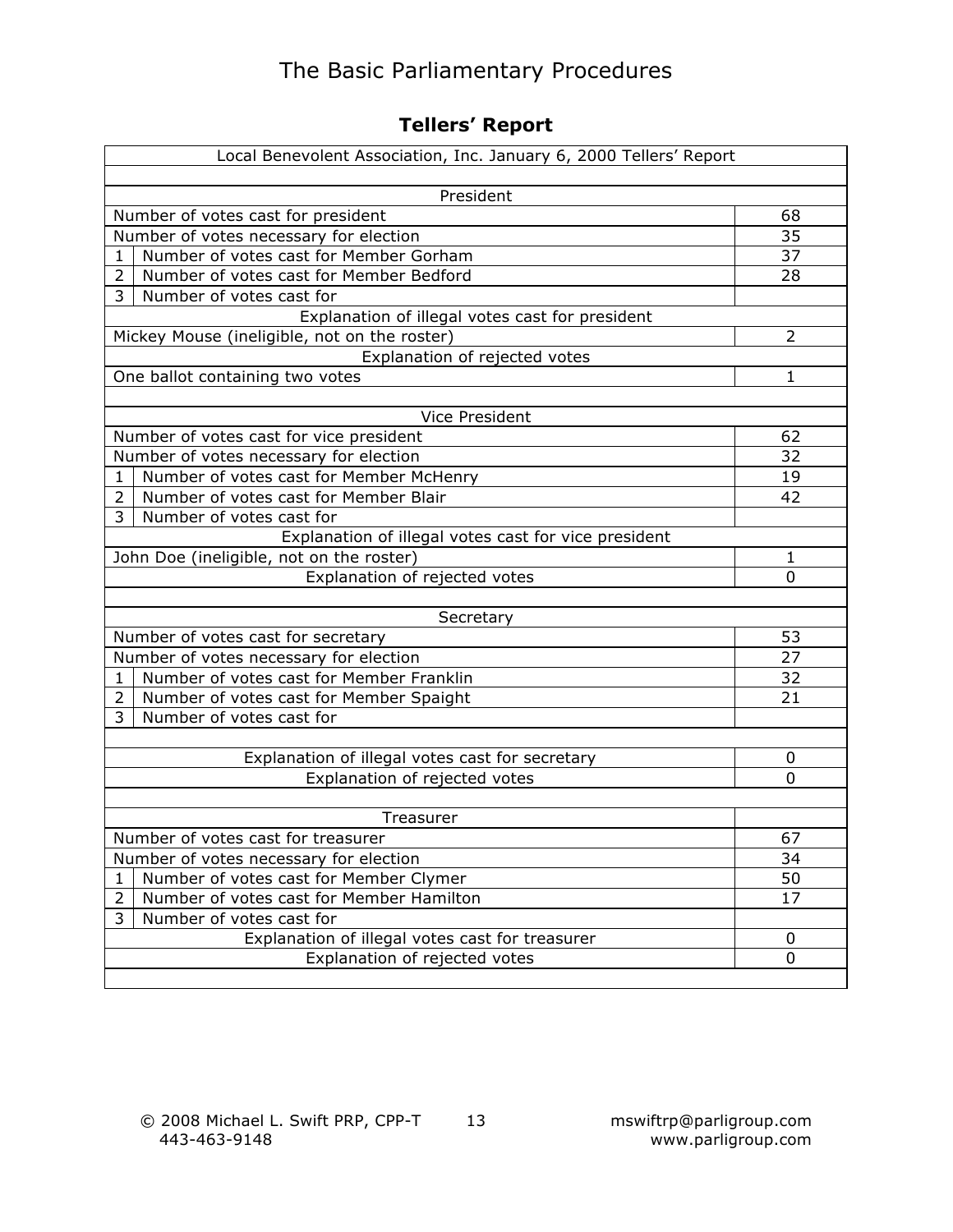| Local Benevolent Association, Inc. January 6, 2000 Tellers' Report                                                                    |          |  |  |  |  |
|---------------------------------------------------------------------------------------------------------------------------------------|----------|--|--|--|--|
|                                                                                                                                       |          |  |  |  |  |
| <b>Public Affairs Committee Members</b>                                                                                               |          |  |  |  |  |
| Number of votes cast for public affairs committee members<br>67                                                                       |          |  |  |  |  |
| Number of votes necessary for election                                                                                                |          |  |  |  |  |
| Number of votes cast for Member Brearley<br>1                                                                                         |          |  |  |  |  |
| 2<br>Number of votes cast for Member King                                                                                             | 38       |  |  |  |  |
| 3<br>Number of votes cast for Member Langdon                                                                                          | 51       |  |  |  |  |
| Number of votes cast for Member Basset<br>4                                                                                           | 24       |  |  |  |  |
| 5<br>Number of votes cast for Member Broom                                                                                            | 34       |  |  |  |  |
| 6<br>Number of votes cast for                                                                                                         |          |  |  |  |  |
| Explanation of illegal votes cast for public affairs committee members                                                                | 0        |  |  |  |  |
| Explanation of rejected votes                                                                                                         | $\Omega$ |  |  |  |  |
|                                                                                                                                       |          |  |  |  |  |
| Audit Committee Member                                                                                                                |          |  |  |  |  |
| Number of votes cast for audit committee members                                                                                      | 60       |  |  |  |  |
| Number of votes necessary for election                                                                                                | 31       |  |  |  |  |
| Number of votes cast for Member Wilson<br>1                                                                                           | 42       |  |  |  |  |
| $\overline{2}$<br>Number of votes cast for Member Baldwin                                                                             | 18       |  |  |  |  |
| 3<br>Number of votes cast for                                                                                                         |          |  |  |  |  |
| Explanation of illegal votes cast for audit committee members                                                                         | 0        |  |  |  |  |
| Explanation of rejected votes<br><sup>0</sup>                                                                                         |          |  |  |  |  |
|                                                                                                                                       |          |  |  |  |  |
| $1st$ Teller<br>Member Jew                                                                                                            |          |  |  |  |  |
| $2nd$ Teller<br>Member Williamson                                                                                                     |          |  |  |  |  |
| 3rd Teller<br>Member Morris                                                                                                           |          |  |  |  |  |
|                                                                                                                                       |          |  |  |  |  |
| Tellers' Procedure                                                                                                                    |          |  |  |  |  |
| A The tellers:                                                                                                                        |          |  |  |  |  |
| 1 Distribute the ballots to those persons entitled to vote.                                                                           |          |  |  |  |  |
| 2 Collect the ballots.                                                                                                                |          |  |  |  |  |
| 3 Count all the ballots for each office including illegal votes.                                                                      |          |  |  |  |  |
| 4 Calculate the votes necessary for election which is a majority or more than half                                                    |          |  |  |  |  |
| the ballots cast for each office.                                                                                                     |          |  |  |  |  |
| 5 Do not credit illegal votes to any candidate.                                                                                       |          |  |  |  |  |
| 6 Count the votes cast for each candidate.                                                                                            |          |  |  |  |  |
| Complete the tellers' report                                                                                                          |          |  |  |  |  |
|                                                                                                                                       |          |  |  |  |  |
| B The chair of tellers, addressing the chair, reads the report and hands it to the Presiding<br>officer without declaring the result. |          |  |  |  |  |
|                                                                                                                                       |          |  |  |  |  |
| C The presiding officer, reading the tellers' report, declares who is elected to each office.                                         |          |  |  |  |  |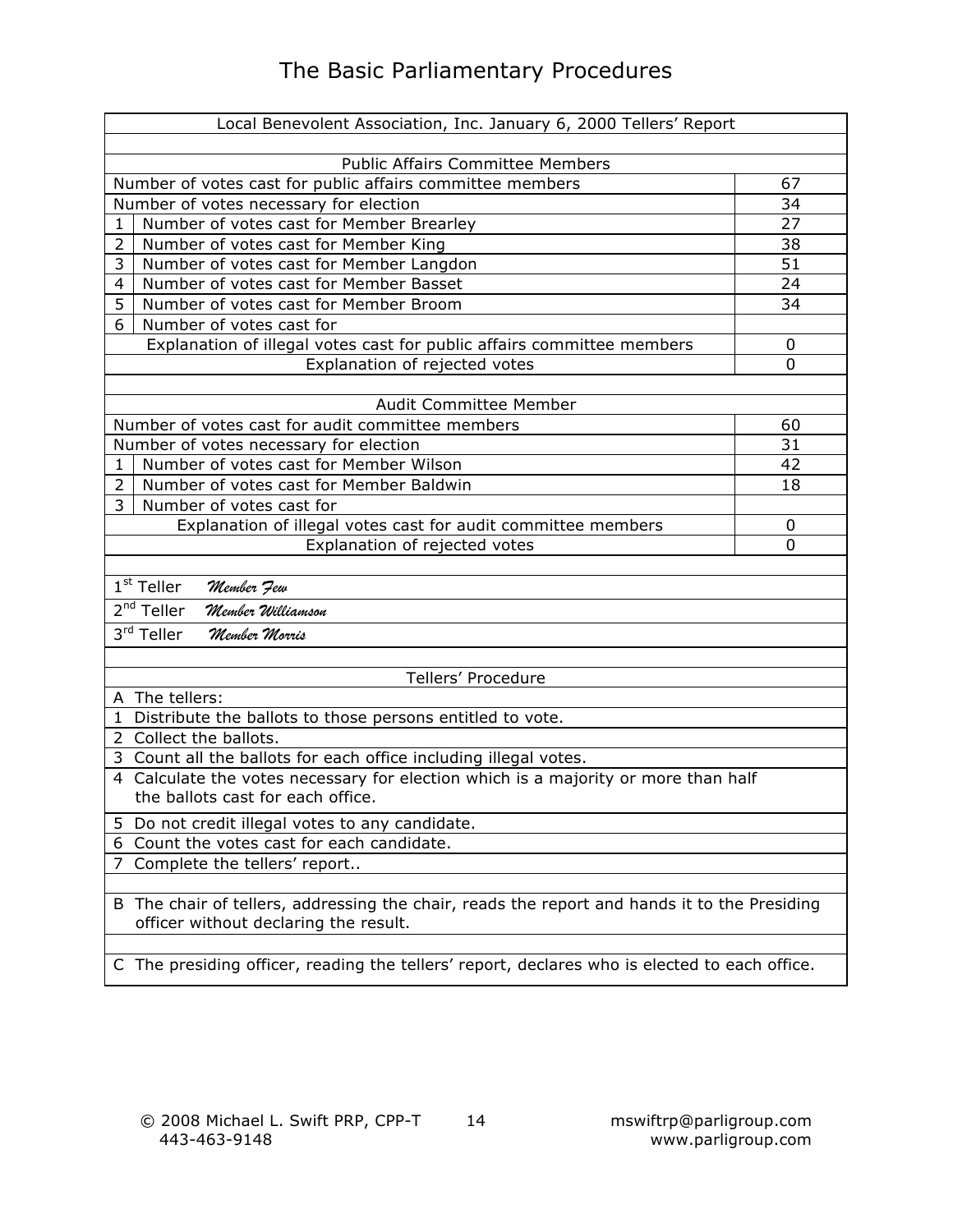#### **The presiding officer**

- 1 Opens the meeting on time by taking the chair and calling the meeting to order, having determined that a quorum is present.
- 2 Announces in sequence the business that comes before the assembly in accordance with the order of business, agenda, or program.
- 3 Recognizes members who are entitled to the floor.
- 4 Repeats and puts to vote motions that come before the assembly, and announces the result of each vote; or, if a motion is not in order, rules it not in order.
- 5 Protects the assembly from dilatory motions by refusing to recognize them.
- 6 Enforces the rules relating to debate, to order and to decorum.
- 7 Expedites business in every way compatible with the rights of members, and uses unanimous consent and assumed motions when appropriate.
- 8 Decides questions of order, subject to appeal, and when in doubt, refers the question to the assembly for decision.
- 9 Responds to inquiries relating to parliamentary procedure or factual information bearing on the business, and assists members with the wording of motions.
- 10 Declares the meeting adjourned when the assembly so votes or at the time prescribed in the program, or at the conclusion of business.

#### **The presiding officer has at hand**

- 1 articles of incorporation, bylaws, special rules of order, standing rules, etc.
- 2 *Robert's Rules of Order Newly Revised* 11<sup>th</sup> Edition
- 3 list of standing and special committees and their members
- 4 complete order of business, listing matters that are to come up, shown in proper sequence under the correct headings
- 5 script & referral cards
- 6 gavel
- 7 timepiece & timer
- 8 calendar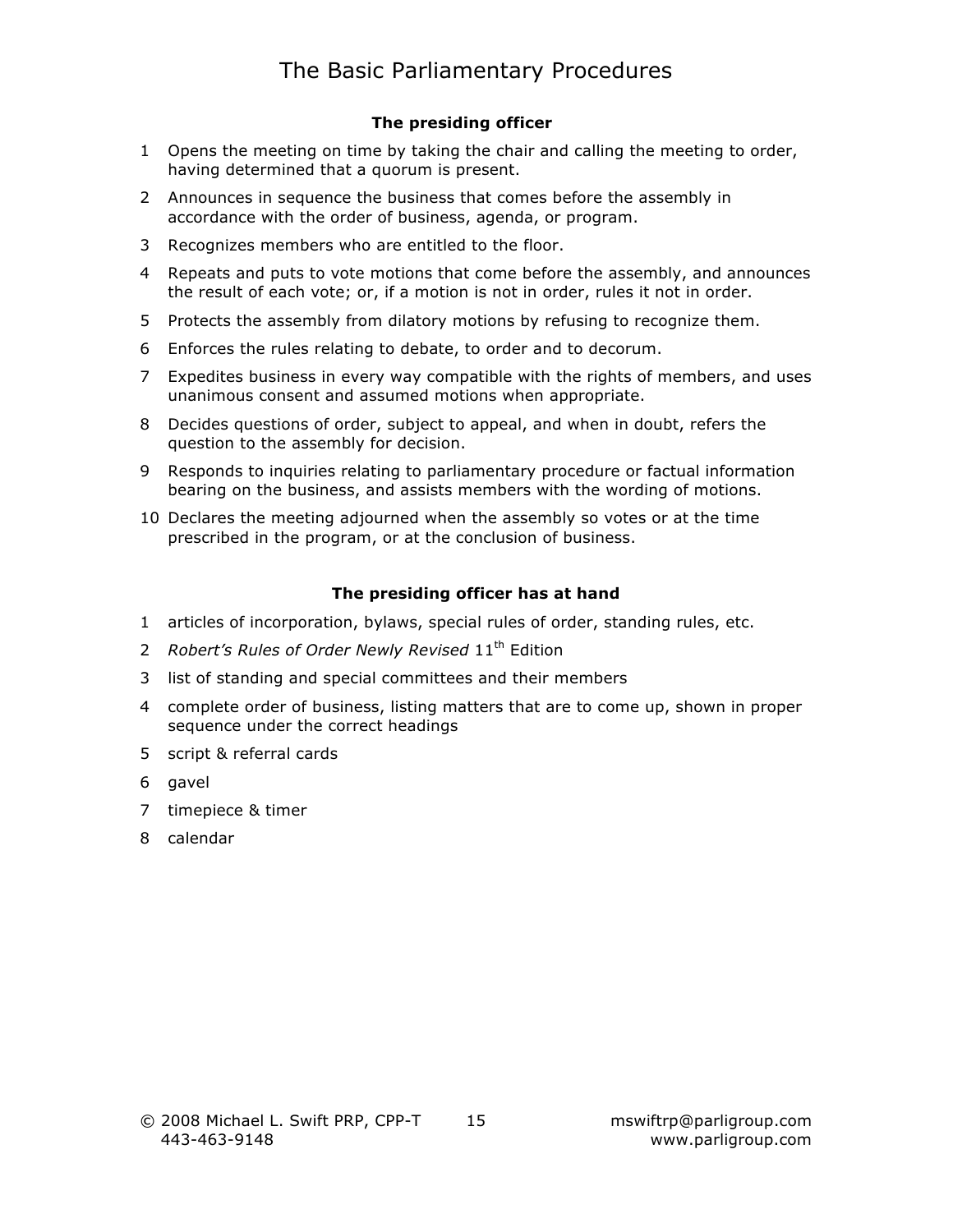#### **Order of Business > Agenda**

The order of business… **as amended**

- Call to Order
- 1 Reading and Approval of the minutes
- 2 Reports of officers, board, and standing committees **listed in the bylaws & given in the order listed**
- 3 Reports of special committees **assigned a one time task & given in the order created**
- 4 Special orders **bylaw requirements or motions made special orders**
- 5 Unfinished business **motions cutoff at the previous meeting**
- 5 General orders **postponed motions or motions for which previous notice was given**
- 6 New Business **motions**
- Adjourn

Optional Headings

Opening ceremonies, if any, which is not business in the order of business.

Roll call

Consent calendar

Good of the \_\_\_\_\_\_ no business conducted

Announcements

Program

#### **Order of business**

An association adopts an order of business or adopts RONR that specifies the first six items in the order of business above as standard for one-meeting sessions of ordinary societies.

#### **Agenda**

The order of business with items of business for the current session is the agenda, and is adopted, at the beginning of the meeting, by a majority vote if it does not create any special orders and does not conflict with the existing order of business; otherwise, a two-thirds vote is required.

#### **Conducting a meeting.**

Following the order of business we will conduct a monthly meeting of the Local Benevolent Association (LBA) using the scripts on pages 19 through 38.

Practice your presiding skills by taking the part of the member on the left hand column, [following the gray directions in brackets], and **reading aloud the bold black type**.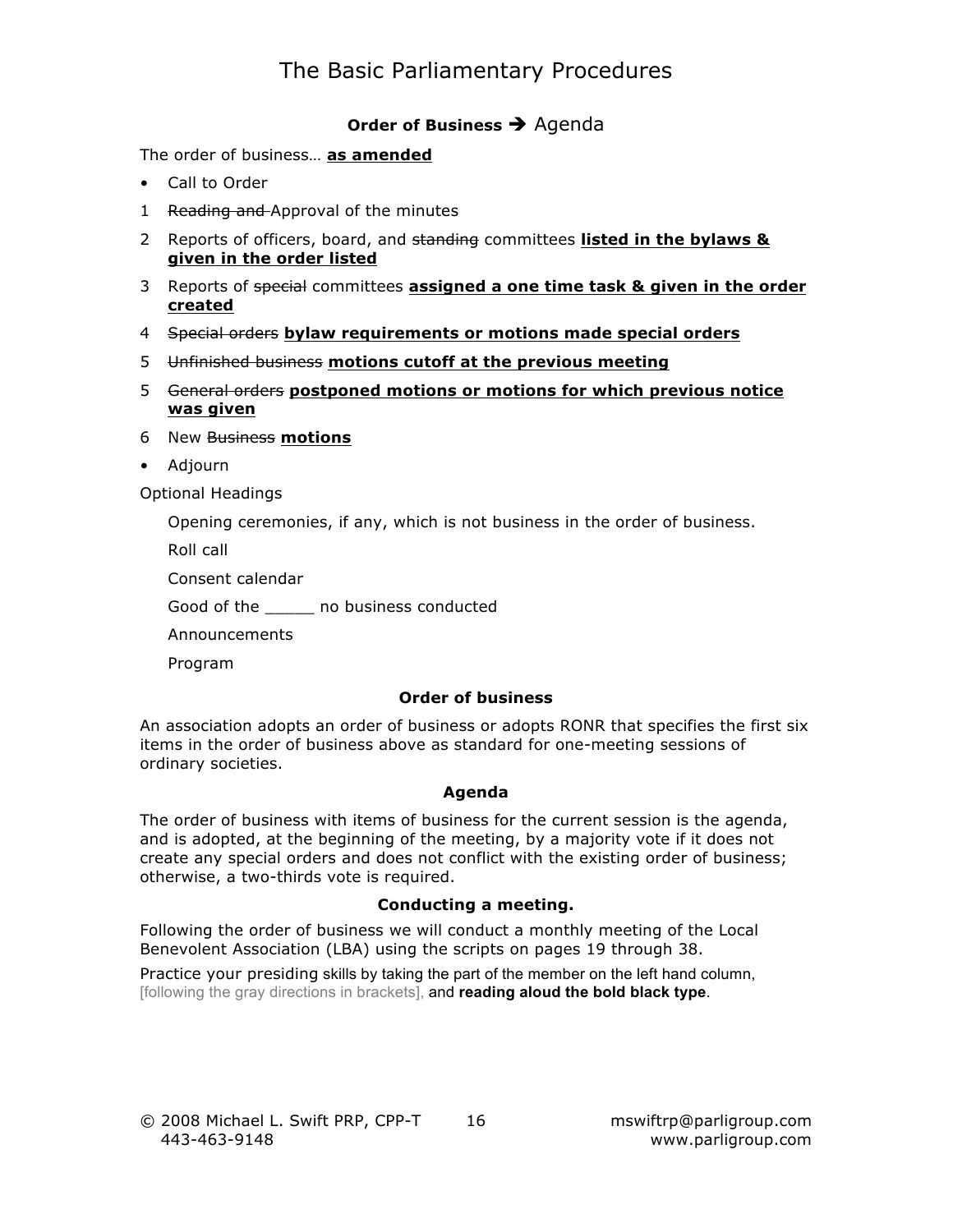## **A script for a meeting**

- Chair **A quorum being present the regular meeting of the Local Benevolent Association will come to order**.
- Chair **The question is on the adoption of the agenda as distributed**.
- Chair **If there is no objection, we will adopt the agenda**? [Pause for response]
- Chair **There being no objection, the agenda is adopted**.
- Chair **Are there any corrections to the minutes as distributed?** [Pause for response]
- Chair **There being no corrections, the minutes are approved as distributed.**
- Chair **The treasurer will give the financial report.**
- Clymer [Stand up]

| Clymer | <b>Starting Balance July 1st</b> | \$15003  |  |
|--------|----------------------------------|----------|--|
|        | <b>Receipts</b>                  | \$3,127  |  |
|        | <b>Disbursements</b>             | \$2,478  |  |
|        | <b>Ending Balance July 31st</b>  | \$15,652 |  |
|        |                                  |          |  |

**I submitted a detailed report to the secretary.** [Sit down]

- Chair **Are there any questions on the financial report?** [Pause for response]
- Chair **The chair recognizes Member Johnson chair of the membership committee for a report.**
- Johnson [Stand up]
- Johnson **A new member joined in June; we now have 176 members.** [Sit down]
- Chair **The chair recognizes Member Langdon, chair of the public affairs committee, for a report.**

Langdon [Stand up]

- Langdon **The committee arranged for NPR to announce our Fall Food Drive throughout the month of October.** [Sit down]
- Chair **The chair recognizes Member Gilman, chair of the special committee on carpeting the office, for a report.**

Gilman [Stand up]

Gilman **The committee purchased and installed the carpet for \$235.25. The receipts and remaining \$14.75 were turned in to the treasurer.** [Sit down]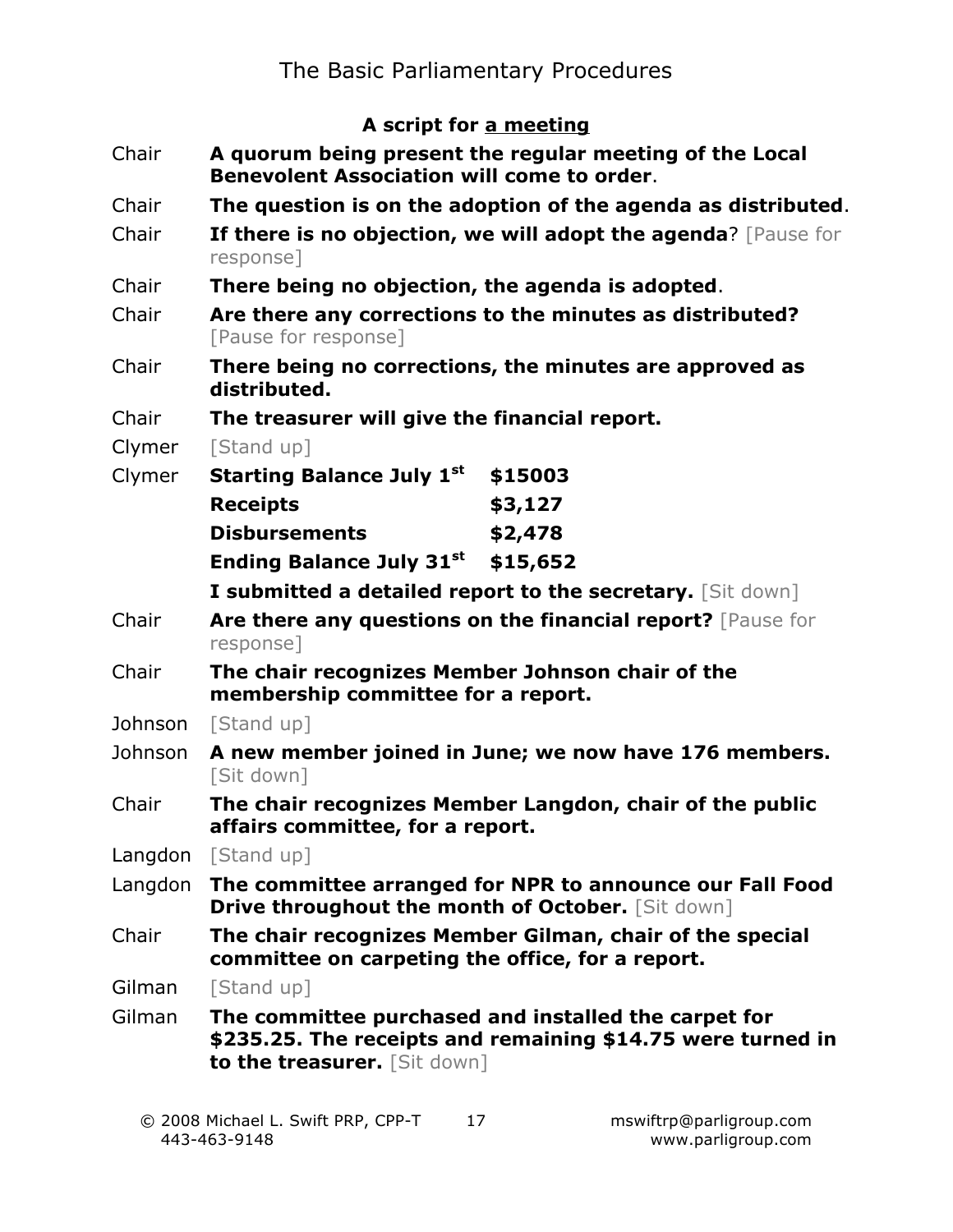| Chair          | Under unfinished business the question is on the adoption<br>of the motion, interrupted by adjournment of the previous<br>meeting, to prepare a directory for sale at \$5.00 each. |  |  |  |  |  |
|----------------|------------------------------------------------------------------------------------------------------------------------------------------------------------------------------------|--|--|--|--|--|
| Chair          | Are you ready for the question? <sup>2&amp;3</sup> [Pause for response]                                                                                                            |  |  |  |  |  |
| Chair          | Those in favor say aye. [Pause for response]                                                                                                                                       |  |  |  |  |  |
| <b>Members</b> | [A majority say aye.] Aye!                                                                                                                                                         |  |  |  |  |  |
| Chair          | <b>Those opposed say no.</b> [Pause for response]                                                                                                                                  |  |  |  |  |  |
|                | Members [A minority say no.] No!                                                                                                                                                   |  |  |  |  |  |
| Chair          | [Announce the result of the vote]                                                                                                                                                  |  |  |  |  |  |
| Chair          | The ayes have it, and the motion is adopted.                                                                                                                                       |  |  |  |  |  |
| Chair          | [Direct the secretary to carry out the order]                                                                                                                                      |  |  |  |  |  |
| Chair          | The secretary will prepare a membership directory to be<br>sold at $$5.00$ a copy.                                                                                                 |  |  |  |  |  |
| Chair          | [Proceed to the next business in the order of business]                                                                                                                            |  |  |  |  |  |
| Chair          | Under general orders the question is on the adoption of the<br>motion, postponed at the previous meeting, to purchase a<br>new laptop at a cost not to exceed \$1000.              |  |  |  |  |  |
| Chair          | Are you ready for the question? [Pause for response]                                                                                                                               |  |  |  |  |  |
| Chair          | <b>Those in favor say aye.</b> [Pause for response]                                                                                                                                |  |  |  |  |  |
| <b>Members</b> | [A minority say aye] Aye!                                                                                                                                                          |  |  |  |  |  |
| Chair          | <b>Those opposed say no.</b> [Pause for response]                                                                                                                                  |  |  |  |  |  |
| <b>Members</b> | [A majority say no] <b>No!</b>                                                                                                                                                     |  |  |  |  |  |
| Chair          | [Announce the result of the vote]                                                                                                                                                  |  |  |  |  |  |
| Chair          | The noes have it, and the motion is lost.                                                                                                                                          |  |  |  |  |  |
| Chair          | We will not purchase a new laptop.                                                                                                                                                 |  |  |  |  |  |
| Chair          | Under new business, does anyone have a motion to offer?<br>[Pause for response]                                                                                                    |  |  |  |  |  |
| Chair          | [When no one responds, adjourn the meeting]                                                                                                                                        |  |  |  |  |  |
| Chair          | There being no further business, the meeting is adjourned.                                                                                                                         |  |  |  |  |  |

 $\overline{a}$ 

 $2$  The chair is asking the members if they are ready to vote on the motion, if they want to debate a debatable motion, or if they want to offer another motion.

 $3$  As an alternative, the chair may ask "Is there any debate"?

<sup>© 2008</sup> Michael L. Swift PRP, CPP-T 18 mswiftrp@parligroup.com 443-463-9148 www.parligroup.com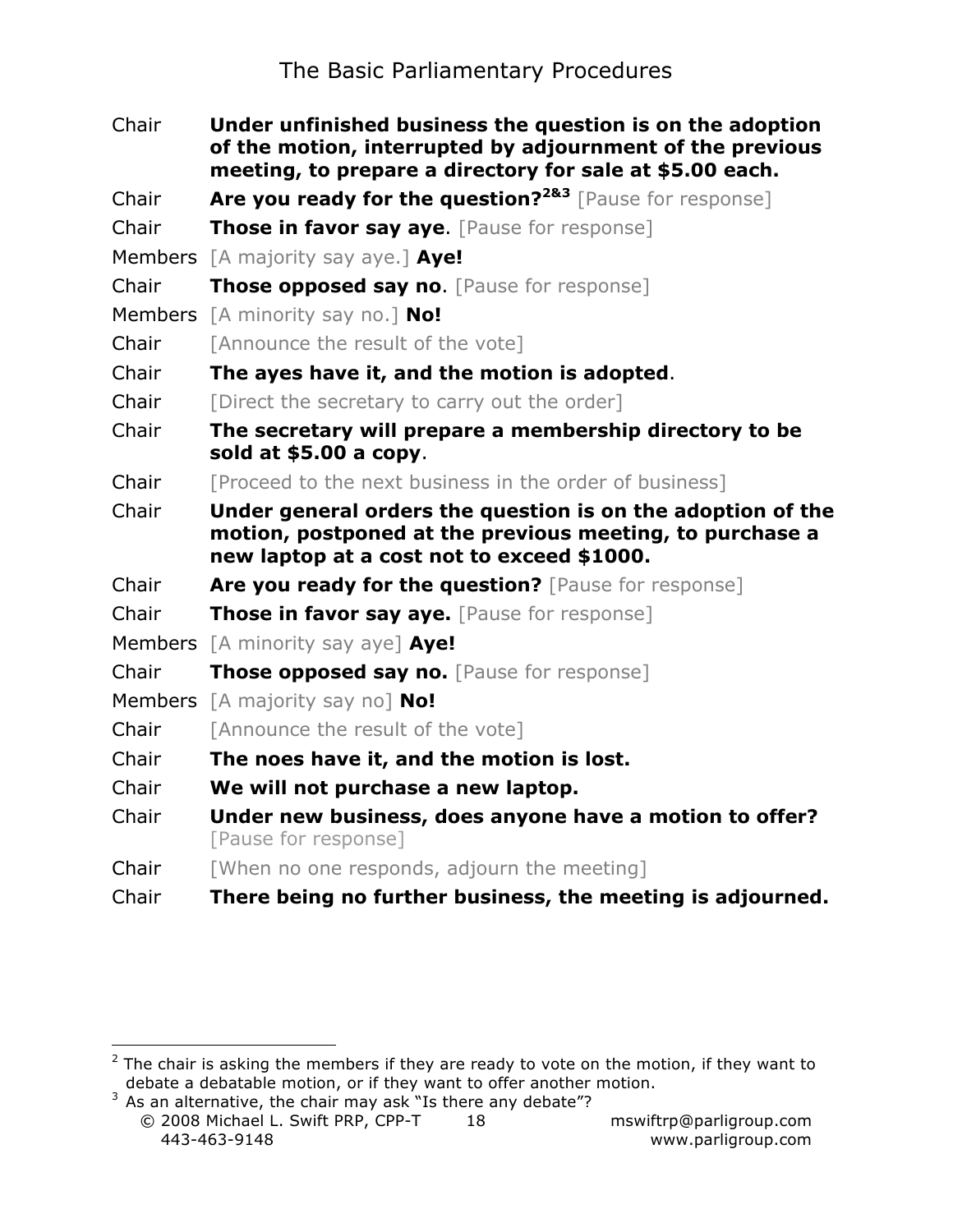## **A script for an objection to unanimous consent**

A member feels the motion requires more consideration and a vote.

|                | • Call to order                                                                                              |
|----------------|--------------------------------------------------------------------------------------------------------------|
| Chair          | [Call the meeting to order on time]                                                                          |
| Chair          | A quorum being present the regular meeting of the Local<br><b>Benevolent Association will come to order.</b> |
| Chair          | [Proceed to the first business in the order of business]                                                     |
| Chair          | The question is on the adoption of the agenda.                                                               |
| Chair          | If there is no objection, we will adopt the agenda? [Pause<br>for response]                                  |
| Member         | [Call out from your seat] Objection!                                                                         |
| Chair          | There is an objection.                                                                                       |
| Chair          | [Repeat the motion to the assembly]                                                                          |
| Chair          | The question is on the adoption of the agenda.                                                               |
| Chair          | Are you ready for the question? [Pause for response]                                                         |
| <b>Bassett</b> | [Stand up and call out] Madam Chairman!                                                                      |
| Chair          | [Recognize the member]                                                                                       |
| Chair          | The chair recognizes Member Bassett                                                                          |
| <b>Bassett</b> | Why is there no consent calendar on this month's agenda?<br>[Sit down]                                       |
| Chair          | No motions were submitted in July for a consent calendar.                                                    |
| Chair          | Are you ready for the question? [Pause for response.]                                                        |
| Chair          | The question is on the adoption of the agenda.                                                               |
| Chair          | <b>Those in favor say aye.</b> [Pause for response]                                                          |
| <b>Members</b> | [A majority say aye] Aye!                                                                                    |
| Chair          | Those opposed say no. [Pause for response]                                                                   |
|                | Members [A minority say no] No!                                                                              |
| Chair          | [Announce the result of the vote]                                                                            |
| Chair          | The ayes have it, and the agenda is adopted.                                                                 |
| Chair          | [Proceed to the next business in the order of business]                                                      |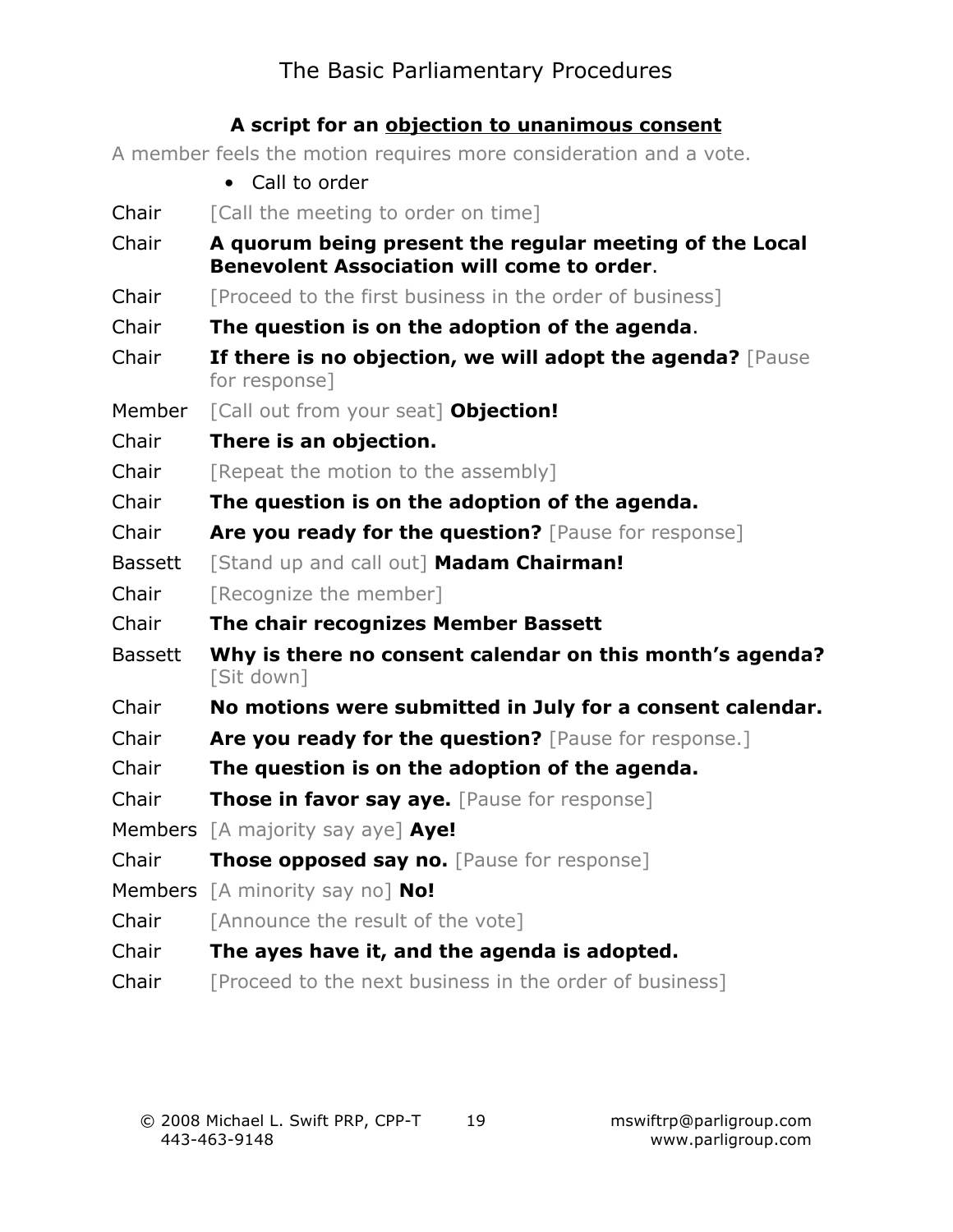## **A script for a correction to the minutes**

A member noticed a mistake in the minutes.

- 1 Reading and approval of the minutes
- Chair **Are there any corrections to the minutes as distributed?** [Pause for response]
- Mifflin [Stand up and call out] **Madam Chairman!**
- Chair [Recognize the member]
- Chair **The chair recognizes Member Mifflin.**
- Mifflin **The membership committee report was given by Member Morris not the committee chair Member Johnson. Johnson was out sick last month.** [Sit down]
- Chair [Direct the secretary to make the correction]
- Chair **The secretary will make the correction.**
- **Franklin** [Inform the chair]
- Franklin **Madam chairman the minutes are corrected.**
- Chair **Are there any other corrections to the minutes?** [Pause for response]
- Chair **There being no other corrections, the minutes are approved as corrected.**
- **Chair** [Proceed to the next business in the order of business]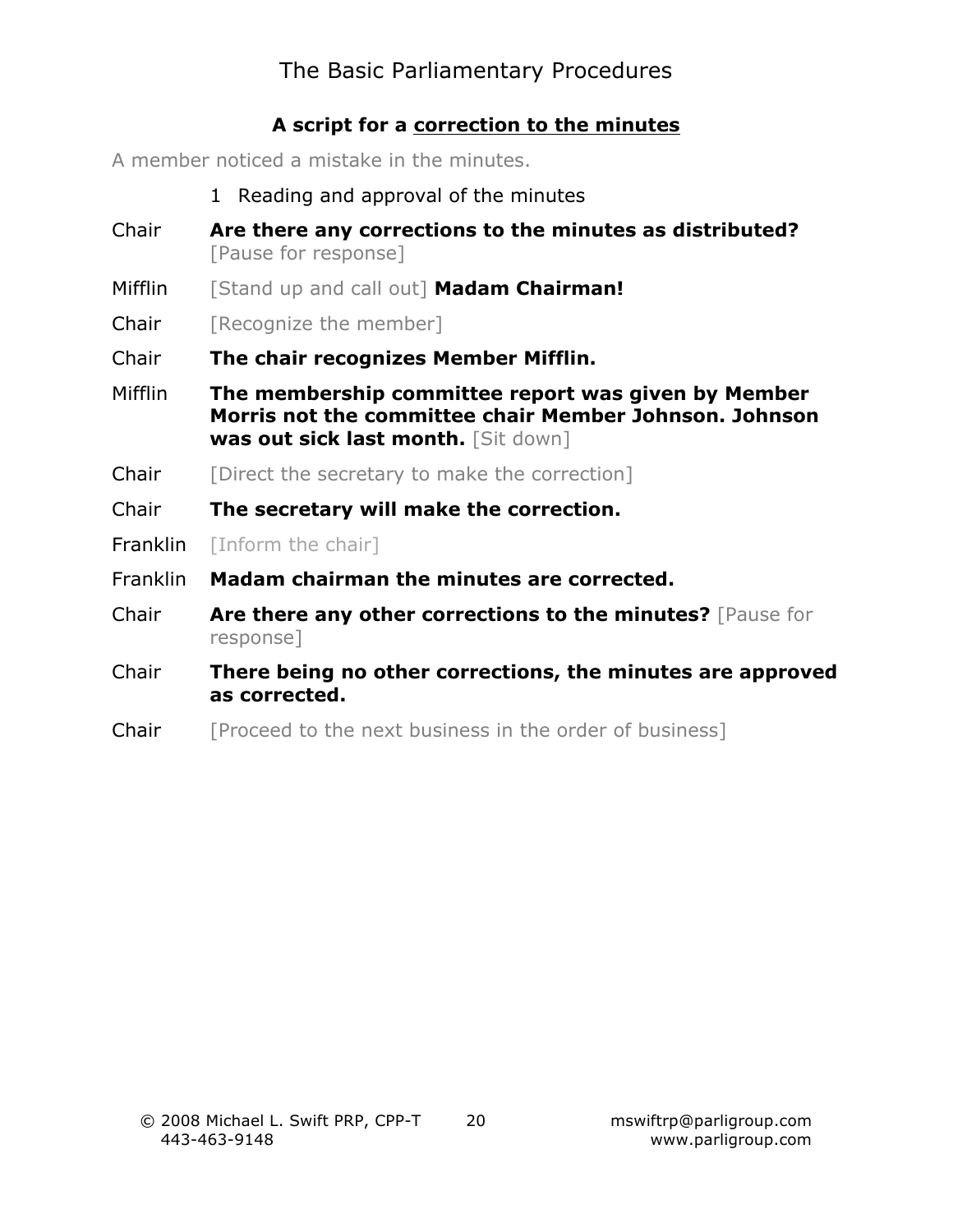## **A script for a question on a report**,

A member doesn't know the reason for something in a report.

- 2 Reports of officers, board, and standing committees
- **Chair** [Direct the treasurer to give the financial report]
- Chair **The treasurer will give the financial report.**
- Clymer [Stand up]
- Clymer **Starting Balance July 1st \$15003 Receipts \$3,127 Disbursements \$2,478 Ending Balance July 31st \$15,652 I submitted a detailed report to the secretary.** [Sit down] Chair **Are there any questions on the financial report?** [Pause for response]
- Hamilton [Stand up and call out] **Madam Chairman!**
- **Chair** [Recognize the member]
- Chair **The chair recognizes Member Hamilton.**
- Hamilton **Last month's disbursements seem higher than usual; why is that?** [Sit down]
- **Chair** [Direct the treasurer to answer the question]
- Chair **The treasurer will answer the question.**
- Clymer [Stand up]
- Clymer **Last month we had over two weeks of record high temperatures that ran our air conditioning bill up higher than normal.** [Sit down]
- Chair **Are there any other questions on the financial report?** [Pause for response]
- **Chair** [Proceed to the next business in the order of business]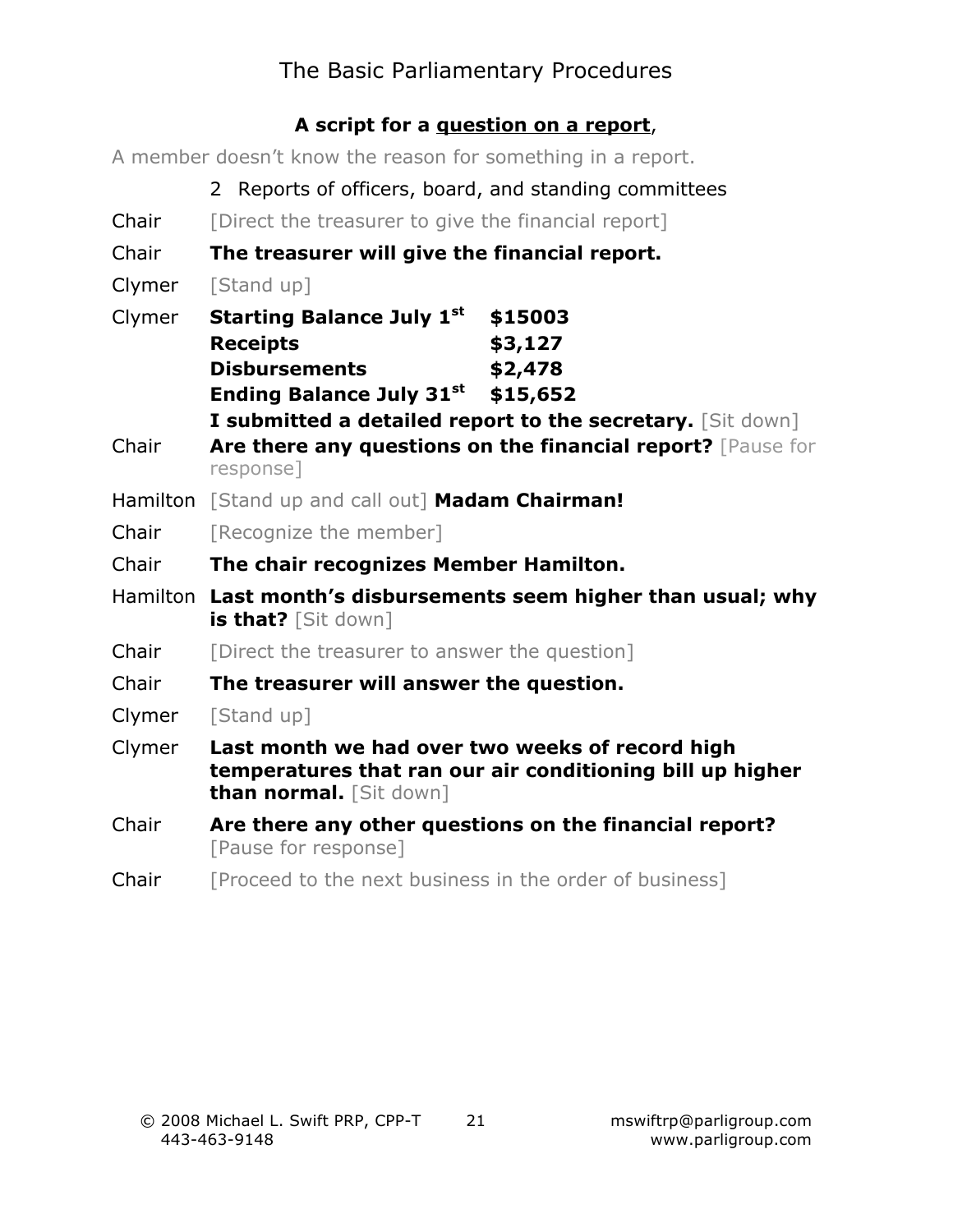# **A script for refer to committee**

President Gorham arrives from an important engagement.

A member thinks the motion is to complex to consider at a meeting.

- 5 Unfinished business and general orders
- Gorham [Introduce general orders and state the motion scheduled]
- Gorham **Under general orders the question is on the adoption of the motion, postponed at the previous meeting, to purchase a laptop at a cost not to exceed \$1000.**
- Gorham **Are you ready for the question?** [Pause for response]
- Paterson [Stand up and call out] **Madam President!**
- Gorham [Recognize the member]
- Gorham **The chair recognizes Member Paterson.**
- Paterson **I move to refer the motion to a committee.** [Sit down]
- Member [Call out from your seat] **Second!**
- Gorham [Repeat the motion to the assembly]
- Gorham **It is moved and seconded to refer the motion to a committee.**
- Gorham [Inform the members to include the necessary details]
- Gorham **The motion to refer is incomplete. It needs to include the committee's size, authority, and reporting date.**
- Gorham **The question is on the adoption of the motion to refer the motion to a committee.**
- Gorham **Are you ready for the question?**
- Dayton [Stand up and call out] **Madam President!**
- Gorham [Recognize the member]
- Gorham **The chair recognizes Member Dayton.**
- Dayton **I move to amend the motion to refer by adding the words, "of three members to select the best options, and report at the next meeting."** [Sit down]
- Member [Call out from your seat] **Second!**
- Gorham [Repeat the motion to the assembly]
- Gorham **It is moved and seconded to add the words, "of three members to select the best options, and report at the next meeting."**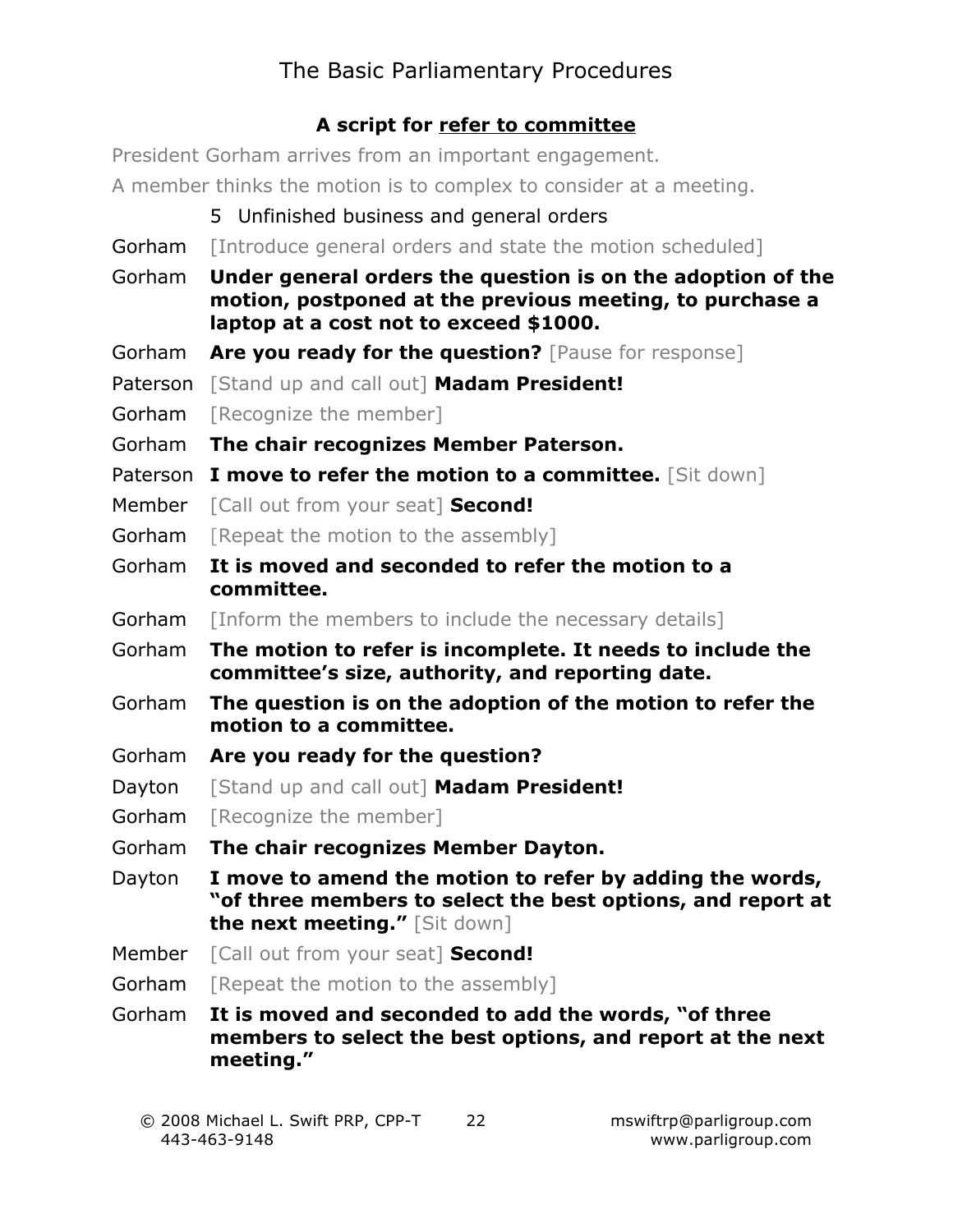- Gorham **If adopted the motion will be to refer the motion to purchase a computer at a cost not to exceed \$1000 to a committee of three members to select the best options, and report at the next meeting.**
- Gorham **The question is on the adoption of the motion to add the words, "of three members to select the best options, and report at the next meeting."**
- Gorham **Are you ready for the question?** [Pause for response]
- Gorham **Those in favor say aye.** [Pause for response]
- Members [A majority say aye] **Aye!**
- Gorham **Those opposed say no.** [Pause for response]
- Members [A minority say no] **No!**
- Gorham [Announce the result of the vote]
- Gorham **The ayes have it, and the amendment is adopted.**
- Gorham [State the motion as amended]
- Gorham **The question is on the adoption of the motion to refer the motion to purchase a computer at a cost not to exceed \$1000 to a committee of three members to select the best options, and report at the next meeting.**
- Gorham **Are you ready for the question?** [Pause for response]
- Gorham **Those in favor say aye.** [Pause for response]
- Members [A majority say aye] **Aye!**
- Gorham **Those opposed say no.** [Pause for response]
- Members [A minority say no] **No!**
- Gorham [Announce the result of the vote]
- Gorham **The ayes have it, and the motion to purchase a computer at a cost not to exceed \$1000 is referred to a committee of three members to select the best options, and report at the next meeting.**
- Gorham [Appoint the committee chair]
- Gorham **The chair appoints Members Franklin, Mifflin, and Bedford to the committee to select the best options.**
- Gorham [Proceed to the next business in the order of business]

President Gorham departs for an important engagement.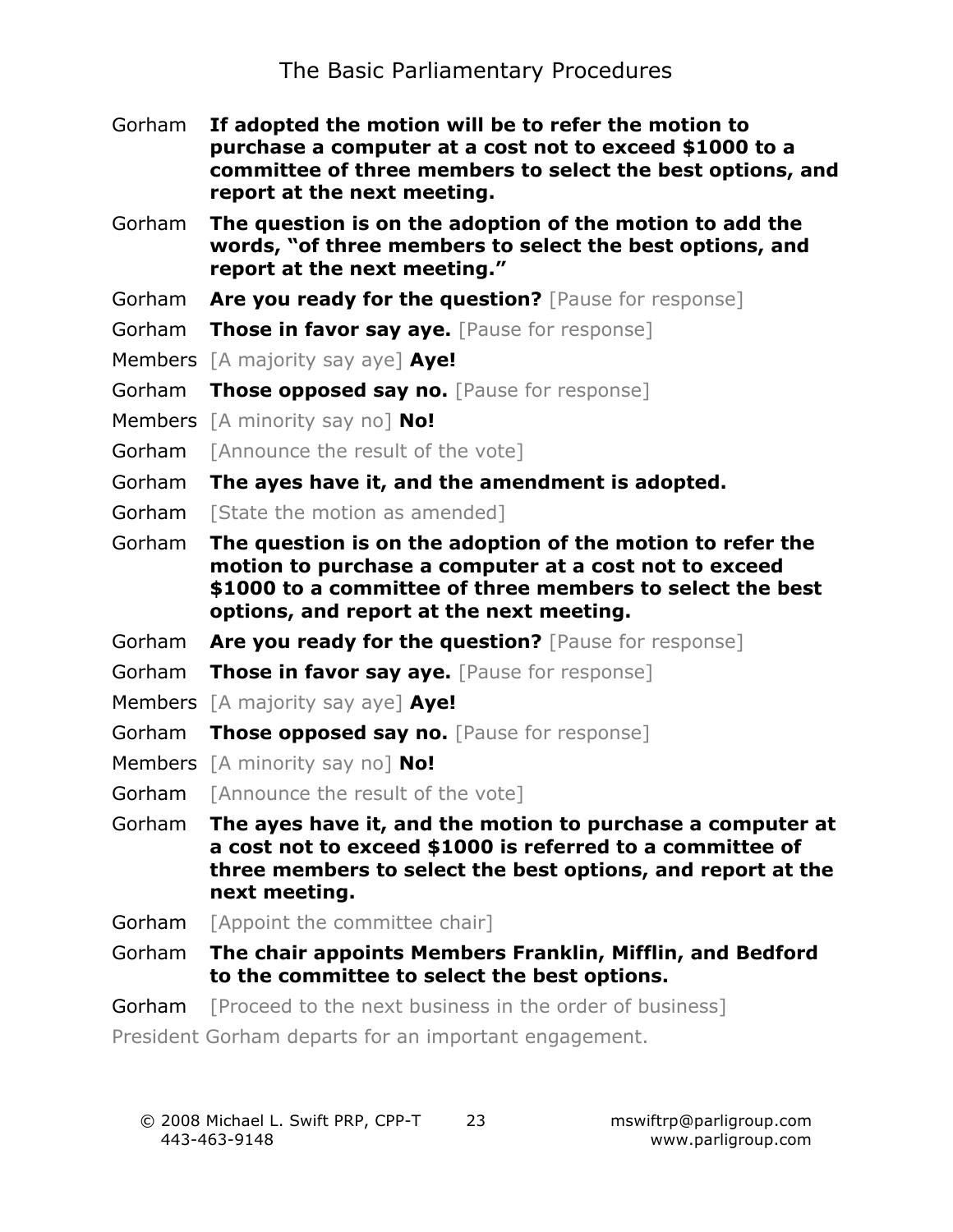## **A script for a main motion, new business, and an amendment**

A member has an idea that we take an action?

6 New business

- **Chair** [Ask if a member has a main motion, new business. This is not an invitation for someone to just start talking about something]
- Chair **Is there any new business?** [Pause for response]
- Read [Stand up and call out] **Madam Chairman!**

Chair [Recognize the member]

Chair **The chair recognizes Member Read.**

Read **I move that we serve doughnuts and coffee at the meetings.** [Sit down]

Member [Call out from your seat] **Second!**

Chair [Repeat the motion to the assembly]

- Chair **It is moved and seconded we serve doughnuts and coffee at the meetings.**
- Chair **Are you ready for the question?** [Pause for response]

A member has a related idea that we take an action.

Bedford [Stand up and call out] **Madam Chairman!**

Chair [Recognize the member]

- Chair **The chair recognizes Member Bedford.**
- Bedford **I move to amend the motion by inserting the words "with cream and sugar" after the word "coffee."** [Sit down]
- Member [Call out from your seat] **Second!**

Chair [Repeat the motion to the assembly]

- Chair **It is moved and seconded to amend the motion by inserting the words "with cream and sugar" after the word "coffee."**
- Chair **If adopted the motion will be that we serve doughnuts and coffee with cream and sugar at the meetings.**
- Chair **The question is on the adoption of the motion to insert the words "with cream and sugar."**
- Chair **Are you ready for the question?** [Pause for response]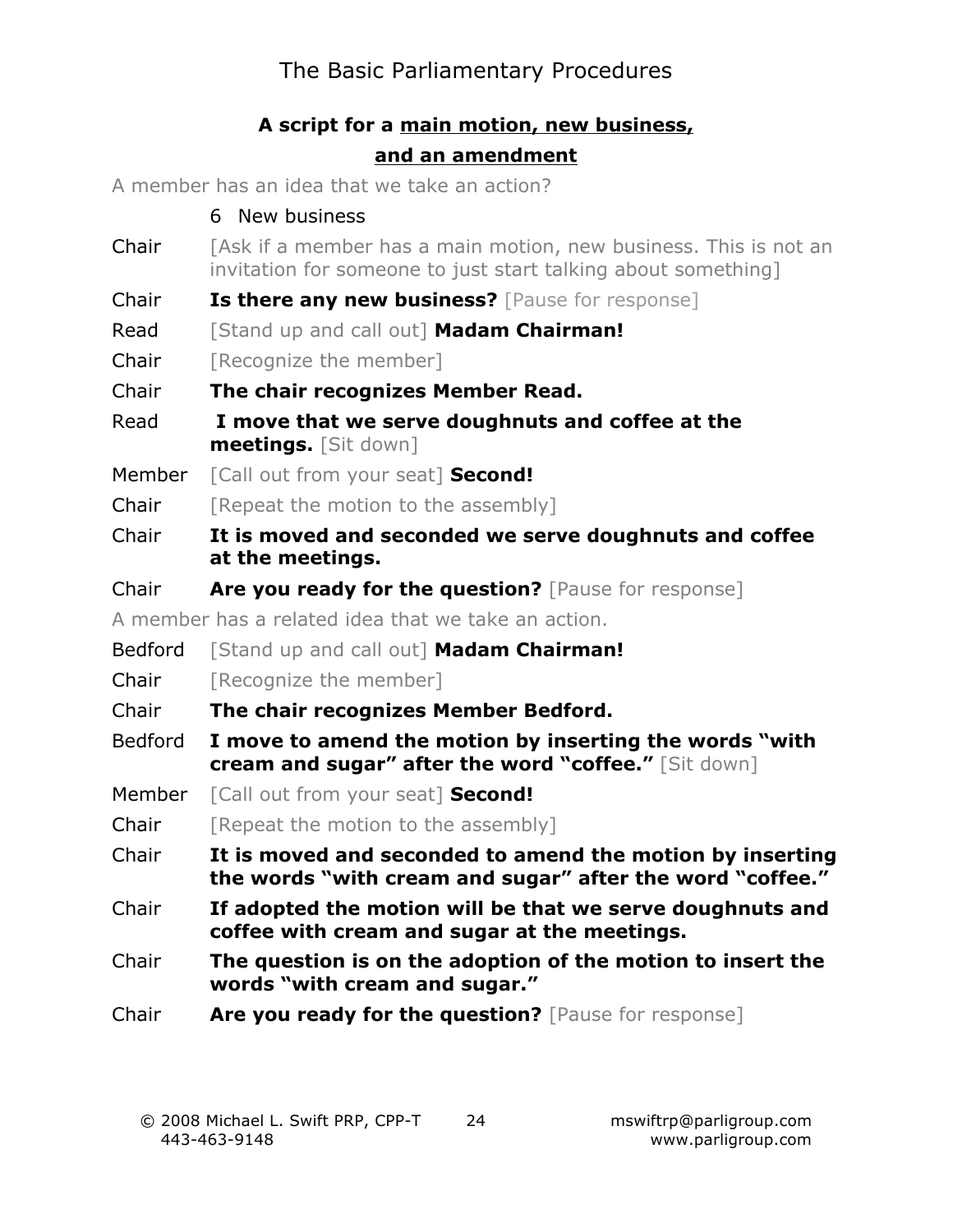| Madison | [Stand up and call out] Madam Chairman.                                                                                                       |  |  |  |  |  |
|---------|-----------------------------------------------------------------------------------------------------------------------------------------------|--|--|--|--|--|
| Chair   | The chair recognizes Member Madison.                                                                                                          |  |  |  |  |  |
| Madison | This is a good idea because not every member drinks their<br>coffee black. [Sit down]                                                         |  |  |  |  |  |
| Chair   | Is there any further discussion? [Pause for response]                                                                                         |  |  |  |  |  |
| Chair   | There being none; those in favor say aye. [Pause for<br>response]                                                                             |  |  |  |  |  |
|         | Members [A majority say aye] Aye!                                                                                                             |  |  |  |  |  |
| Chair   | <b>Those opposed say no</b> [Pause for response]                                                                                              |  |  |  |  |  |
|         | Members [A minority say no] No!                                                                                                               |  |  |  |  |  |
| Chair   | The ayes have it, and the amendment is adopted.                                                                                               |  |  |  |  |  |
| Chair   | The question is on the adoption of the main motion as<br>amended, that we serve doughnuts and coffee with cream<br>and sugar at the meetings. |  |  |  |  |  |
| Chair   |                                                                                                                                               |  |  |  |  |  |
|         | Are you ready for the question? [Pause for response]                                                                                          |  |  |  |  |  |
| Chair   | <b>Those in favor say aye.</b> [Pause for response]                                                                                           |  |  |  |  |  |
|         | Members [A majority say aye] Aye!                                                                                                             |  |  |  |  |  |
| Chair   | Those opposed say no. [Pause for response]                                                                                                    |  |  |  |  |  |
|         | Members [A minority say no] No!                                                                                                               |  |  |  |  |  |
| Chair   | [Announce the result of the vote]                                                                                                             |  |  |  |  |  |
| Chair   | The ayes have it, and the motion is adopted.                                                                                                  |  |  |  |  |  |
| Chair   | We will serve doughnuts and coffee with cream and sugar<br>at the meetings.                                                                   |  |  |  |  |  |
| Chair   | [Direct the Sergeant-at-Arms to carry out the order]                                                                                          |  |  |  |  |  |
| Chair   | The chair directs the Sergeant-at-Arms to carry out the<br>order.                                                                             |  |  |  |  |  |
| Chair   | Is there any other new business? [Pause for response]                                                                                         |  |  |  |  |  |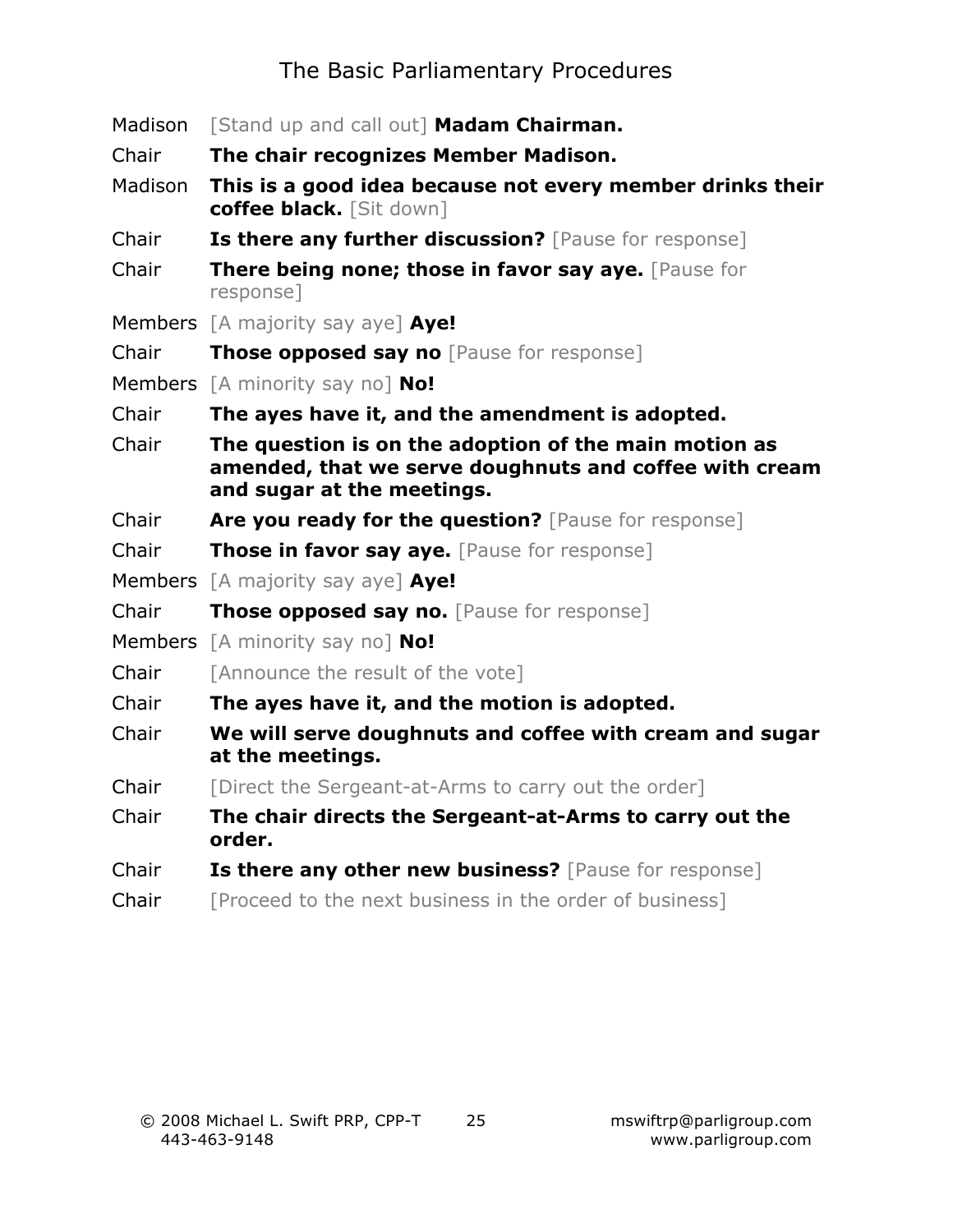## **A script for the previous question**

A member feels debate on a motion has been going on long enough and is at a stand still.

|                | 6 New business                                                                                          |  |  |  |  |
|----------------|---------------------------------------------------------------------------------------------------------|--|--|--|--|
| Chair          | [A member realizes debate on a motion is at a standstill]                                               |  |  |  |  |
| Chair          | Are you ready for the question? [Pause for response]                                                    |  |  |  |  |
| <b>Jenifer</b> | [Stand up and call out] Madam Chairman!                                                                 |  |  |  |  |
| Chair          | [Recognize the member]                                                                                  |  |  |  |  |
| Chair          | The chair recognizes Member Jenifer.                                                                    |  |  |  |  |
| <b>Jenifer</b> | I move the previous question on all pending motions. [Sit<br>down]                                      |  |  |  |  |
| Member         | [Call out from your seat] Second!                                                                       |  |  |  |  |
| Chair          | [Repeat the motion to the assembly]                                                                     |  |  |  |  |
| Chair          | It is moved and seconded to order the previous question on<br>all pending motions.                      |  |  |  |  |
| Chair          | Are you ready for the question? [Pause for response]                                                    |  |  |  |  |
| Chair          | The question is on the adoption of the motion to order the<br>previous question on all pending motions. |  |  |  |  |
| Chair          | Those in favor raise your hand. [Pause for response]                                                    |  |  |  |  |
| <b>Members</b> | [Two-thirds or more raise their hands]                                                                  |  |  |  |  |
| Chair          | Hands down.                                                                                             |  |  |  |  |
| Chair          | <b>Those opposed raise your hand.</b> [Pause for response]                                              |  |  |  |  |
| <b>Members</b> | [One-third or less raise their hands]                                                                   |  |  |  |  |
| Chair          | Hands down.                                                                                             |  |  |  |  |
| Chair          | There are two-thirds in the affirmative; the previous<br>question is ordered on all pending motions.    |  |  |  |  |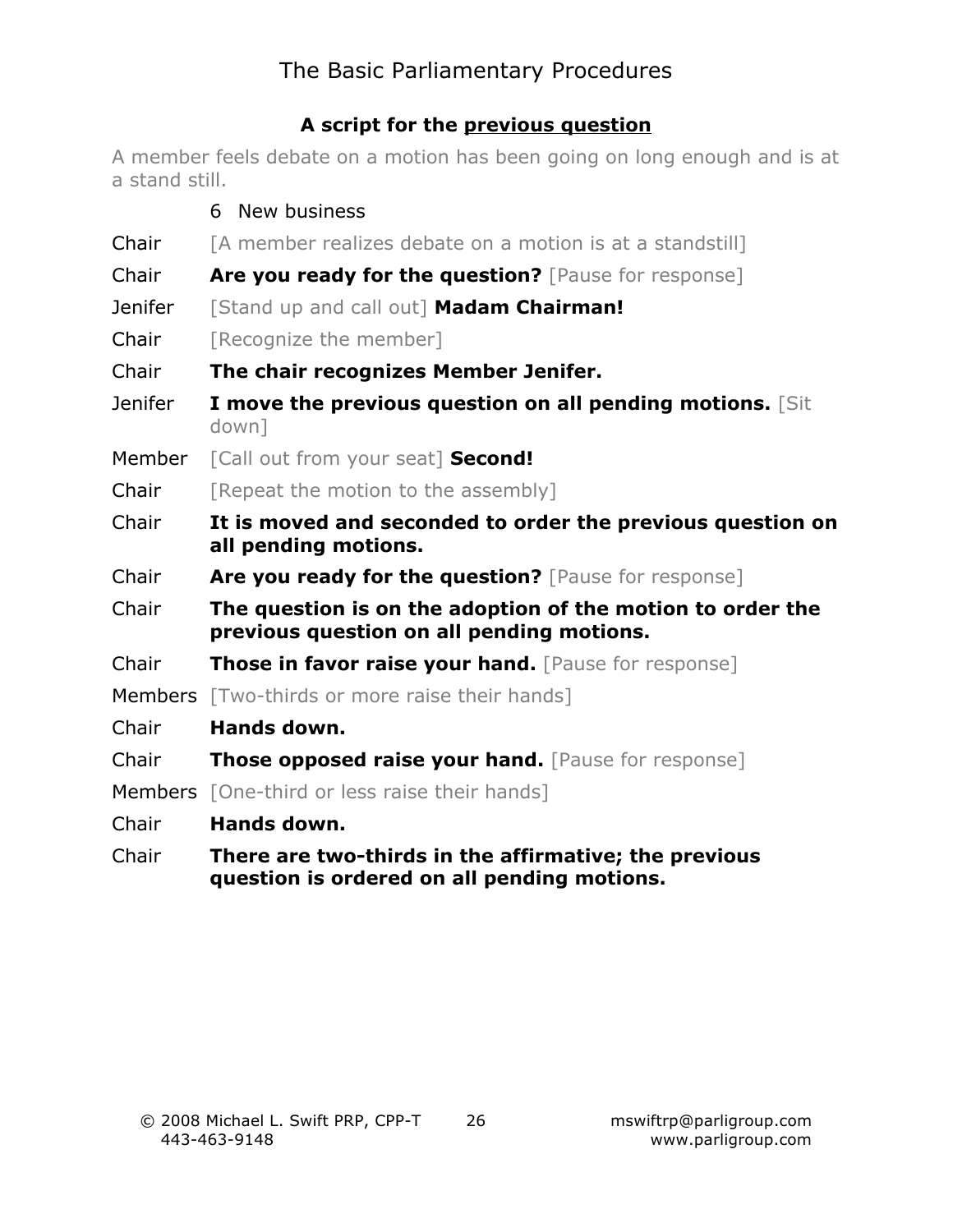- Chair **The question is on the adoption of the motion to amend by inserting the words, "with cream and sugar" after the word "coffee."**
- Chair **Those in favor say aye.** [Pause for response]
- Members [A majority say aye] **Aye!**
- Chair **Those opposed say no.** [Pause for response]
- Members [A minority say no] **No!**

Chair **The ayes have it, and the motion is adopted.**

- Chair **The question is on the adoption of the motion to serve doughnuts and coffee with cream and sugar at the meetings.**
- Chair **Those in favor say aye.** [Pause for response]
- Members [A majority say aye] **Aye!**
- Chair **Those opposed say no.** [Pause for response]
- Members [A minority say no] **No!**
- Chair **The ayes have it, and the motion is adopted.**

Chair **We will serve doughnuts and coffee with cream and sugar at the meetings.**

- Chair [Direct the Sergeant-at-Arms to carry out the order]
- Chair **The Sergeant-at-Arms will carry out the order.**
- Chair **Is there any other new business?** [Pause for response]
- **Chair** [Proceed to the next business in the order of business]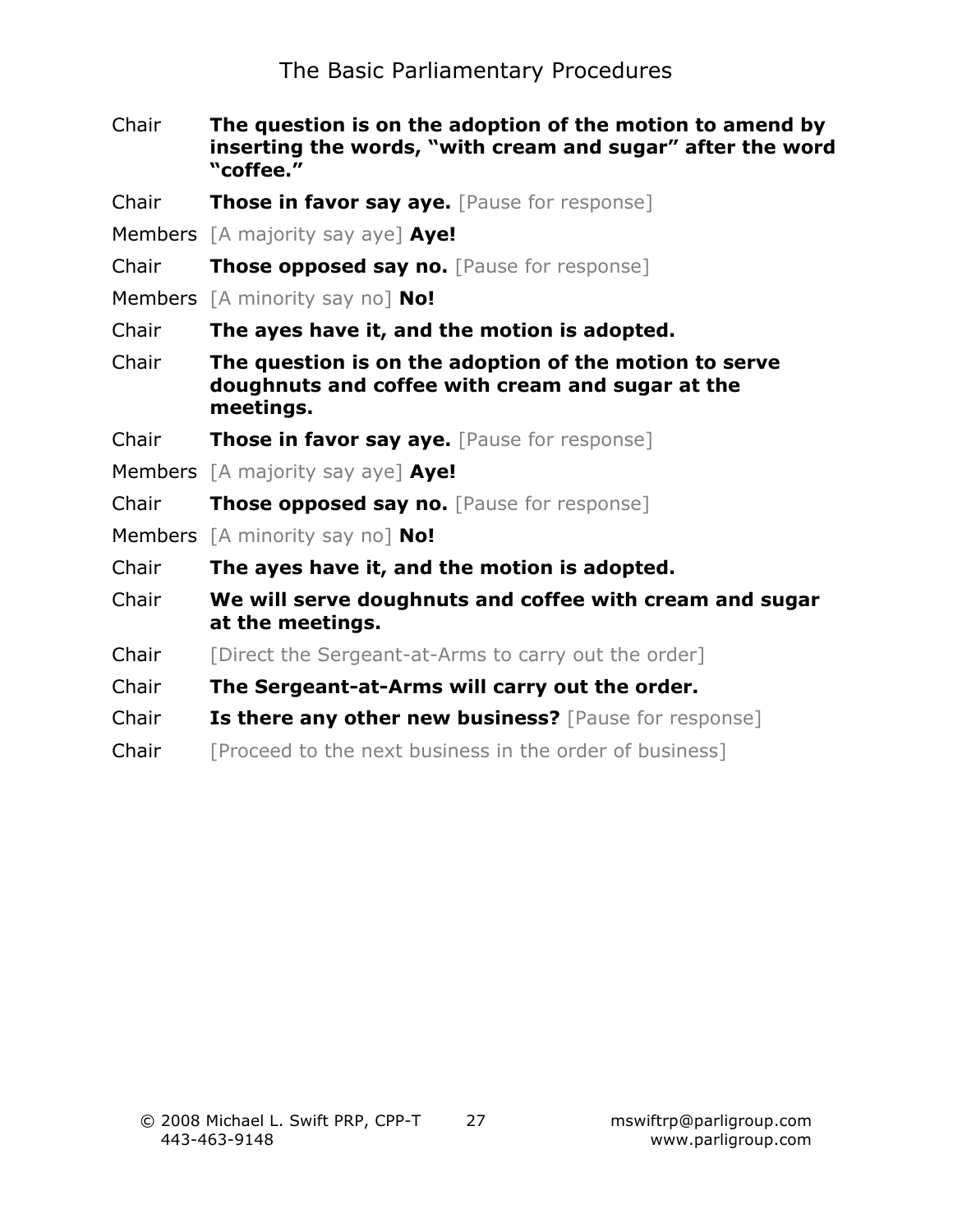## **A script for a division of the assembly**

A member doubts the announced result of a vote.

6 New business Chair **The question is on the adoption of the motion to amend by adding the words, "with cream and sugar" after the word "coffee."** Chair **Are you ready for the question?** [Pause for response] Chair **Those in favor say aye.** [Pause for response] Members [Half of the members say aye] **Aye!** Chair **Those opposed say no.** [Pause for response] Members [Half of the members say no] **No!** Chair [Announce the result of the vote] Chair **The noes have it, and the amendment is lost.** Member [Call out from your seat] **Division!** Chair **A Division is called for.** Chair **Those in favor raise your hand.** [Pause for response] Members [A majority raise their hands] Chair **Hands down.** Chair **Those opposed raise your hand.** [Pause for response] Members [A minority raise their hands] Chair **Hands down.** Chair **The ayes have it, and the amendment is adopted.** Chair **The question is on the adoption of the motion to serve doughnuts and coffee with cream and sugar at the meetings.** Chair **Are you ready for the question?** [Pause for response] Chair **Those in favor say aye.** [Pause for response] Members [A majority say aye] **Aye!** Chair **Those opposed say no.** [Pause for response] Members [A minority say no] **No!** Chair **The ayes have it, and the motion is adopted.** Chair **We will serve doughnuts and coffee with cream and sugar at the meetings. Chair** [Direct the Sergeant-at-Arms to carry out the order] Chair **The chair directs the Sergeant-at-Arms to carry out the order.** Chair **Is there any other new business?** [Pause for response] Chair [Proceed to the next business in the order of business]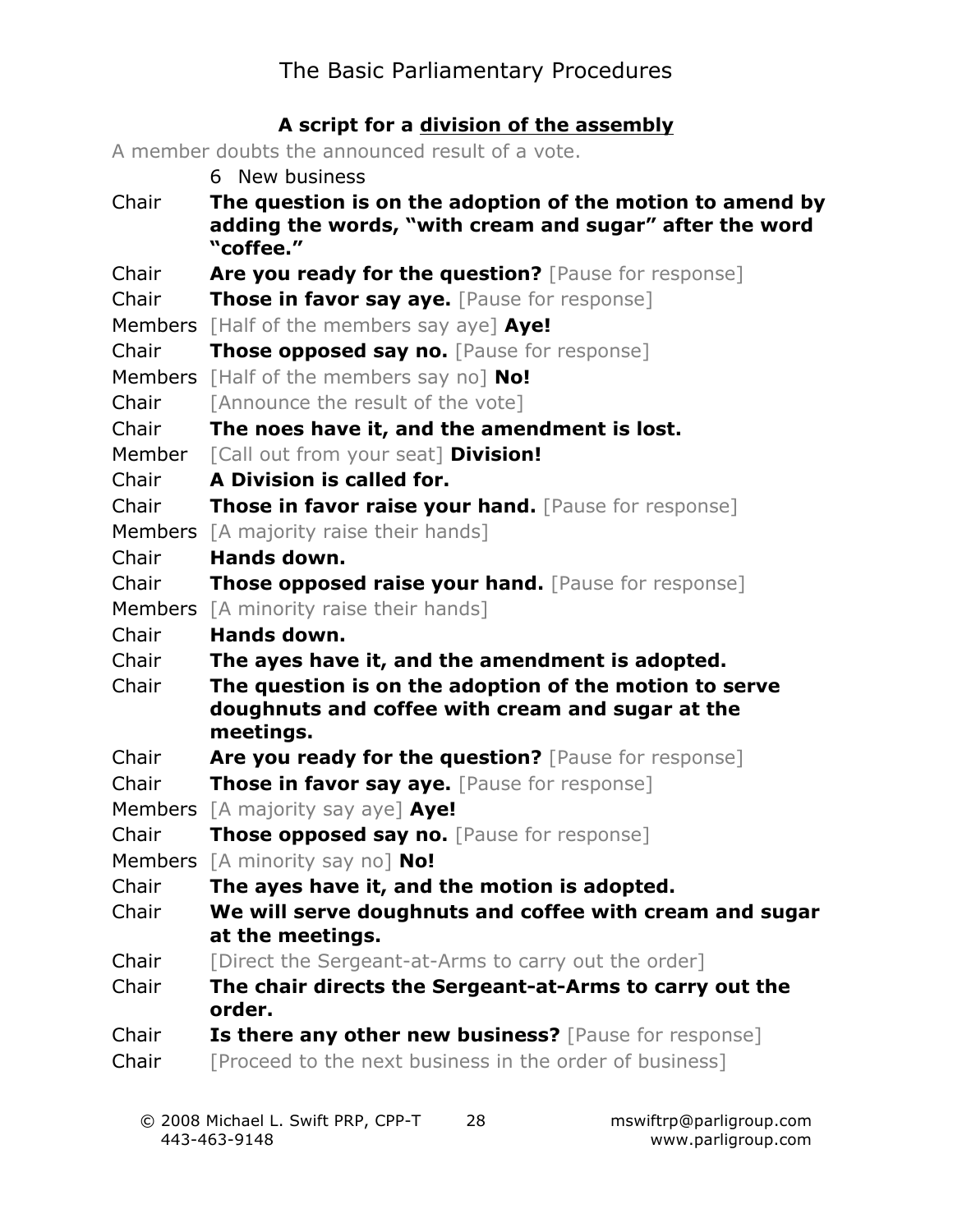## **A script for creating a blank & filling a blank**

A motion with amounts of money is offered, and the chair assumes the motion to create a blank. This is used for money, names, dates, colors, etc.

6 New business Chair **Is there any new business?** [Pause for response] Carroll [Stand up and call out] **Madam Chairman!** Chair [Recognize the member] Chair **The chair recognizes Member Carroll.** Carroll **I move that we give Member Madison \$500 to help cover convention expenses.** [Sit down] Member [Call out from your seat] **Second!** Chair **It is moved and seconded that we give Member Madison \$500 to help cover convention expenses.** Chair **Are you ready for the question?** [Pause for response] Blair [Stand up and call out] **Madam Chairman!** Chair [Recognize the member] Chair **The chair recognizes Member Blair.** Blair **I move to amend the motion by striking \$500 and inserting \$600.** [Sit down] Member [Call out from your seat] **Second!** Chair [Suggest creating a blank] Chair **Without objection, a blank will be created by striking out \$500.** [Pause for response] Chair **There being no objection, the blank is created.** Chair **The question is on the adoption of the motion that we give Member Madison blank dollars to help cover convention expenses.** Chair **The amounts of \$500 and \$600 are suggested.** Chair **Are there any other suggestions for filing the blank?** [Pause for response]

Members [Call out from your seats] **\$750! \$1000!**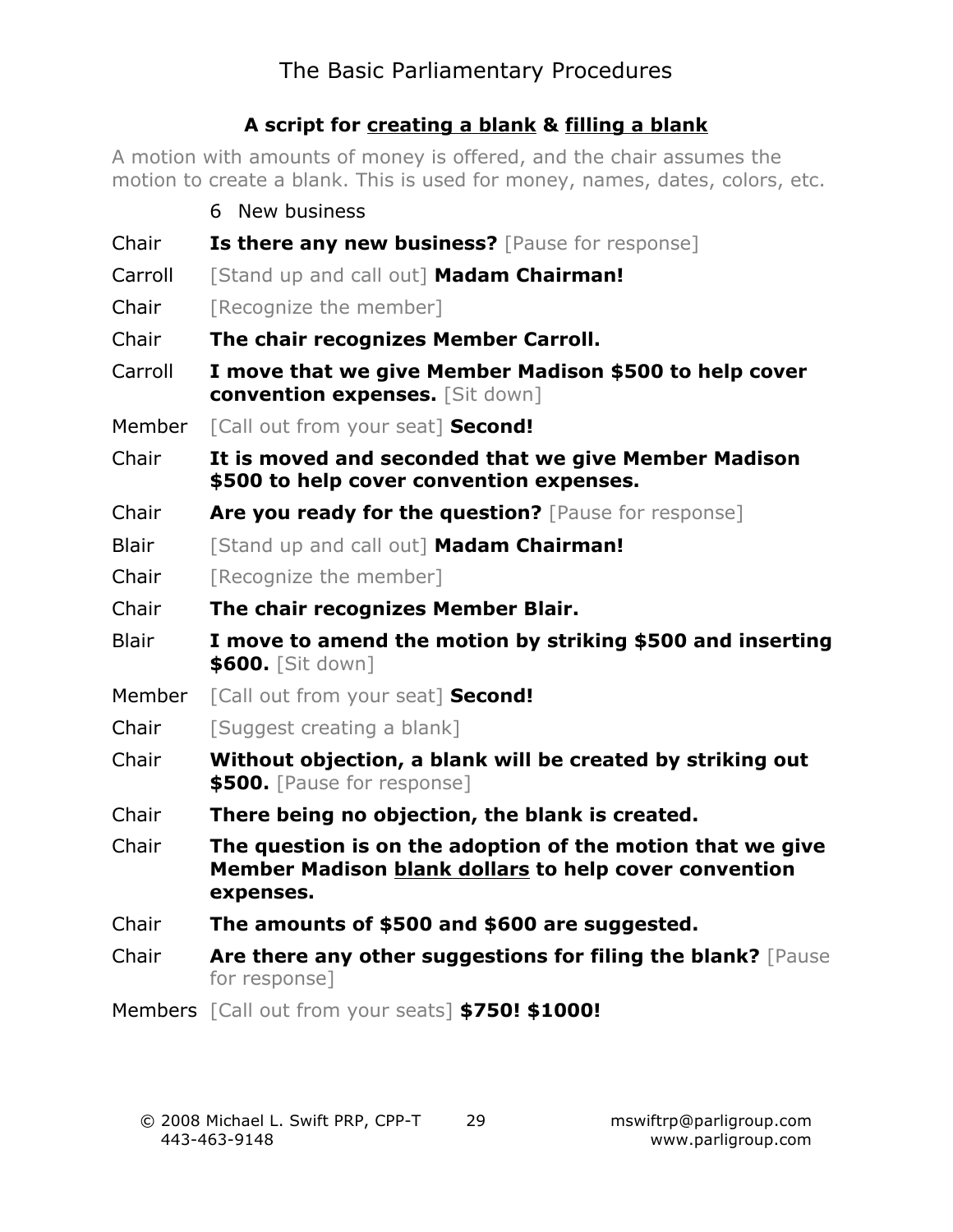**Chair** [When members stop calling out, explain the procedure] Chair **The question is on the adoption of the motion to fill the blank with one of the amounts suggested.** Chair **We will vote on the amounts in order starting with the lowest amount.** Chair **The amounts are \$500, \$600, \$750, and \$1000.** Chair **The chair reminds the members it is important to vote yes for the amount you prefer and no for each amount you do not prefer. The first amount receiving a majority vote will fill the blank.** Chair **The question is shall the blank be filled with \$500?** [Pause for response] Chair **Those in favor of filling the blank with \$500 say aye.** [Pause for response] Members [A minority say aye] **Aye!** Chair **Those opposed to filling the blank with \$500 say no.** [Pause for response] Members [A majority say no] **No!** Chair [Announce the result of the vote] Chair **The noes have it, and the blank is not filled with \$500.** Chair **The question is shall the blank be filled with \$600?** [Pause for response] Chair **Those in favor of filling the blank with \$600 say aye.** [Pause for response] Members [A minority say aye] **Aye!** Chair **Those opposed to filling the blank with \$600 say no.** [Pause for response] Members [A majority say no] **No!** Chair [Announce the result of the vote] Chair **The noes have it, and the blank is not filled with \$600.**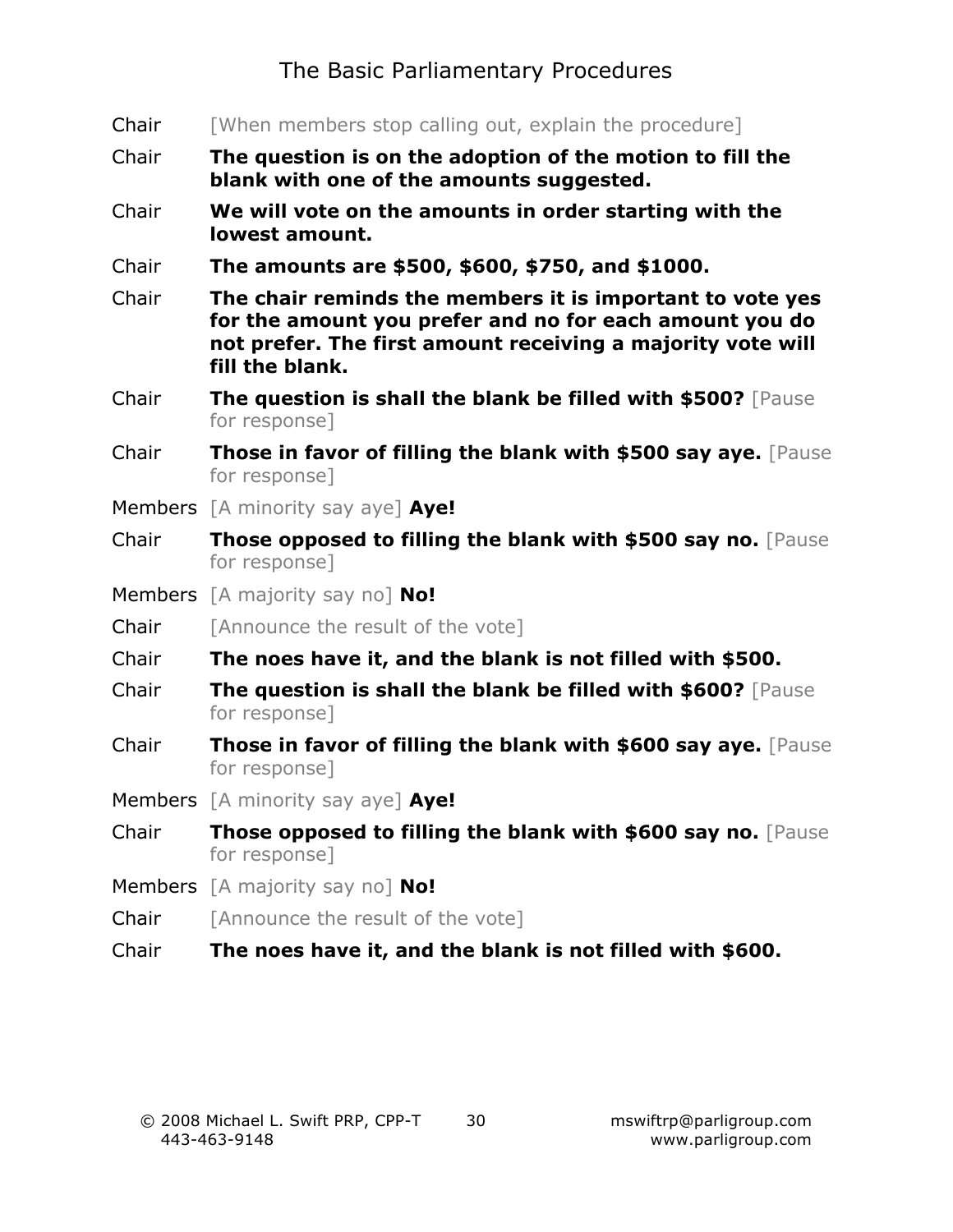| Chair | The question is shall the blank be filled with \$750? [Pause<br>for response]                                         |  |  |  |  |
|-------|-----------------------------------------------------------------------------------------------------------------------|--|--|--|--|
| Chair | Those in favor of filling the blank with \$750 say aye. [Pause<br>for response]                                       |  |  |  |  |
|       | Members [A majority say aye] Aye!                                                                                     |  |  |  |  |
| Chair | <b>Those opposed to filling the blank with \$750 say no.</b> [Pause<br>for response]                                  |  |  |  |  |
|       | Members [A minority say no] No!                                                                                       |  |  |  |  |
| Chair | [Announce the result of the vote]                                                                                     |  |  |  |  |
| Chair | The ayes have it, and the blank is filled with \$750.                                                                 |  |  |  |  |
| Chair | The question is on the adoption of the motion that we give<br>Member Madison \$750 to help cover convention expenses. |  |  |  |  |
| Chair | Are you ready for the question? [Pause for response]                                                                  |  |  |  |  |
| Chair | <b>Those in favor say aye.</b> [Pause for response]                                                                   |  |  |  |  |
|       | Members [A majority say aye] Aye!                                                                                     |  |  |  |  |
| Chair | <b>Those opposed say no.</b> [Pause for response]                                                                     |  |  |  |  |
|       | Members [A minority of members say no] No!                                                                            |  |  |  |  |
| Chair | [Announce the result of the vote]                                                                                     |  |  |  |  |
| Chair | The ayes have it, and the motion is adopted.                                                                          |  |  |  |  |
| Chair | We will give Member Madison \$750 to help cover<br>convention expenses.                                               |  |  |  |  |
| Chair | The treasurer will issue a check for \$750 to Member<br>Madison.                                                      |  |  |  |  |
| Chair | [Proceed to the next business in the order of business]                                                               |  |  |  |  |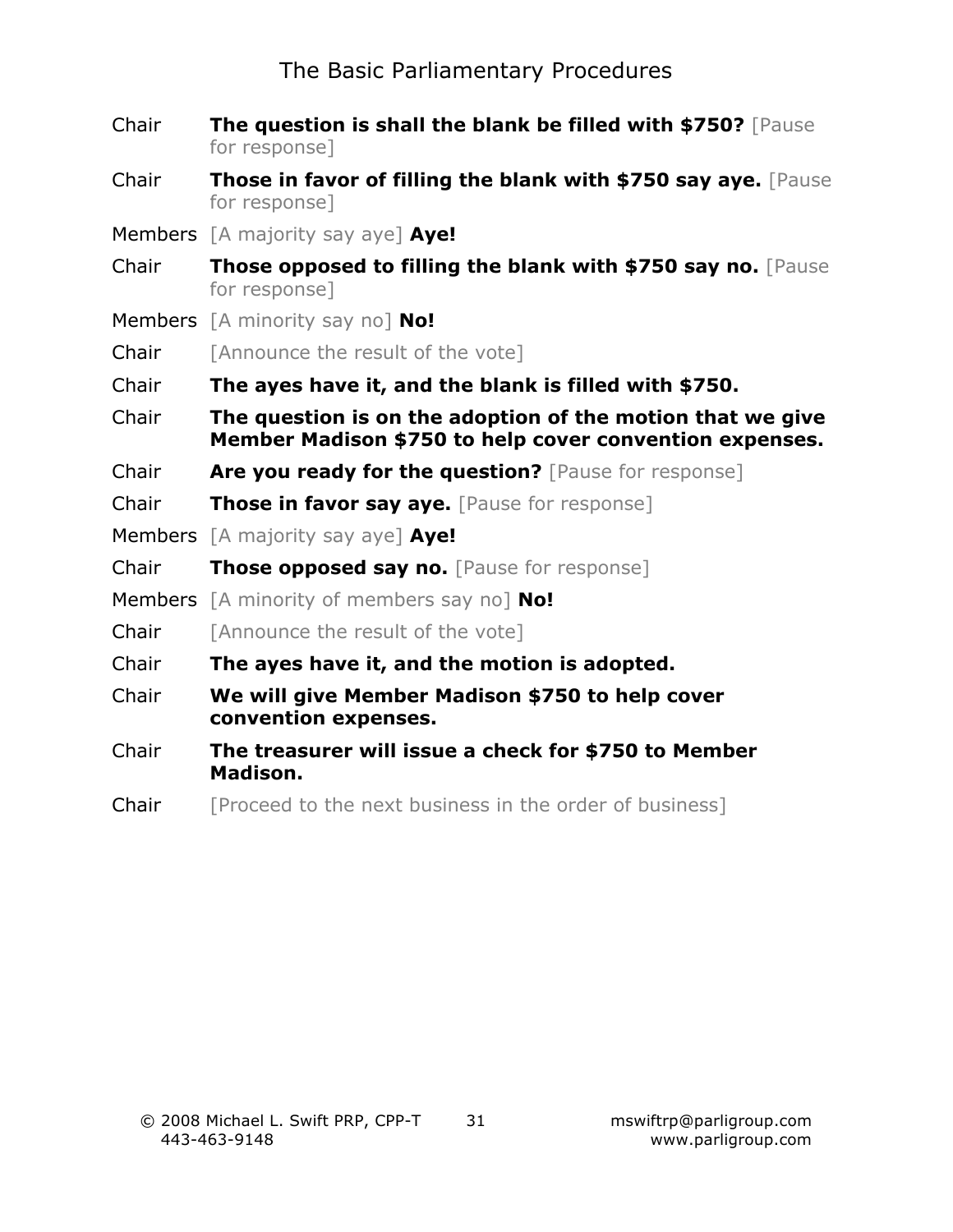# **A script for postpone indefinitely**

A member thinks it best to avoid voting on a motion of a delicate nature.

- 6 New business Chair **Is there any new business?** Blount [Stand up and call out] **Madam Chairman!** Chair [Recognize the member] Chair **The chair recognizes Member Blount.** Blount **I move that the LBA4 go on record supporting the SBA<sup>5</sup> president in the upcoming election.** [Sit down] Member [Call out from your seat] **Second!** Chair **It is moved and seconded that the LBA go on record supporting the SBA president in the upcoming election.** Chair **Are you ready for the question?** Rutledge [Stand up and call out] **Madam Chairman!** Chair [Recognize the member] Chair **The chair recognizes Member Rutledge.** Rutledge **Members are loyal to the state president, but want to support the nominee of their choice. If members vote no on the motion it might appear to be a repudiation of our president. Let's avoid this delicate situation altogether.** [Sit down] Spaight [Stand up and call out] **Madam Chairman!** Chair [Recognize the member] Chair **The chair recognizes Member Spaight.** Spaight **I move to lay the motion on the table.** [Sit down]
- Member [call out from your seat] **Second!**

**Local Benevolent Association** 

<sup>5</sup> State Benevolent Association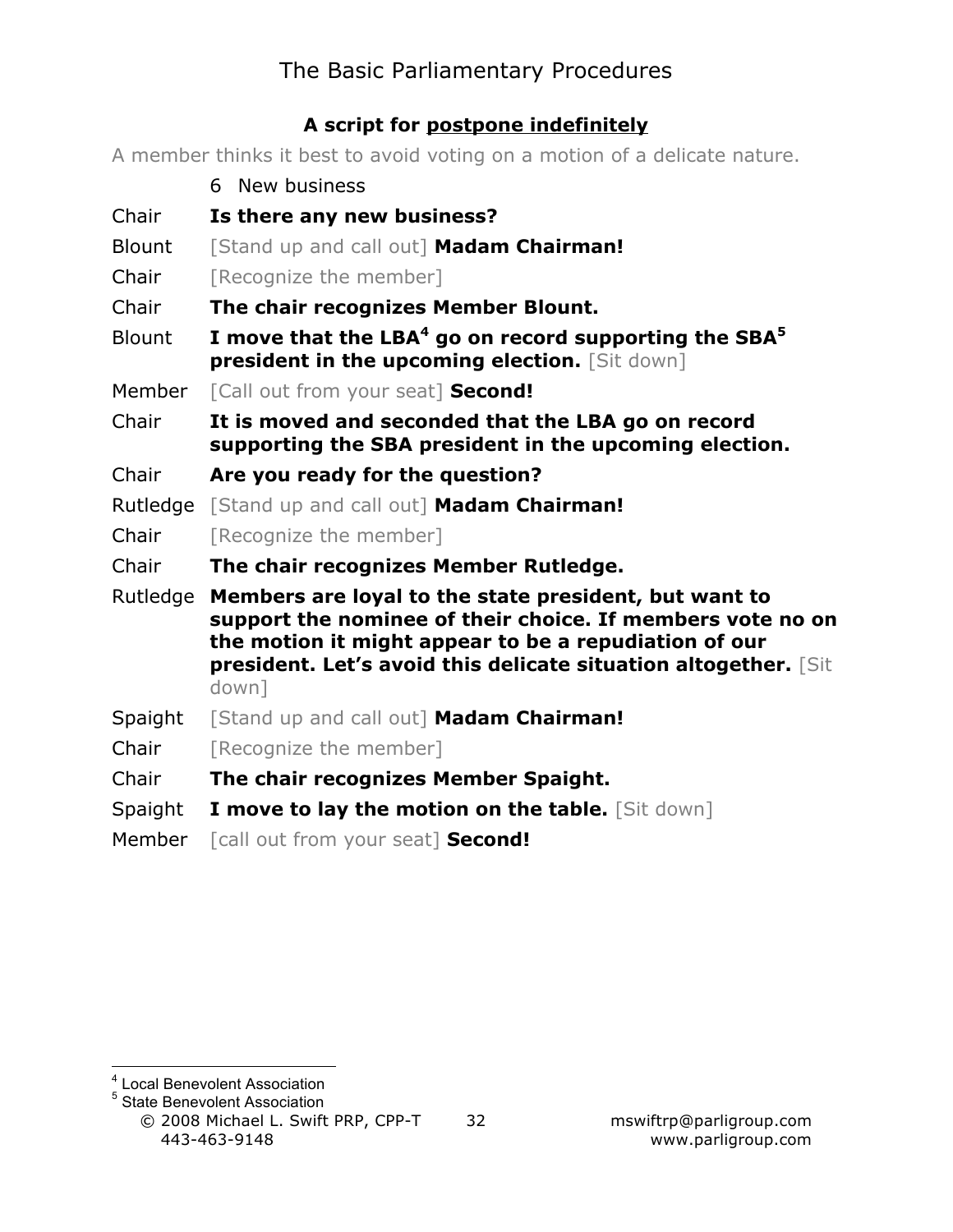| Chair<br>Chair | [Explain the correct procedure]<br>The chair reminds the members it is out of order to lay the<br>motion on the table if the intent is to kill or avoid dealing<br>with the measure. |  |  |  |  |
|----------------|--------------------------------------------------------------------------------------------------------------------------------------------------------------------------------------|--|--|--|--|
| Chair          | The question is on the adoption of the motion to postpone<br>indefinitely.                                                                                                           |  |  |  |  |
| Chair          | Postpone indefinitely is debatable and avoids a direct vote<br>on the main motion.                                                                                                   |  |  |  |  |
| Chair          | Are you ready for the question?                                                                                                                                                      |  |  |  |  |
| <b>Butler</b>  | [Stand up and call out] Madam Chairman!                                                                                                                                              |  |  |  |  |
| Chair          | [Recognize the member]                                                                                                                                                               |  |  |  |  |
| Chair          | The chair recognizes Member Butler.                                                                                                                                                  |  |  |  |  |
| <b>Butler</b>  | I have no qualms about our supporting the president. I<br>suggest we vote yes on the main motion. [Sit down]                                                                         |  |  |  |  |
| <b>Baldwin</b> | [Stand up and call out] Madam Chairman!                                                                                                                                              |  |  |  |  |
| Chair          | [Recognize the member]                                                                                                                                                               |  |  |  |  |
| Chair          | The chair recognizes Member Baldwin.                                                                                                                                                 |  |  |  |  |
| <b>Baldwin</b> | The speaker who said it's a delicate issue is right. Let's<br>vote yes on the indefinite postponement and avoid an<br>awkward situation. [Sit down]                                  |  |  |  |  |
| Chair          | Are you ready for the question? [Pause for response]                                                                                                                                 |  |  |  |  |
| Chair          | The question is on the adoption of the motion to postpone<br>the main motion indefinitely.                                                                                           |  |  |  |  |
| Chair          | <b>Those in favor say aye.</b> [Pause for response]                                                                                                                                  |  |  |  |  |
|                | Members [A majority say aye] Aye!                                                                                                                                                    |  |  |  |  |
| Chair          | Those opposed say no. [Pause for response]                                                                                                                                           |  |  |  |  |
| <b>Members</b> | [A minority of members say no] No!                                                                                                                                                   |  |  |  |  |
| Chair          | [Announce the result of the vote]                                                                                                                                                    |  |  |  |  |
| Chair          | The ayes have it, and the motion is adopted.                                                                                                                                         |  |  |  |  |
| Chair          | The main motion is postponed indefinitely.                                                                                                                                           |  |  |  |  |
| Chair          | [Proceed to the next business in the order of business]                                                                                                                              |  |  |  |  |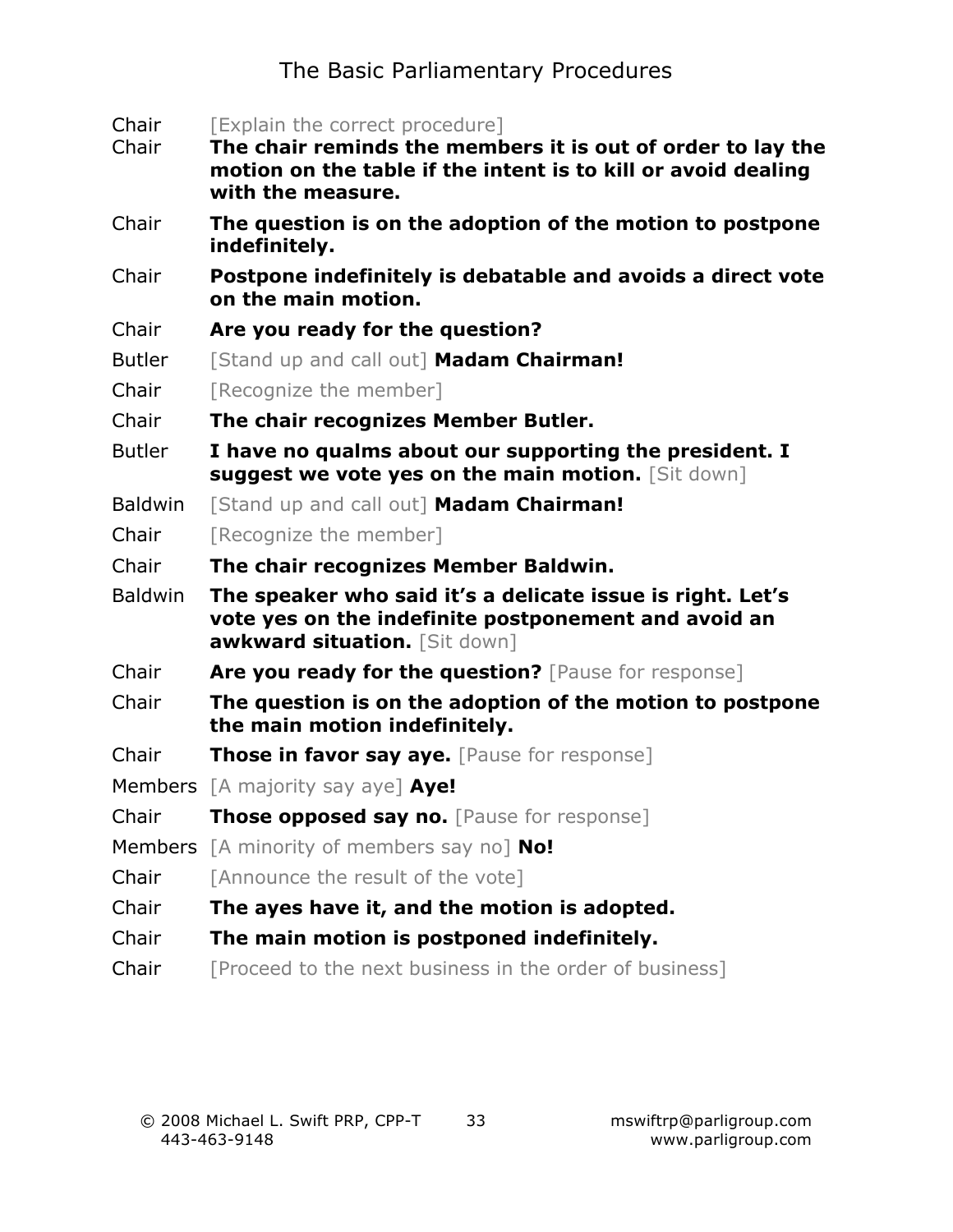## **A script for an executive session**

A member offers a motion on a confidential matter.

|        | 6 New Business                                                                                                                                     |  |  |  |  |  |  |
|--------|----------------------------------------------------------------------------------------------------------------------------------------------------|--|--|--|--|--|--|
| Chair  | Is there any new business?<br>Chair                                                                                                                |  |  |  |  |  |  |
| Few    | [Stand and call out] Madam Chairman!                                                                                                               |  |  |  |  |  |  |
| Chair  | [Recognize the member]                                                                                                                             |  |  |  |  |  |  |
| Chair  | The chair recognizes Member Few.                                                                                                                   |  |  |  |  |  |  |
| Few    | The bottom is falling out of the housing market; I move the<br>Local Benevolent Association sell its properties as soon as<br>possible. [Sit down] |  |  |  |  |  |  |
|        | Pinckney [Stand up and call out] Madam president, question of<br>privilege!                                                                        |  |  |  |  |  |  |
| Chair  | [Address the member]                                                                                                                               |  |  |  |  |  |  |
| Chair  | The member will state the question.                                                                                                                |  |  |  |  |  |  |
|        | Pinckney We need to consider this in secret. I move we go into<br>executive session. [Sit down]                                                    |  |  |  |  |  |  |
| Member | [Call out from your seat] Second!                                                                                                                  |  |  |  |  |  |  |
| Chair  | The chair rules that the question is one of privilege to be<br>entertained immediately.                                                            |  |  |  |  |  |  |
| Chair  | It is moved and seconded that we go into executive<br>session.                                                                                     |  |  |  |  |  |  |
| Chair  | The question is on the adoption of the motion to go into<br>executive session.                                                                     |  |  |  |  |  |  |
| Chair  | Are you ready for the question? [Pause for response]                                                                                               |  |  |  |  |  |  |
| Chair  | <b>Those in favor say aye.</b> [Pause for response]                                                                                                |  |  |  |  |  |  |
|        | Members [A majority say aye] Aye!                                                                                                                  |  |  |  |  |  |  |
| Chair  | Those opposed say no. [Pause for response]                                                                                                         |  |  |  |  |  |  |
|        | Members [A minority say no] No!                                                                                                                    |  |  |  |  |  |  |
| Chair  | [Announce the result of the vote]                                                                                                                  |  |  |  |  |  |  |
| Chair  | The ayes have it, and the motion is adopted.                                                                                                       |  |  |  |  |  |  |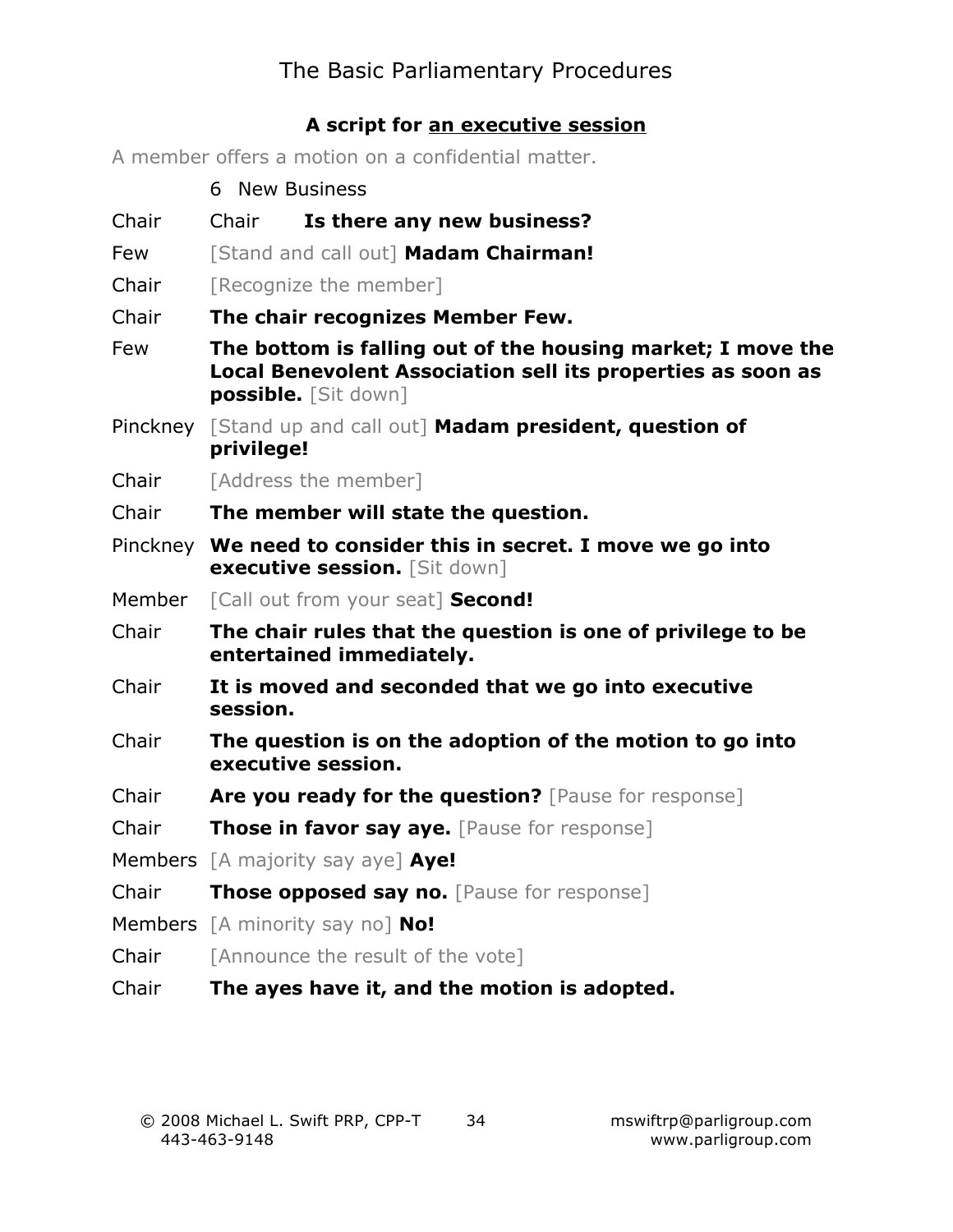| Chair | [Inform the non-members to leave the hall]                                                                                                                                                                             |  |  |  |  |  |
|-------|------------------------------------------------------------------------------------------------------------------------------------------------------------------------------------------------------------------------|--|--|--|--|--|
| Chair | During the executive session only members are permitted<br>to remain, and all attendants are obligated to secrecy.                                                                                                     |  |  |  |  |  |
| Chair | The members will please remain while the Sergeant-at-<br>Arms directs the non-members to clear the hall.                                                                                                               |  |  |  |  |  |
| Chair | [When the Sergeant-at-Arms gives the word, continue]                                                                                                                                                                   |  |  |  |  |  |
| Chair | The chair reminds the members we are in executive<br>session; attendants are obligated to secrecy.                                                                                                                     |  |  |  |  |  |
| Chair | It is moved and seconded that the Local Benevolent<br>Association sell its properties as soon as possible.                                                                                                             |  |  |  |  |  |
| Chair | [Recognize the member who made the motion]                                                                                                                                                                             |  |  |  |  |  |
| Chair | The chair recognizes Member Few.                                                                                                                                                                                       |  |  |  |  |  |
| Chair | [After debate and amendment on the issue, the chair announces<br>the result of the vote]                                                                                                                               |  |  |  |  |  |
| Chair | The ayes have it, and the motion is adopted.                                                                                                                                                                           |  |  |  |  |  |
| Chair | The Local Benevolent Association will put each of its<br>properties on the market for \$110,000, accept no bid for<br>less than \$85,000, and remove the properties from the<br>market if not sold within ninety days. |  |  |  |  |  |
| Chair | [Remind the members of their obligation]                                                                                                                                                                               |  |  |  |  |  |
| Chair | The chair reminds the members this business was<br>conducted in executive session and they are obligated to<br>secrecy.                                                                                                |  |  |  |  |  |
| Chair | The members may divulge the fact that the properties will<br>be offered for \$110,000 each.                                                                                                                            |  |  |  |  |  |
| Chair | The executive session is ended.                                                                                                                                                                                        |  |  |  |  |  |
| Chair | [Proceed with the next business in the order of business]                                                                                                                                                              |  |  |  |  |  |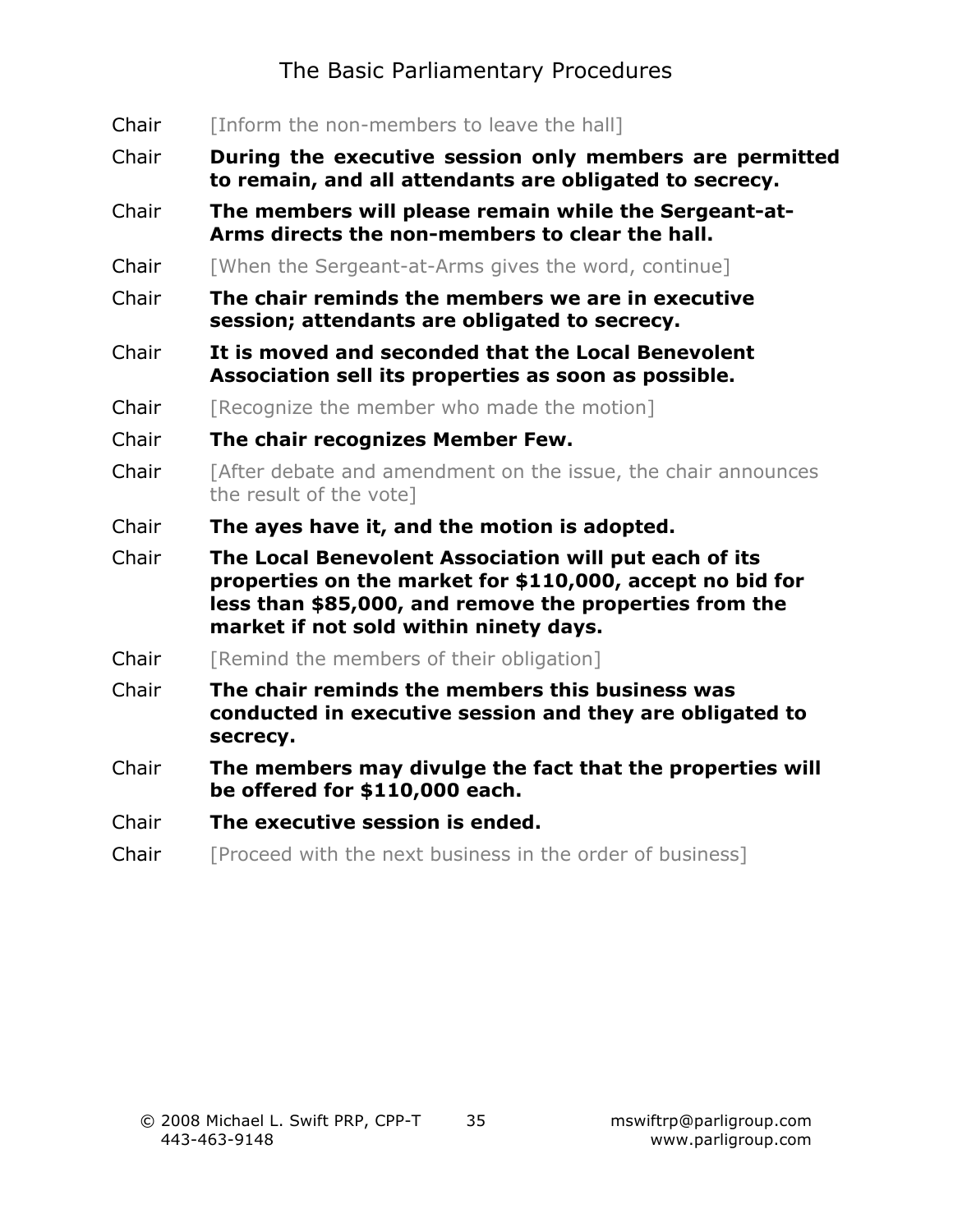"It ain't what you don't know that gets you into trouble. It's what you know for sure that just ain't so."

Mark Twain